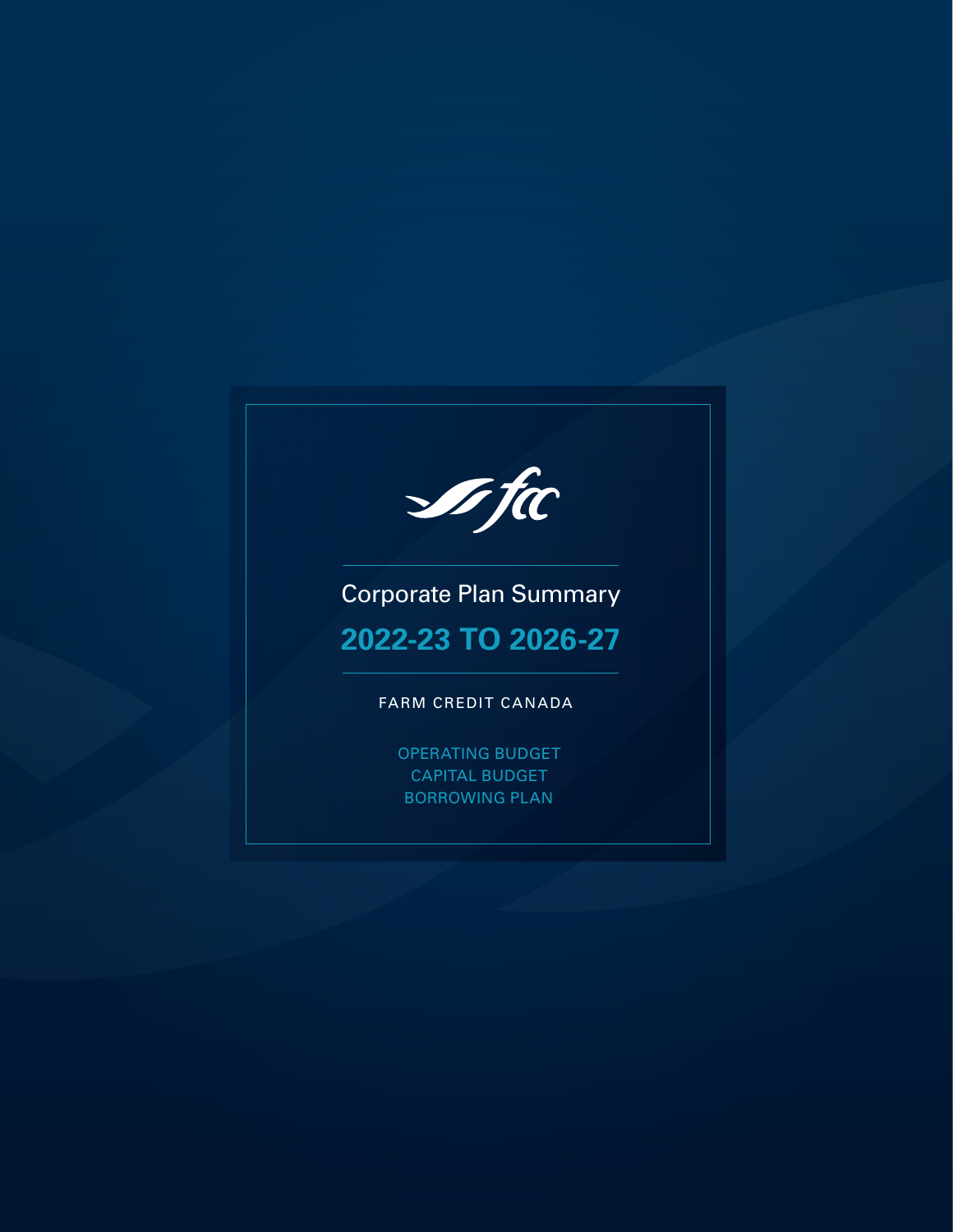# **Table of Contents**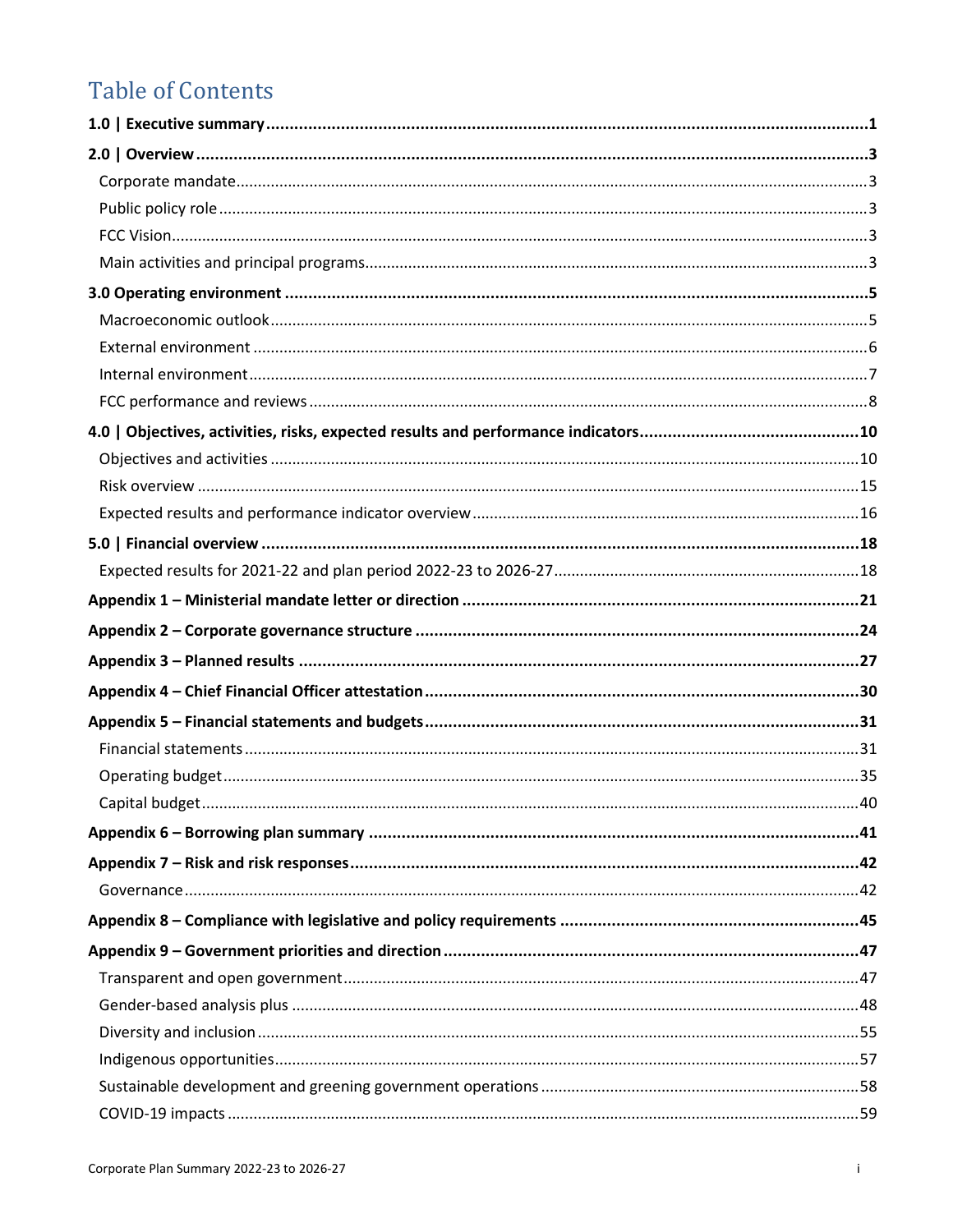## 1.0 – Executive summary

Canada's agriculture and agri-food industry feeds the world. It is an important contributor to the Canadian economy, adding billions annually to the gross domestic product (GDP) and creating and sustaining jobs in communities across the country. In 2020, Canada ranked as the fifth largest exporter of agriculture commodities and eighth largest agriculture, food and beverage exporter in the world.

While recognizing the current contributions of Canadian agriculture, FCC envisions an even stronger future where the Canadian agriculture and agri-food sector achieves its full potential further positioning itself as a global powerhouse ready to meet the challenges of an ever-growing world.

Canadian producers and agribusiness and agri-food operators are focused on producing high-quality, safe products and managing the complexities of changing markets, consumer trends, human resource management and other factors.

As Canada's only financial institution focused solely on the needs and opportunities of the industry, FCC plays a vital role by providing specialized products and services that help customers grow their businesses, take advantage of new market opportunities, and innovate to become more efficient and sustainable.

FCC's vision for the future is consistent with the Government of Canada's commitment to support the agriculture and agri-food industry to reach its full potential and take advantage of export opportunities.

As a federal Crown corporation, FCC is working to remove barriers of entry to the industry and increase inclusiveness for under-represented groups such as young producers, women and Indigenous peoples.

FCC's continuous growth and strong financial performance for over two decades ensures it can serve the industry over the long term and in both good and challenging times.

Since its onset in 2020, the COVID-19 pandemic has created global impacts that affected the Canadian agriculture and agri-food industry. The government has made it a priority to support the needs of businesses and entrepreneurs in various sectors, including agriculture and food.

FCC continues to respond to the needs of the sector. In addition to COVID-19, the agriculture and agri-food sector was challenged by adverse weather over the growing season in 2021. FCC launched a customer support program to help producers manage this very challenging situation. The program offers payment deferral options (principal and principal and interest) and access to a credit line to allow those customers affected by the situation to keep operating.

FCC operates in an efficient manner and offers fair pricing to Canadian producers and agribusiness and agri-food operators. Over the five-year plan period, FCC forecasts average annual loans receivable and leasing growth of 5.0%. FCC also forecasts to pay a total of \$2.8 billion<sup>[1](#page-2-0)</sup> in dividends to the Government of Canada over the same period.

The 2022-23 to 2026-27 corporate plan is an output of FCC's annual strategic planning process. FCC balances resources and activities required to support planned portfolio and revenue growth while continuing to advance the Canadian agriculture and agri-food industry. FCC's strategy has six strategic themes:

- **great customer relationships:** helping customers achieve their dreams
- **vibrant and inclusive industry:** serving the industry that feeds the world, inspiring possibility and passion

<span id="page-2-0"></span> $1$  This includes the repayment of \$500 million capital contribution received from the Government of Canada as part of the COVID-19 industry support response.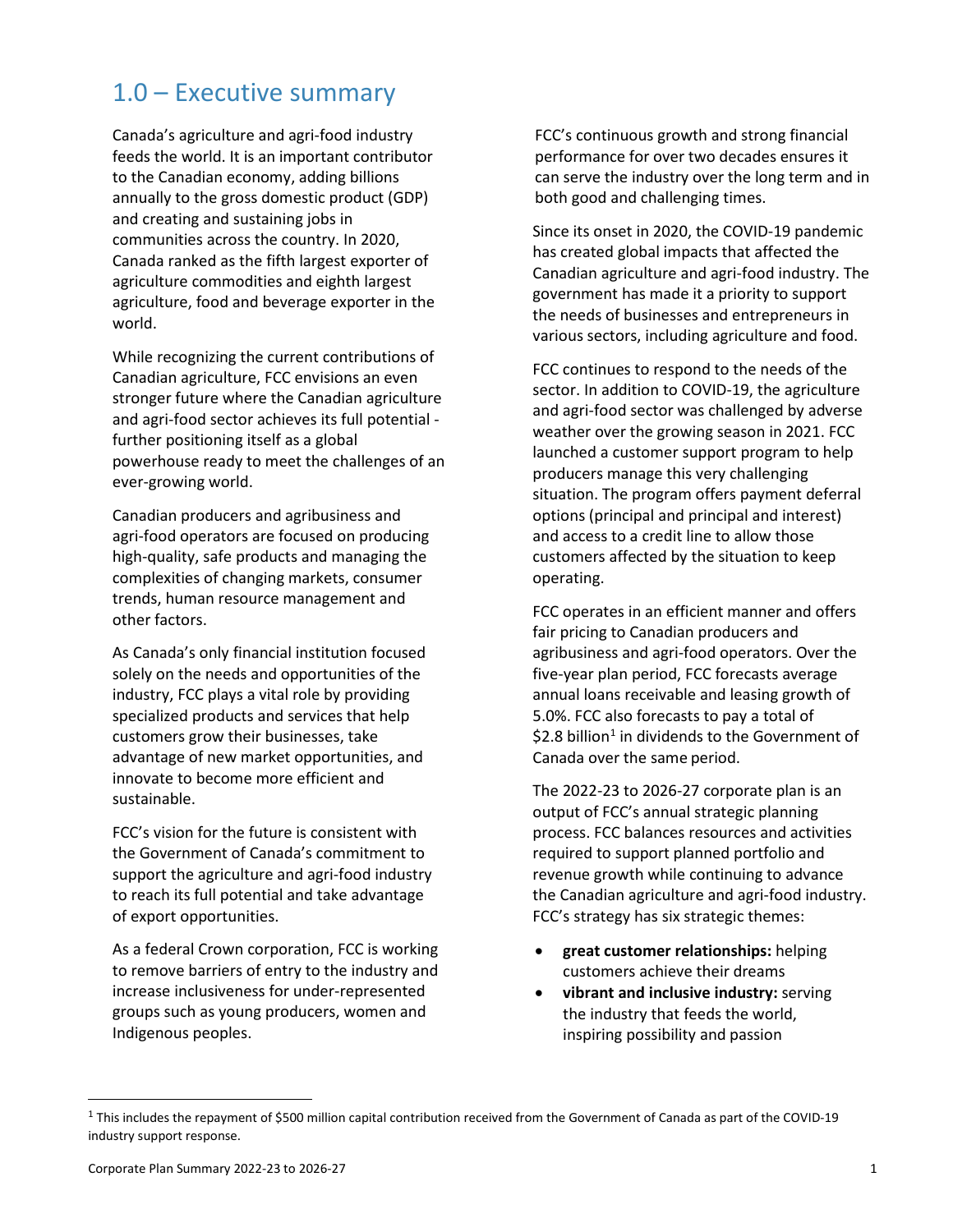- **high-performance culture:** our people, growing and achieving as one
- **execution excellence:** bringing ideas to life
- **effective enterprise risk management:**  built for generations to come
- **financial strength:** providing a strong foundation for the future

Over the plan period, FCC will focus its efforts in all six areas. FCC will continue to enhance the customer experience and digital solutions offering. It will enhance how it supports the agribusiness and agri-food sector, shares knowledge with the industry, and supports agricultural intergenerational transitions, young producers, women and Indigenous peoples.

FCC wants to ensure it is well positioned to support customers to advance sustainability and remain resilient to any impacts related to climate change. To determine the corporation's climate-related risks and

opportunities, FCC will assess the physical and transition risks related to climate change. These risks go beyond FCC's physical operations and extend to its customers. FCC's implementation focuses on ensuring the corporation is appropriately researching and implementing strategies, risk assessments and disclosures.

FCC will continue to focus on supporting the agriculture and agri-food industry in the economic recovery from the impacts of COVID-19 as well as the effects of adverse weather during the 2021 growing season.

By maintaining a steady presence in the industry and pursuing its strategy, FCC will deliver on the priorities of the Government of Canada, remain self-sustaining and help the Canadian agriculture and agri-food industry achieve its full potential as a major driver of the Canadian economy and a global leader in the production and export of safe, high-quality agriculture and food products.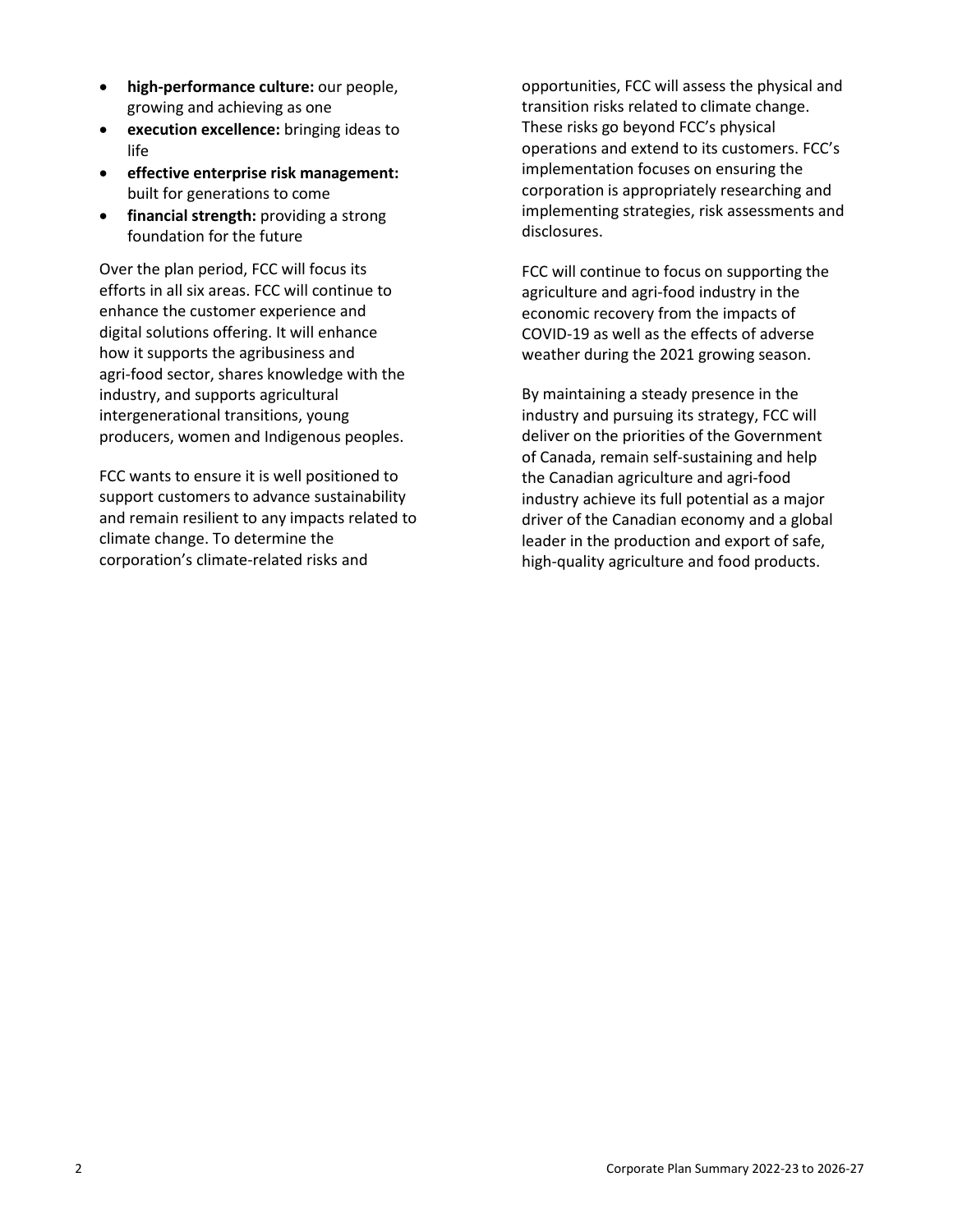## 2.0 – Overview

## **2.1 Corporate mandate**

The Canadian agriculture and agri-food industry plays a vital role in supporting Canada's economy and feeding a growing world. The industry contributes \$143 billion annually to the GDP and is responsible for one in eight Canadian jobs. As Canada's leading provider of financial and business services tailored to the industry, FCC ensures producers and agribusiness and agri-food operators have access to the capital, specialized products, knowledge and services to succeed today and into the future.

The *Farm Credit Canada Act* provides as follows: *The purpose of the corporation is to enhance rural Canada by providing specialized and personalized business and financial services and products to farming operations, including family farms, and to those businesses in rural Canada, including small and medium-sized businesses, that are businesses related to farming. The primary focus of the activities of the corporation shall be on farming operations, including family farms.*

FCC achieves its purpose by focusing on the specific activities set out in the Minister of Agriculture and Agri-Food's mandate letter to FCC dated August 31, 2016, and supplemental priorities letter dated February 1, 2018. Government priorities for the industry include support for agri-food exports, underrepresented groups including women, youth, persons of disability and Indigenous entrepreneurs and producers in Canadian agriculture and agri-food, products to facilitate intergenerational transfers and assist young and new farmers entering the industry, climate and sustainability goals and mental health.

## **2.2 Public policy role**

FCC is Canada's only financial and business services provider focused exclusively on the agriculture and agri-food industry. Financing primary production is FCC's core business and represents 84.3% of its loan portfolio, which includes FCC's lending through its Alliance partners.

The corporation also serves agribusinesses along the value chain, from suppliers to processors. FCC fulfils its mandate by offering financing and services to the agriculture and agri-food industry. Other offerings include farm management software, learning programs and knowledge sharing to help customers and others involved in the industry make sound decisions.

FCC's activities are consistent with the Government of Canada's priorities. By focusing on activities to help the industry reach its potential, FCC assists the Minister of Agriculture and Agri-Food in supporting the industry to be a leader in job creation and innovation. For details on FCC's public policy role, see pages 11 to 13 of FCC's 2020-21 Annual Report, located a[t fcc-fac.ca/en/about](https://www.fcc-fac.ca/en/about-fcc/fcc-annual-report.html)[fcc/governance/fcc-annual-report.html.](https://www.fcc-fac.ca/en/about-fcc/fcc-annual-report.html)

## **2.3 Vision**

- The full agriculture and agri-food value chain believes FCC is advancing the business of agriculture by providing financial products, services and knowledge tailored to producers and agribusiness operators.
- Our customers are advocates of FCC and can't imagine doing business without us.
- We are socially and environmentally responsible and an employer of choice everywhere we operate.
- We make it easy for customers and employees to do business.
- We are financially strong and stable, and invest significantly in the agriculture and agri-food industry.

## **2.4 Main activities and principal programs**

The following is a description of FCC's main activities and principal programs.

**Providing products, services and expertise tailored to the needs of the industry** — FCC ensures Canadian producers and agribusiness and agri-food operators have access to capital and a wide range of financial and business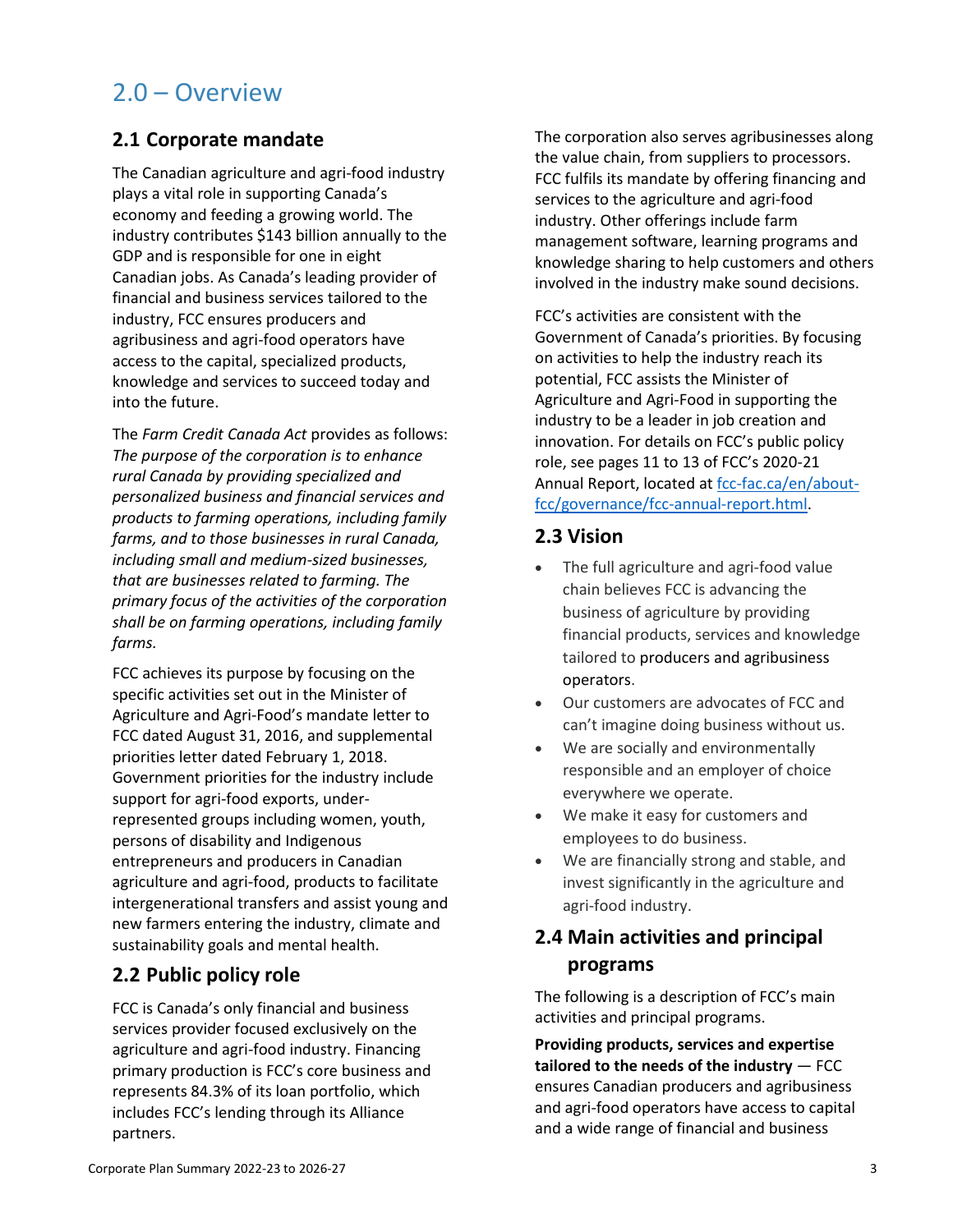products and services. These include long-term mortgages, short-term credit, leasing and venture capital. FCC hires and develops employees who are passionate and knowledgeable about agriculture. This enables employees to build solid relationships with customers to help them thrive in the marketplace.

**Ensuring producers and agribusiness and agri-food operators have access to required capital through all economic cycles** — The industry is affected by commodity price volatility, adverse weather, trade flows, livestock and crop diseases. The COVID-19 pandemic continues to have significant impacts on customers and supply chains. FCC takes a long-term view and remains committed to customers and the industry by providing access to capital through all economic cycles. FCC effectively manages and measures risks, ensuring it can support a portfolio of \$41.5 billion<sup>[2](#page-5-0)</sup> during challenging times in the industry. With 28 consecutive years of portfolio growth, FCC also carefully balances the resources required to provide business and financial services to the industry, while continuing to control costs and operate efficiently.

**Supporting farm families, producers and businesses along the value chain enables them to grow and innovate** — Access to capital allows producers and agribusiness and agri-food operators to adopt innovative practices and business models that enable them to expand, lower costs, develop new products, compete in global markets and take advantage of trade opportunities. Through financing and venture capital, FCC supports small to medium-sized producers who are vital to the economic prosperity of rural Canada. FCC understands successful operations exist in all sizes and is a key partner to these smaller producers.

**Supporting the next generation of Canadian producers and agribusiness and agri-food operators** — FCC understands the importance of young farmers and entrepreneurs and has developed targeted programs and services, including the FCC Starter Loan, FCC Transition

Loan, Young Farmer Loan, Young Entrepreneur Loan and the introduction of Business Advisors located across Canada to help intergenerational transfers and assist new farmers entering the industry. FCC supports and invests in the next generation through its On Campus program.

**Ensuring innovative agriculture companies have access to capital and expertise** — FCC invests in venture capital funds and organizations that support the agriculture industry and strengthen the network of resources available to agribusiness and agri-food companies. FCC's commitment to venture capital ensures capital and business expertise are available to innovative companies in all lifecycle stages, provinces and sectors in agriculture to help the industry reach its full potential.

**Keeping the industry competitive by sharing knowledge** — Beyond lending, FCC is a supplier of agriculture-focused business and economic insights and knowledge. FCC offers learning events, multimedia tools, publications and software to support customers and others involved in Canadian agriculture to advance their management practices and succeed in a complex business environment.

**Fostering deeper public understanding of Canadian agriculture** —FCC co-ordinates Canada's annual Agriculture Day conference, as part of the national celebration of Canadian agriculture. FCC supports industry-led initiatives that promote the Canadian agriculture and agri-food industry and those who work in it.

**Supporting government policy through collaboration with other agencies** — Ensuring producers and agribusiness and agri-food operators have access to international markets and can take advantage of opportunities created through trade agreements is vital to the industry's long-term success. FCC works with Export Development Canada, Business Development Bank of Canada and other government agencies to advance Canadian agriculture and agri-food and create opportunities for Canadians.

<span id="page-5-0"></span><sup>2</sup> Portfolio as at March 31, 2021 as reported in FCC 2020-21 Annual Report.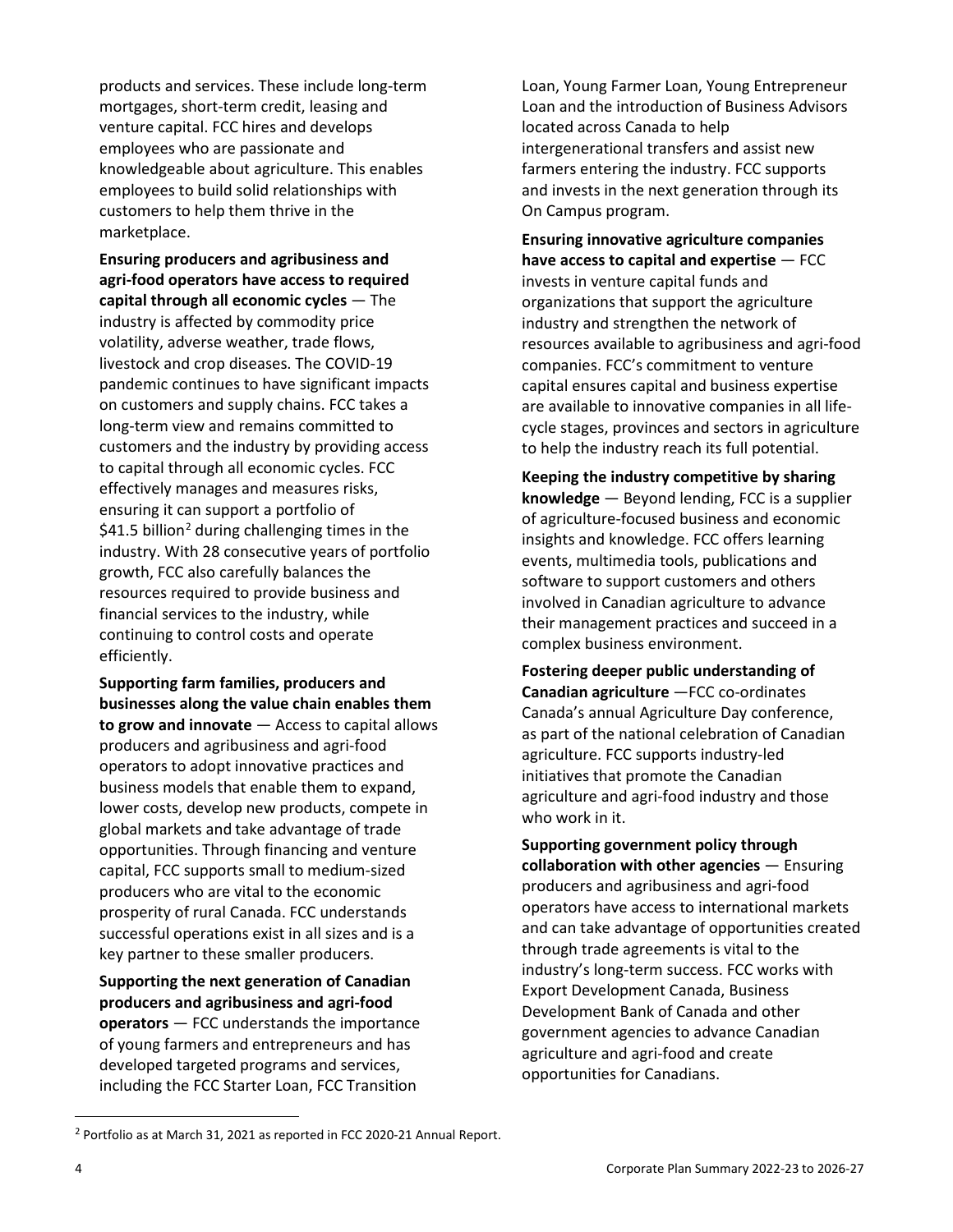## 3.0 – Operating environment

## **3.1 Macroeconomic outlook**

The Canadian economy is expected to grow over the forecast period as global trade normalizes and economies around the world recover from the COVID-19 pandemic. Higher commodity prices and supply chain disruptions are expected to cause some inflation pressures. Re-opening of economies will lead to higher consumer spending driven by savings that accumulated over the past 18 months. Expansion of the global and Canadian economies will be sensitive to the economic impacts of COVID-19.

After a decline in 2020, gross domestic product (GDP) is projected to climb around 6.0% in 2021[3](#page-6-0) , followed by projected growth above 2.0% per year over the five-year forecast period. The Bank of Canada is expected to begin raising rates in 2022. Historically low interest rates will remain very supportive of investments. The Canadian dollar could experience significant fluctuations as oil prices evolve and the U.S. Federal Reserve readjusts its monetary policy.

## **Agriculture industry outlook**

In 2020, farm cash receipts<sup>[4](#page-6-1)</sup> increased 8.3% to a record \$72.2 billion due to the strong growth in crop receipts, notably canola, lentils and cannabis<sup>[5](#page-6-0)</sup>. Total farm cash receipts are projected to increase over the five-year period at an average of 4.4% per year. Growth is expected to soften through the forecast period as global demand stabilizes and prices return to their long-term average.

Overall, the Canadian agriculture industry remains healthy as evidenced by net cash income rising to a record level in 2020. Canadian farm operations remain in a strong financial position, although the balance sheets of agricultural<sup>[6](#page-6-2)</sup> producers weakened slightly:

- 1. The liquidity ratio of Canadian agriculture decreased in 2020 and is the lowest since 2007.
- 2. Total liabilities in Canadian agriculture grew faster than asset values in 2020. The debtto-asset ratio increased to 17.0% in 2020 as compared to 16.8% in 2019 and has been trending higher since 2015.

## **Trade remains a strength of the agriculture and food sectors**

Trade is vital to the success of Canada's agriculture and food sectors. In 2020, Canada was the fifth largest exporter of agriculture commodities and the 11th largest exporter of food. Trade agreements are important to maintain and create export opportunities for Canadian agriculture and agri-food products. The Canada-United States-Mexico Agreement (CUSMA) offers preferential access to the United States and Mexico and a stable environment for Canadian business investment. U.S. dairy producers benefit from increased market access to Canada's dairy and poultry supply-managed industries. The Canadian dairy sector also implemented changes to milk pricing and marketing rules because of the agreement. The Comprehensive and Progressive Agreement for Trans-Pacific Partnership (CPTPP) and the Comprehensive Economic and Trade Agreement (CETA) offer opportunities to diversify exports by leveraging economic growth and rising food demand from Asia and supplying consumers in Europe.

The implementation of trade agreements such as CUSMA, CPTPP and CETA should contribute to further growth in the GDP of the agriculture and food industry.

<span id="page-6-0"></span><sup>3</sup> Bank of Canada MPR:

<span id="page-6-2"></span><span id="page-6-1"></span>https://www.bankofcanada.ca/2021/07/mpr-2021-07-14/ <sup>4</sup> Farm cash receipts refers to the total sale of agricultural commodities

<sup>5</sup> Statistics Canada. Table 32-10-0045-01 Farm cash receipts, annual (x 1,000)

<sup>6</sup> Statistics Canada. Table 32-10-0056-01 Balance sheet of the agriculture sector as at December 31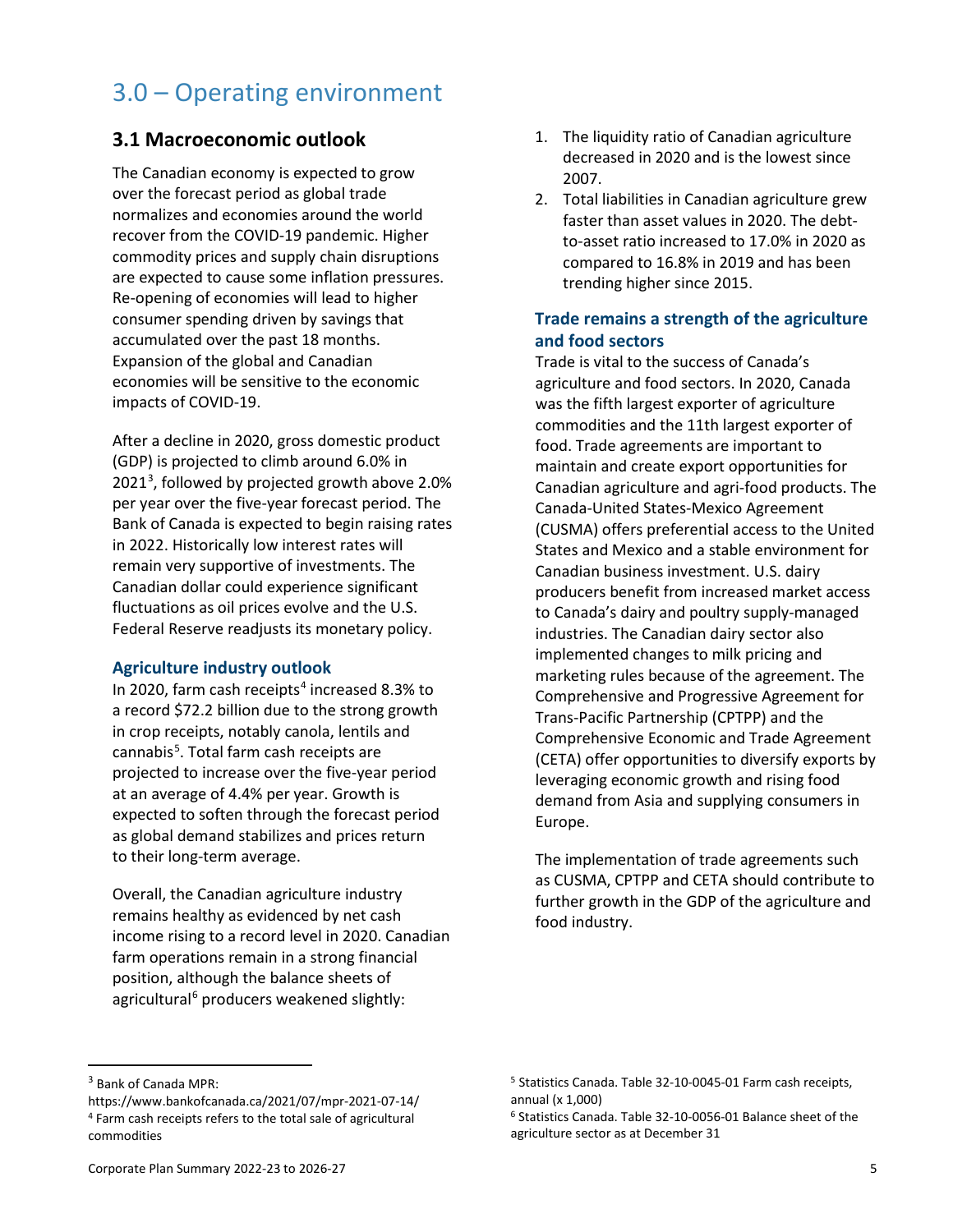#### **Farmland remains an attractive investment**

Over the past five years, farmland and building values averaged growth of nearly 5.9% per year, driven by farm revenue strength and low interest rates. Growth in farmland and building values peaked in 2013 at 14.3%, and the upward trend has since slowed<sup>[7](#page-7-0)</sup>. In 2020, farmland and building values increased 5.1%. Average farmland and building values are expected to continue to grow above 5% annually over the forecast period due to robust commodity prices and higher farm revenues.

### **Demand for farm debt**

Farm operators continue to make strategic investments in land, buildings and equipment. Pressures on farm profitability and liquidity have created strong demand for operating loans. Growth in farm debt is expected to remain around the long-term average over the next five years as the trends in farmland values continue upward. Farm debt outstanding growth is projected to average around 5.0% to 6.0% per year for the next five years.

## **The food supply chain is showing resiliency amid an uneven recovery**

Canadian GDP is expected to grow as provincial public health restrictions ease, businesses re-open and supply chains recover.

Disruptions caused by the pandemic have had multiple influences in food supply chains that continue to disrupt the industry. Recovery in global trade and the slow re-opening of the economy are creating opportunities for Canadian manufacturers. Conversely, microchip shortages, higher shipping costs and availability of labour continue to stress supply chains. However, the overall outlook for Canadian agriculture and food remains positive because of the growing demand for Canadian products.

There are two competing influences in the operating environment for agribusinesses. High crop prices will continue to support strong demand for farm inputs as farm

operators seek to raise productivity and remain competitive in the global marketplace. Conversely, dry conditions in western Canada may lead operators to cut back on farm expenses. Very strong crop receipts in 2020 and the first half of 2021 will support strong investment in farm buildings, equipment and storage, but the sentiment has become more cautious in western Canada. The bottom line is that international demand for Canadian agriculture commodities is expected to remain solid, supporting opportunities for agribusinesses.

The food processing sector has been extremely resilient in response to the COVID-19 pandemic as consumers' food purchase options evolve and labour challenges emerge. Strong GDP growth in Canada and the United States is likely to keep demand high for food. This should provide an opportunity for food processors to invest in process innovation to balance labour challenges as well as make product innovations that meet the diverse preferences of an expanding global population and middle class.

## **3.2External environment**

## **Competitive landscape**

The agriculture market is served by chartered banks, credit unions, provincial lending agencies, equipment manufacturer financing programs, crop input financing programs, independent financing institutions and Crown corporations. Nationally, the primary lenders are FCC, chartered banks and credit unions. According to Statistics Canada, farm debt outstanding increased by 5.9% to \$121.9 billion in 2020. FCC's market share increased from 28.6% to 28.9% in 2020 due to increases in mortgage and non-mortgage debt. FCC's portion of Canada's farm debt outstanding was \$35.3 billion in 2020, an increase of \$2.3 billion over 2019 and second only to the chartered banks at \$42.9 billion. The market share for chartered banks decreased to 35.2% from 35.5%, while the market share for credit unions increased slightly to 16.6% from 16.2%.

<span id="page-7-0"></span><sup>7</sup> Statistics Canada. Table 32-10-0045-01 Farmland and buildings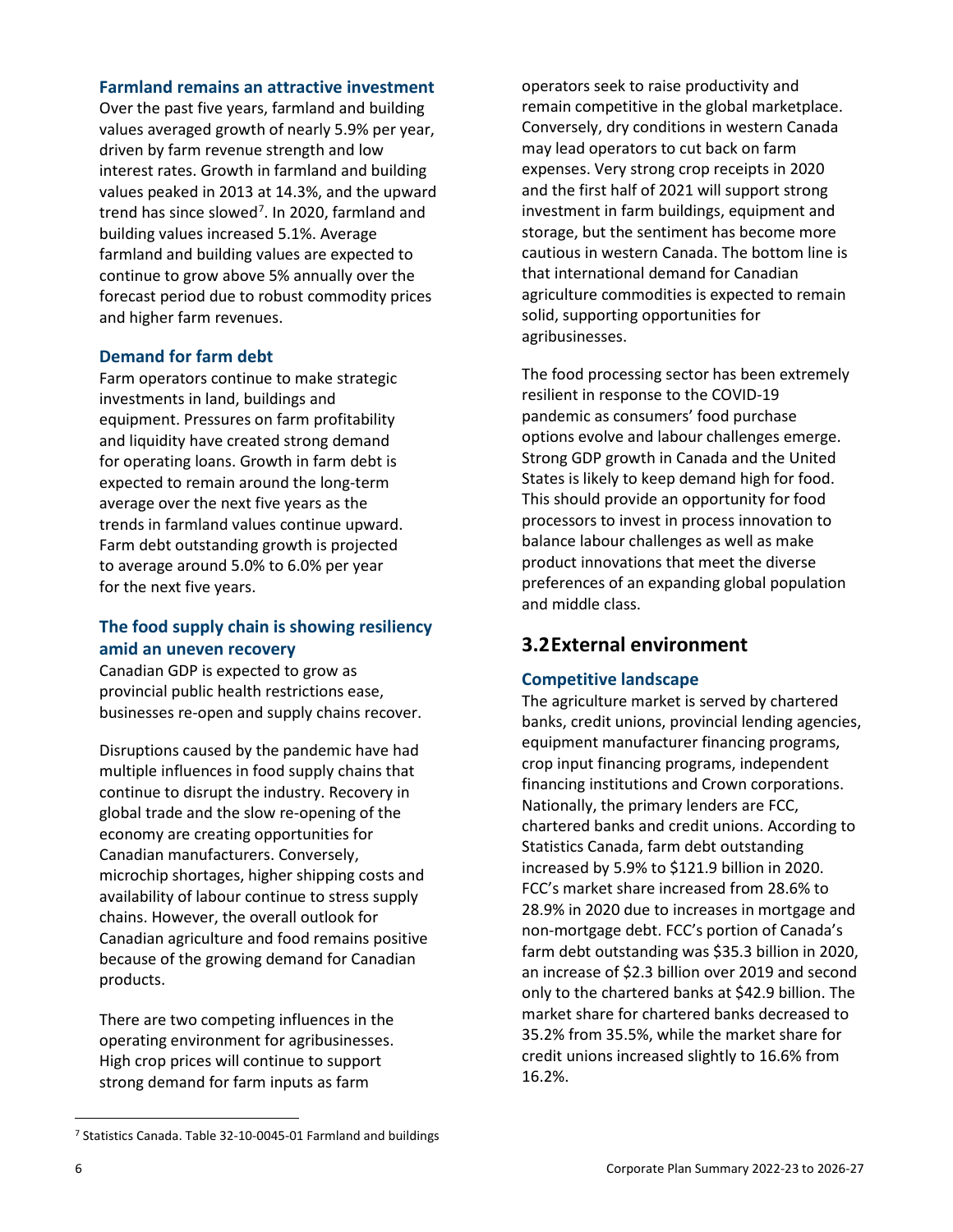## **Customer impacts related to COVID-19 and adverse weather**

As the only lender 100% invested in Canadian agriculture and food, FCC will continue to focus on supporting the agriculture and agri-food industry in the economic recovery due to the impacts of the COVID-19 pandemic and the effects of adverse weather. There were several disruptions due to COVID-19, resulting in economic stress. Processing plant closures, limited labour availability and food service and hospitality industry shutdowns are just a few of the disruptions introduced by the global pandemic.

Many parts of western Canada did not receive adequate rainfall through the spring and summer months. Extreme heat and dry weather reduced the potential yield of many crops, and significantly impacted pasture and hay production in many areas.

Despite the market and sector turmoil, the agriculture and agri-food industry has performed better than the Canadian economy. Farm cash receipts increased 8.3% in 2020 as strong demand for grains, oilseeds and pulses offset revenue declines in other areas of primary production. Food and beverage manufacturing sales also expanded, increasing 3.5%. New variants of COVID-19 continue to emerge across the country and around the world, causing economic uncertainty and introducing risks of further disruptions in agrifood supply chains.

To ensure producers, agribusinesses and food processors can remain focused on businesscritical functions, FCC has put several customer support programs in place to manage the economic impacts of the COVID-19 pandemic and ongoing adverse weather situation:

- **Payment schedule amendments:** the option for customers to defer principal payments for up to 12 months and interest payments up to six months (excluding annual payments).
- **FCC credit lines:** access to a credit line up to \$500,000, with no fees, secured by a general security agreement or universal

movable hypothec (Quebec only), which is subordinate to other lenders.

- **FCC operating credit term loans: a term** loan product, for up to \$2.5 million, with no fees and an 18-month interest-only option available over a 10-year amortization. Funds can be used for working capital and to modify production due to the economic impact of the COVID-19 pandemic.
- **Additional lending for large customers:**  cash flow is key for all customers, including large operations that may be critical components of the supply chain. To ensure these key enterprises remain operational, additional lending to large customers, as well as an increase to the maximum customer lending limit, has also been enabled.
- **Implemented venture capital fund to assist disrupted agriculture and ag-tech firms:** In May 2020, FCC launched a \$100 million Agriculture and Food Business Solutions venture fund in partnership with Forage Capital Inc, to support companies through unexpected business disruptions such as those brought on by the pandemic.

FCC works with customers to come up with solutions for their operations and considers the above options to reduce financial pressures on those impacted. FCC will continue to monitor the ongoing situation for further customer impacts and will respond appropriately to support the industry.

## **London Inter-Bank Offered Rate (LIBOR)**

LIBOR, a global reference for short-term interest rates, is to be phased out by financial markets by June 2023. The phasing out of LIBOR will impact FCC's U.S. dollar loan portfolio, which makes up only 1% of FCC's total loan portfolio. Customers with LIBOR loans will be transitioned to a new reference rate.

## **3.3 Internal environment**

In 2020-21, employees adapted to a work-athome environment, relying on technology for core business processes and to maintain strong relationships with customers and colleagues.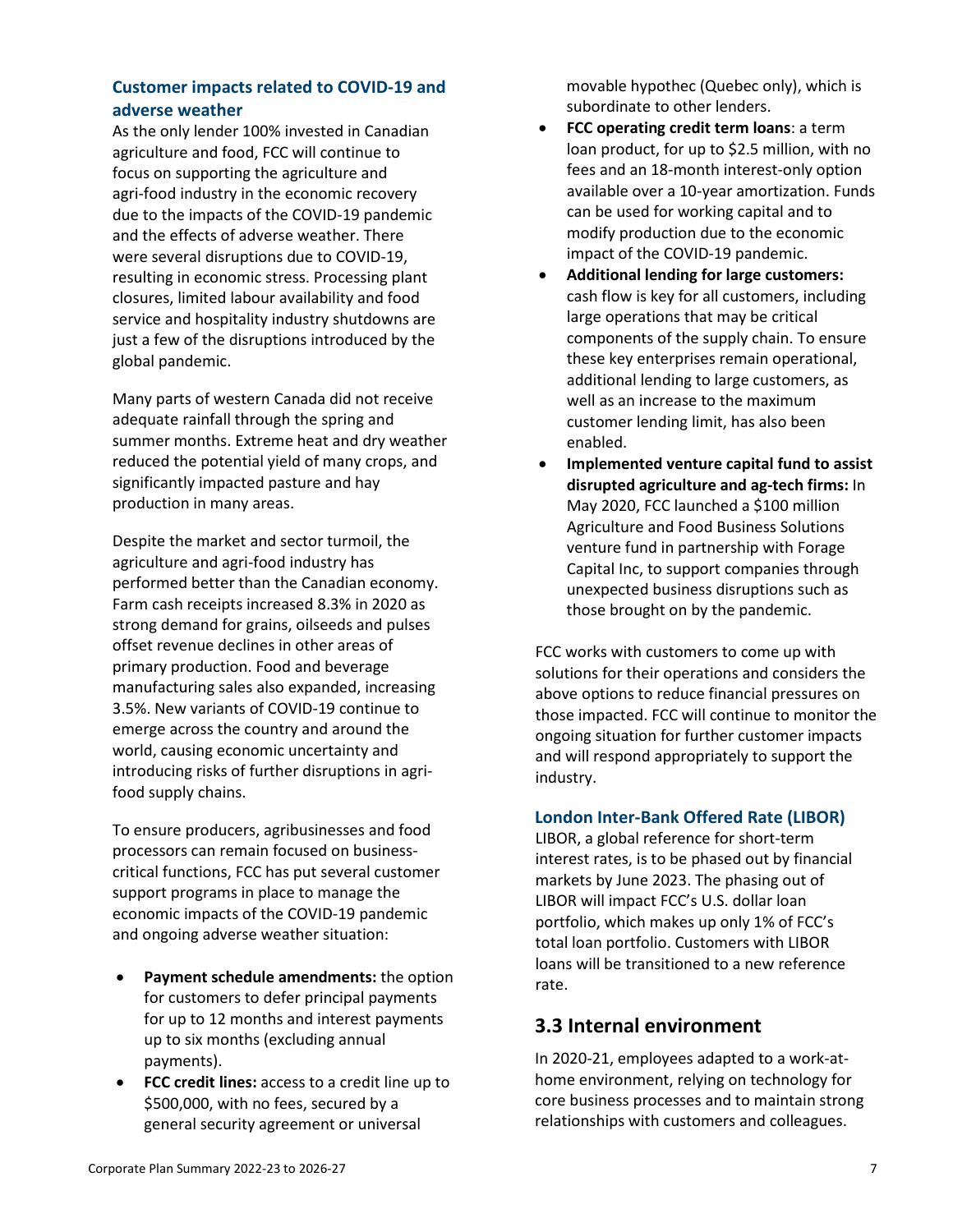Additional supports for employees and leaders were advanced through enhanced mental wellness offerings, establishing regular feedback mechanisms and continuous reinforcement of the available tools and support. Going forward, FCC is working with employees and leaders to optimize the mix of workplace flexibility, and related supports, given the new realities and expectations in the work environment.

FCC evolves and adapts to support changing customer preferences. FCC continues to enhance its digital offerings, enabling customers to manage more transactions remotely. In addition, there is work to simplify internal processes and accelerate its offering, leading to increased efficiencies for customer-facing employees and speed of service to its customers. FCC will engage customers and partners in the development of new and enhanced digital processes that are simple and secure. In addition, FCC will continue to invest in its practices to deter financial crime and advance cyber security to ensure they remain effective given changing customer preferences and the increased use of online and mobile service channels.

FCC currently employs 2,194 people across Canada plus an additional 407 contractors (includes full-time, part-time, and ad hoc contractors).

FCC's HR strategy is supported by existing endto-end talent supply processes and workforce planning tools, candidate sourcing, and assessment and selection tools. FCC uses internal recruitment consultants to partner with leaders to ensure the best candidate for each position is hired, and that onboarding, training and support mechanisms are in place to ensure a successful transition into FCC.

New positions will be added over the plan period to support portfolio growth, execute FCC's strategic priorities, and further mature risk management capabilities as FCC continues to serve customers and the industry. In 2022-23, there are 150 new positions planned.

FCC's employee engagement is 86% in the most recent annual survey. The engagement score, which is measured annually, measures employees' intellectual and emotional commitment to FCC. High engagement scores lead to low employee turnover, as evidenced by FCC's low turnover rate of approximately 2%. Strong engagement also enables FCC to attract the required talent as an employer of choice with a positive reputation in the marketplace. FCC will continue to focus on leadership and its culture of partnership and accountability to sustain high engagement.

FCC is committed to building a workforce that reflects the diversity of its customers and the Canadian population.

Among FCC's 2,194 employees<sup>[8](#page-9-0)</sup>, the diversity representation is 61.8% female, 3.3% Aboriginal, 2.5% persons with disabilities and 8.9% members of visible minorities. FCC is undertaking a variety of tactics to ensure that it is a welcoming and inclusive workplace that can attract and retain talent from diverse backgrounds. FCC will continue exploring opportunities to expand employment equity group representation to progress toward being an inclusive workplace. For a provincial breakdown on FCC's level of diversity and FCC's diversity and inclusion plan, see Appendix 9.3 – Diversity and Inclusion.

## **3.4 Performance and reviews**

The Canadian agriculture and agri-food industry continued to face challenges and uncertainty over the past fiscal year, mainly driven by the ongoing global COVID-19 pandemic and largescale adverse weather across western Canada. Consumption changes, trade issues, labour shortages and economic shutdowns disrupted cash flow cycles for many industries.

The Government of Canada, along with FCC and other financial institutions, offered support programs to provide working capital relief and so far, they appear to be having a positive effect as FCC has not observed any significant deterioration in the overall health of the portfolio to date. The timing and extent is

<span id="page-9-0"></span><sup>8</sup> As at September 30, 2021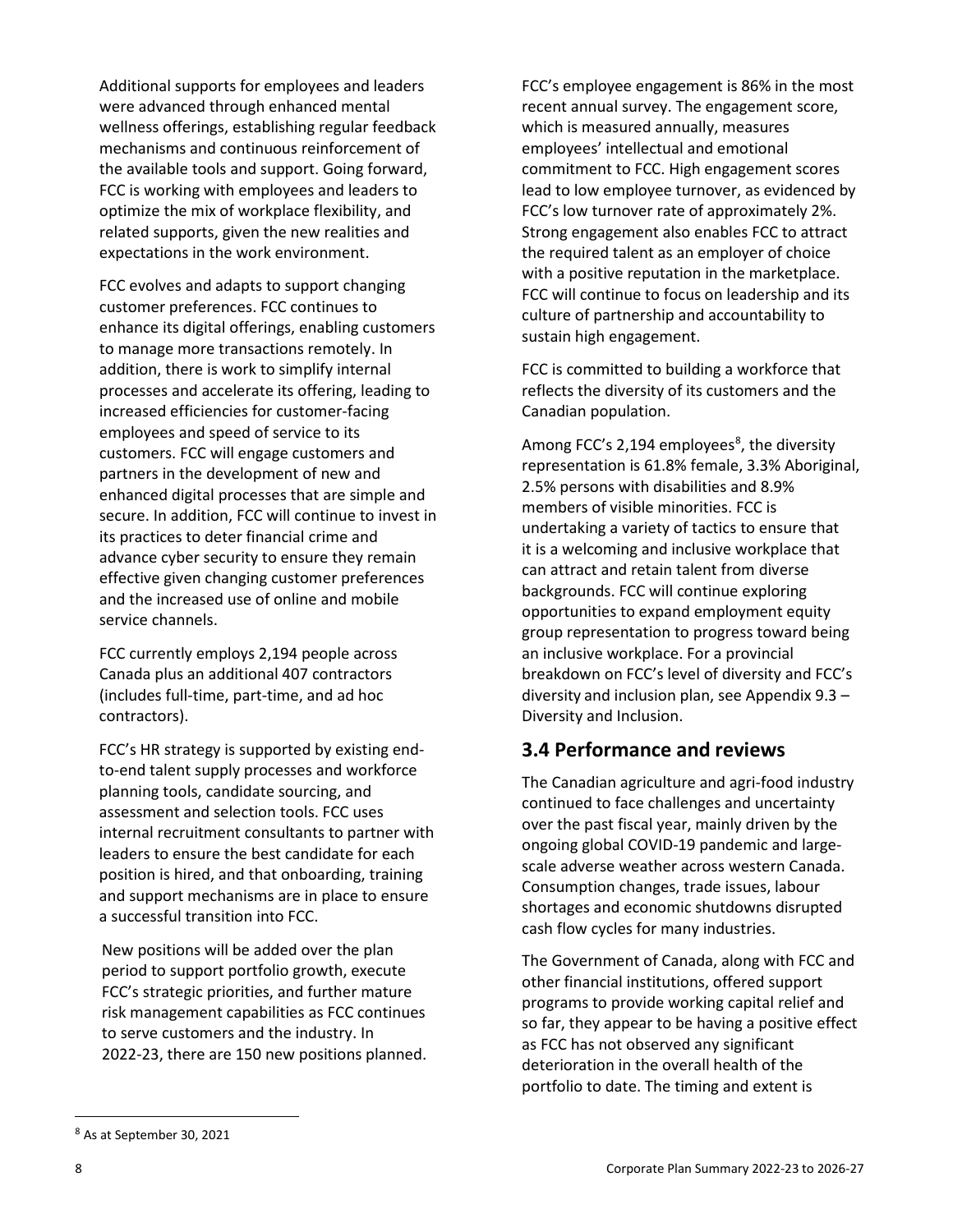dependent on the re-opening of global economies.

In 2020-21, loans receivable increased by \$2.9 billion or 7.6% from 2019-20, growing to \$41.3 billion from \$38.4 billion. The increase was driven by higher loan disbursements, partly offset by repayments. The increase in disbursements was due to a strong demand for credit and COVID-19 related support programs. FCC experienced loans receivable growth in all business lines except for Alliances. By lending to all agriculture sectors across Canada, FCC diversifies its portfolio by sector and region while also promoting agriculture as a strong and vibrant industry.



\*Excludes deferred loan fees.

All aspects of credit quality are projected to improve in 2021-22. This is mainly due to an overall growth in the portfolio. The 2021-22 plan assumed the risk metrics would end higher than they did in 2020-21. The magnitude of the potential default risk has decreased since the start of the fiscal year as several sectors displayed resiliency in working through the many challenges and found ways to maintain operations without significant disruption.

#### **External reviews**

FCC has been subject to a special examination by the Office of the Auditor General of Canada (OAG). Work began in the summer of 2020 and was finalized during the fiscal year 2021-22. The special examination considered whether FCC's systems and practices adequately protect its assets, manage resources economically and efficiently and allow the corporation to operate effectively. FCC's last special exam was in 2012.

The OAG's final report for FCC's current special exam was received in January 2022. The Minister of Agriculture and Agri-Food as well as the President of the Treasury Board have both received copies. The OAG found no significant deficiencies and FCC's Executives and Board agree with all six identified recommendations. FCC is currently working to address the recommendations through the action plans provided in the final report. Progress will be monitored internally and externally, by the OAG, and updates included in the future reports.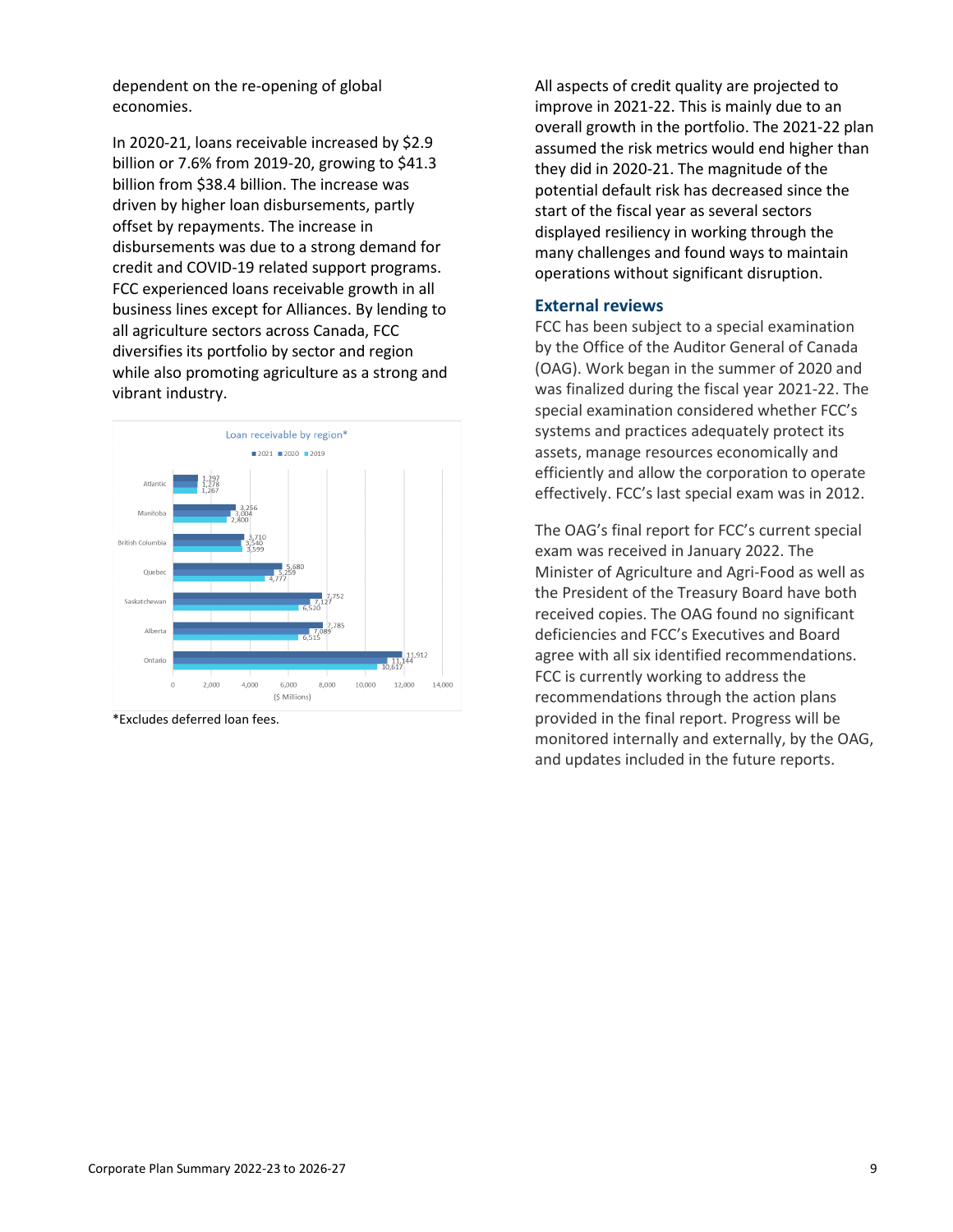# 4.0 – Objectives, activities, risks, expected results and performance indicators

## **4.1 Objectives and activities**

The agriculture industry story continues to be one of resilience and opportunity for growth. FCC is the only lender that is 100% invested in Canadian agriculture and agri-food, and FCC's strength and stability puts it in a unique position to support its customers and the industry. Each year, FCC validates the strategic themes that are critical to achieving the corporation's long term success. FCC's six strategic themes are:

- Great customer relationships
- Vibrant and successful industry
- High-performance culture
- Execution excellence
- Effective enterprise risk management
- Financial strength

FCC will continue to advance and implement a range of initiatives within each of these themes to remain relevant, provide extraordinary customer experiences and support the agriculture and agri-food industry to ensure it achieves its full potential.

As with many processes since the start of the COVID-19 pandemic, FCC has adapted throughout the strategic planning period to ensure its customers and employees can operate efficiently and safely.

## **4.1.1 Theme: Great customer relationships – helping customers achieve their dreams**

The critical outcome FCC is striving to achieve for this theme is: *FCC's unmatched knowledge of agriculture and agri-food, combined with our financing expertise, continues to be foundational to building great customer relationships. Partnering with FCC is easy – employees know their customers and offer customized and flexible solutions to unique business challenges.*

To achieve this critical outcome, FCC will continue to advance these existing strategic objectives:

- Build the customer experience of the future.
- Advance the business management capabilities of the industry.

### **Build the customer experience of the future**

Customers are at the centre of everything that FCC does. FCC takes pride in delivering great customer experiences – it is the organization's competitive advantage. FCC serves customers in all phases of the business cycle, from startup to transition. Customers want to deal with people who understand the industry, their business and their unique needs. To deliver great customer experiences, FCC must be deliberate in offering a simple, personalized experience with every customer interaction. By doing this, FCC will build trust and loyalty with customers and remain relevant to the industry.

To achieve this strategic objective, FCC will continue to advance these existing initiatives:

- Enable employees to build great customer relationships and consistently create extraordinary customer experiences.
- Provide customer-inspired solutions and simplified transactions to remain relevant and meet the needs of our customers and employees.

## **Advance the business management capabilities of the industry**

Now more than ever, Canada's agriculture and agri-food industry must be adaptive and responsive to change. The pandemic showed how global markets and supply chains can be disrupted with trade restrictions and fluctuations in supply and demand. At the same time additional factors such as new innovation, advancements in technology, and evolving consumer desires are creating new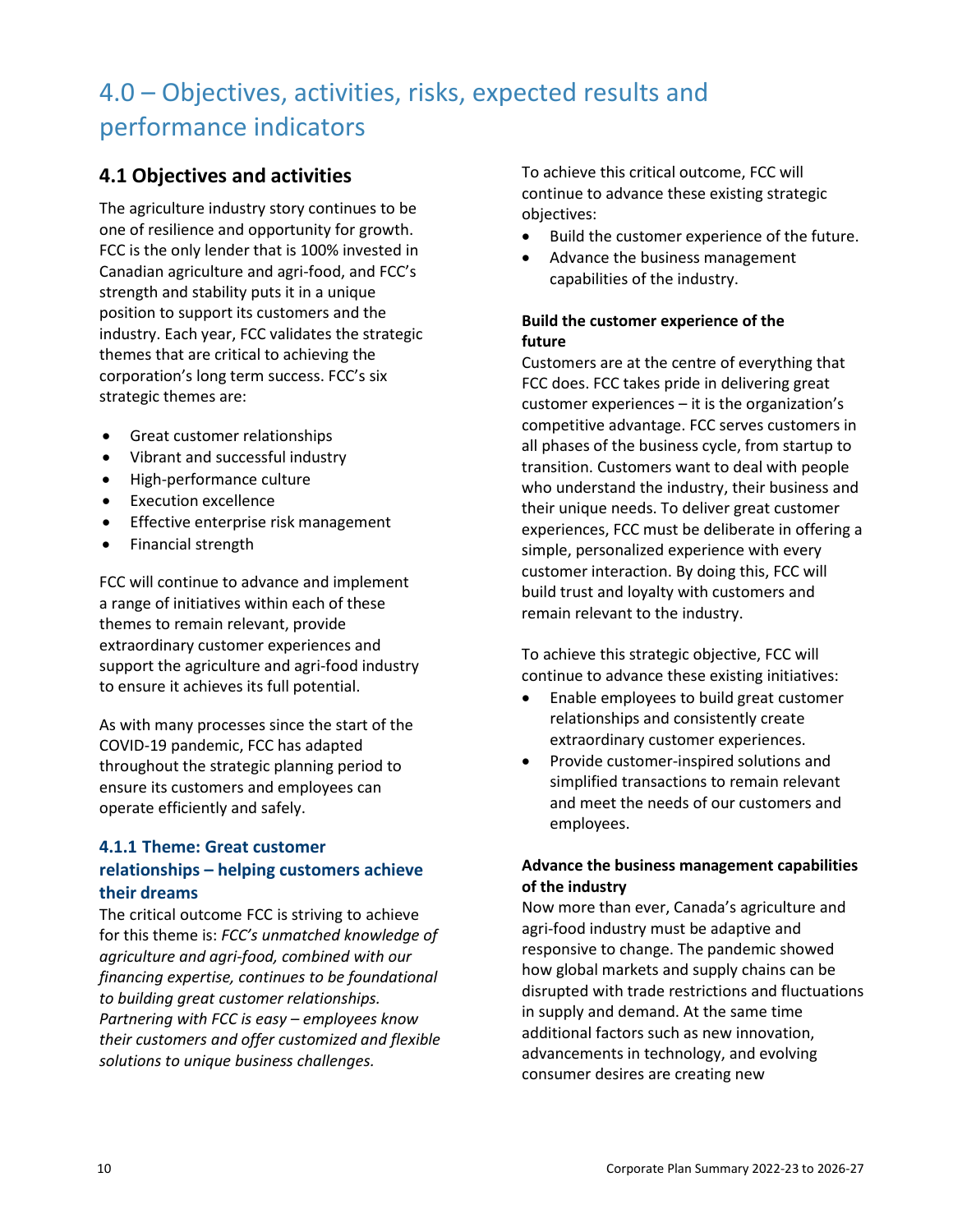opportunities. FCC can help the industry navigate these challenges and opportunities by continuing to enhance the tools, information and support available for Canadian producers to manage their businesses. FCC can also help the industry achieve its full potential by enabling producers through digital technology. FCC's farm management software, AgExpert, can assist producers in managing their farm data through digital farm business records that are accurate, safe and secure, and integrated with other applications.

To achieve this strategic objective, FCC will continue to advance these existing initiatives:

- Continue to provide knowledge and advice to support customers with enhancing their management practices.
- Enhance AgExpert to allow producers to advance their farm management practices and connect their data across multiple applications.

## **4.1.2 Theme: Vibrant and successful industry – serving the industry that feeds the world, inspiring possibility and passion**

The critical outcome FCC is striving to achieve for this theme is: *FCC provides knowledge and financing to support Canada's reputation for high quality, innovative and sustainable agriculture and agri-food products. FCC plays an active role in ensuring the growth and prosperity of the industry and maintaining Canada's agriculture and agri-food sectors as powerful drivers of jobs, the economy and growth in the middle class, with a focus on diversity and inclusion.*

To achieve this critical outcome, FCC will continue to advance these existing strategic objectives:

- Foster growth opportunities in the Canadian agri-food value chain.
- Support the long-term health of the industry.
- Promote a diverse and inclusive industry.

## **Foster growth opportunities in the Canadian agri-food value chain**

FCC remains committed to supporting the Government of Canada's goal to grow Canada's agri-food exports to \$75 billion annually by 2025. Food processing businesses of all sizes and innovation ecosystems play an important role in meeting the needs of consumers, in both domestic and export markets, who are looking for safe, quality food produced in Canada. FCC has a unique opportunity to play a bigger role in the agri-food value chain by increasing its support for businesses and innovation from the farm gate and beyond. Continued efforts to foster growth in the agribusiness and agri-food (A&A) sectors will help FCC to support this sector and focus on its needs. It will also increase venture capital financing and provide support to accelerate innovation in early-stage enterprises.

To achieve this strategic objective, FCC will continue to advance these existing initiatives:

- Develop business solutions to enhance our support for the agribusiness and agri-food (A&A) sector to increase Canada's valueadded capacity.
- Increase the availability of venture capital and expertise to enhance innovation and growth in the agriculture and agri-food industry.

**Support the long-term health of the industry** As part of the corporation's mandate, FCC is committed to supporting the long-term success of Canada's agriculture and agri-food value chain, including the next generation of entrepreneurs. FCC will remain focused on operating sustainably and championing sustainable practices with its customers. Through strategic partnerships, it will promote the Canadian agriculture and agri-food industry, the health of those who work in it and will support awareness of mental health issues.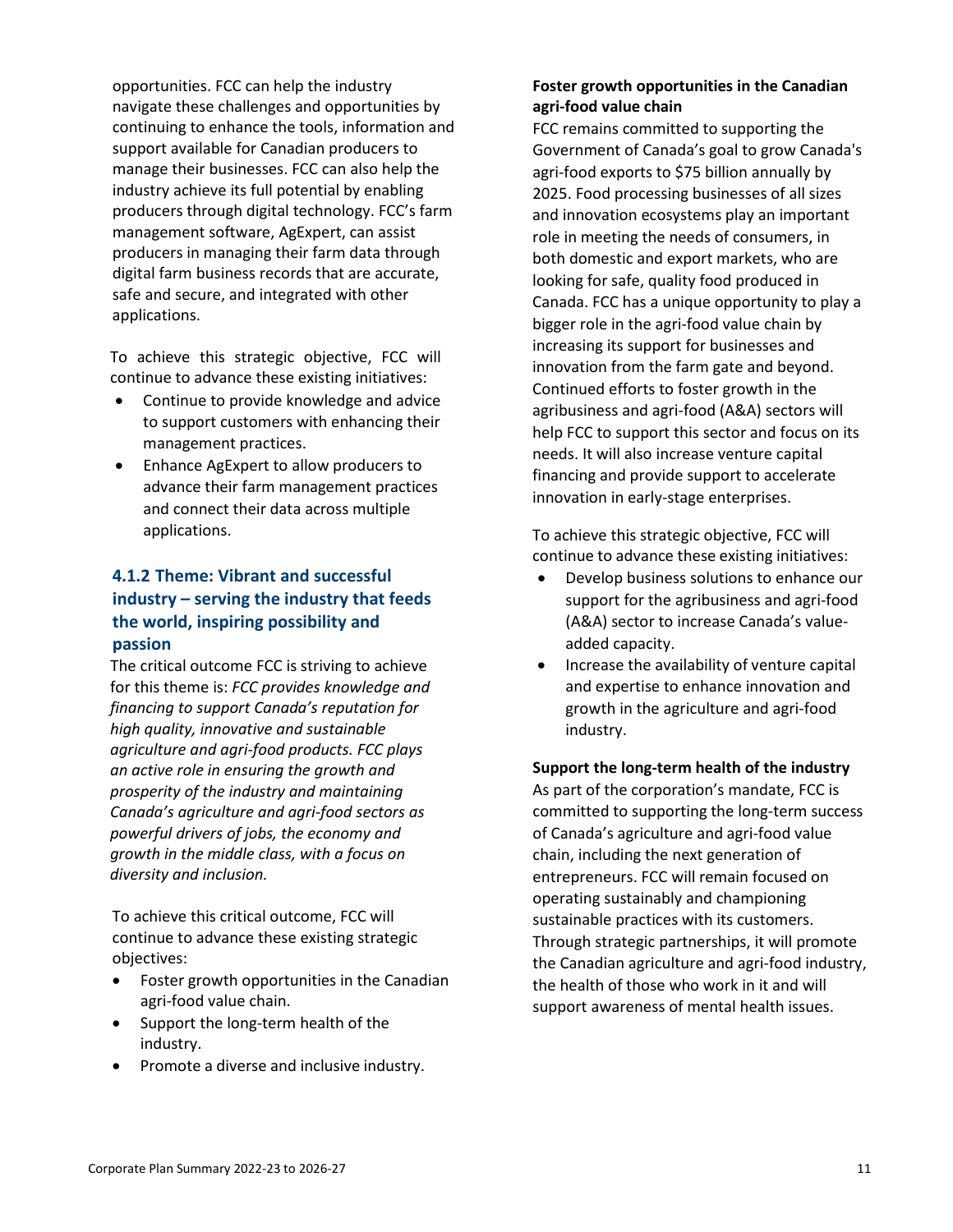To achieve this strategic objective, FCC will continue to advance these existing initiatives:

- Advance FCC's commitment to operating sustainably and supporting the industry to do the same, while continuing to contribute to global and national sustainability targets.
- Collaborate on industry-led initiatives that promote the Canadian agriculture and agri-food industry and the health of those who work in it.
- Advance FCC's support for the next generation of agriculture and agri-food producers.

#### **Promote a diverse and inclusive industry**

To ensure the long-term vitality of the agriculture and agri-food industry, it is important that individuals and diverse equity inclusive groups in Canada are respected and have equitable access to opportunities. FCC has a role to play in building a more diverse and inclusive industry and will continue to explore ways to support under-represented groups in Canadian agriculture, including meeting the unique needs of women, youth, persons with disabilities, and Indigenous agricultural entrepreneurs and producers. FCC will remain focused on establishing strategic partnerships and providing these groups with advisory services and other value-added offerings.

To achieve this strategic objective, FCC will implement this new initiative:

• Partner with Indigenous communities to support economic development through education and partnerships focused on enhancing Indigenous involvement in agriculture.

To achieve this strategic objective, FCC will continue to advance this existing initiative:

• Strengthen the inclusion of underrepresented groups in agriculture and agri-food.

## **4.1.3 Theme: High-performance culture – our people, growing and achieving as one**

The critical outcome FCC is striving to achieve for this theme is: *FCC is sought out by prospective employees as a desirable place to work. Employees come to FCC because of its outstanding culture and reputation. They stay because the work environment is everything they heard: meaningful work coupled with high expectations that are supported by an ability to learn and grow as a professional in a diverse and a flexible team environment that is conducive to providing an exceptional customer experience, and serving the industry that feeds the world. Customers feel it and appreciate it.*

To achieve this critical outcome, FCC will continue to advance these existing strategic objectives:

- Build the employee experience of the future.
- Continually reinforce our culture and build leaders of tomorrow.
- Grow our people's knowledge.
- Become a more diverse and inclusive workplace.

#### **Build the employee experience of the future**

FCC knows that the employee experience is critical to delivering a great customer experience and remains intentional in creating an experience that attracts and retains great employees, inspires them to do their best and enables them to work together effectively for its customers. To ensure employees are set up for success now and in the future, FCC will advance talent management, retention and recruitment strategies. The development of a renewed approach to a flexible work environment will continue, along with a need to review and enhance the approach to this new environment over the next few years.

To achieve this strategic objective, FCC will continue to advance these existing initiatives:

• Advance FCC's desired end-to-end employee experience based on our current and future needs.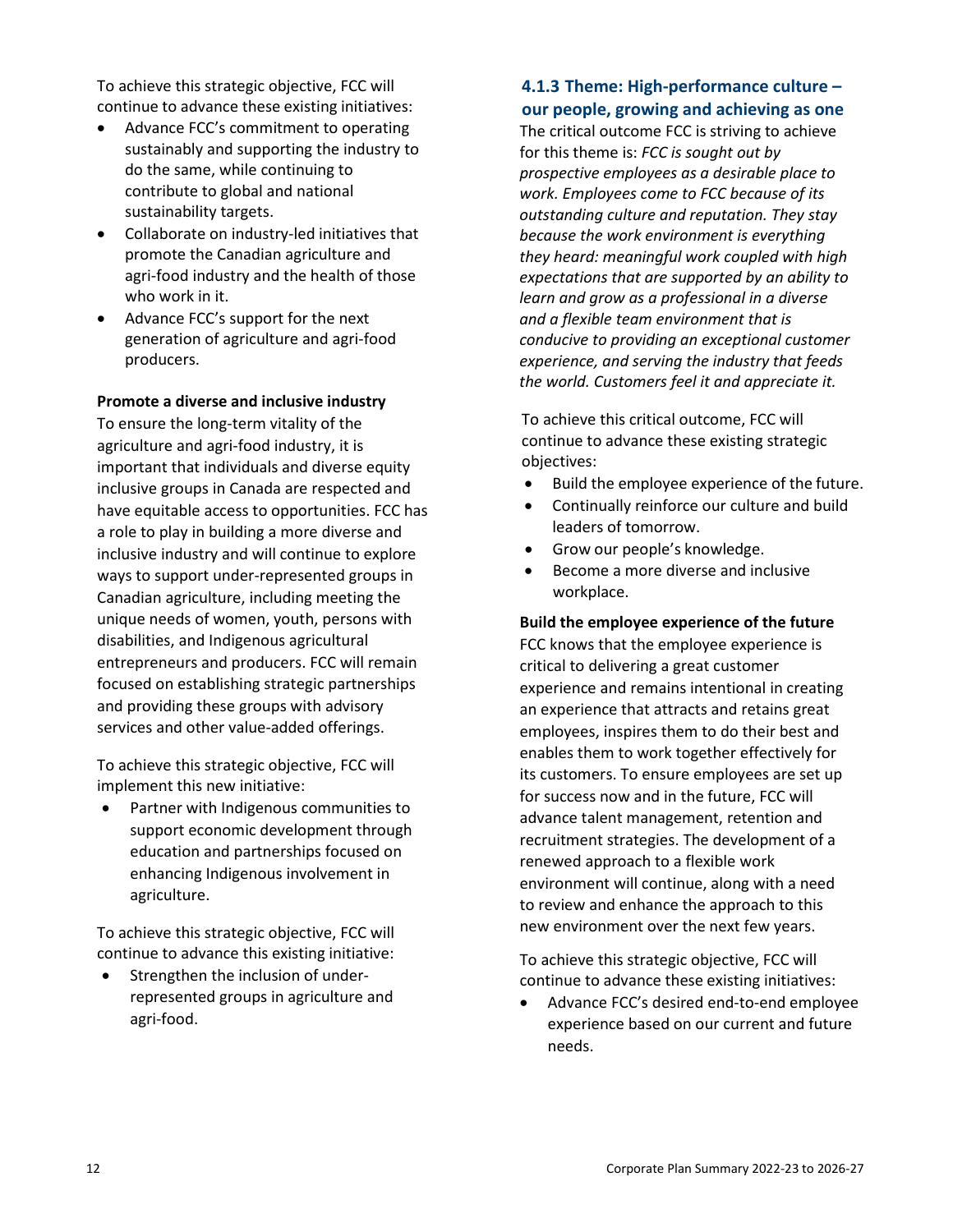• Continue to enhance FCC's talent management based on current and future needs and the evolving flexible work environment.

### **Continually reinforce our culture and build leaders of tomorrow**

FCC operates in a highly competitive marketplace. To be successful and continue to serve the Canadian agriculture and agri-food industry in the future, customer experience must remain FCC's competitive advantage. Delivering this experience starts with employees and leaders. FCC must continually build on and develop an environment where employees and leaders work as a highly engaged team so that its customers feel truly valued. To do this, FCC will develop and begin to implement the next iteration of cultural learning that will further sustain the high-performance culture, and support the development of new and existing leaders, including an end-to-end review of FCC's approach to succession management.

To achieve this strategic objective, FCC will continue to advance these existing initiatives:

- Elevate FCC's culture to further support employees and the execution of the organization's business strategy.
- Develop exceptional leaders who are focused on inspiring engaged employees.

#### **Grow our people's knowledge**

Employee learning and development ensures employees have the knowledge and skills they need to meet FCC's business requirements. As the industry and work environment evolves, so do the requirements of employees. FCC remains committed to implementing a comprehensive enterprise learning strategy that supports core business needs and employee growth and development in a flexible work environment. FCC's learning approach supports employees by offering knowledge on agriculture and finance.

To achieve this strategic objective, FCC will continue to advance this existing initiative:

• Enhance employee development by creating an environment for continuous and effective learning based on evolving business needs.

## **Become a more diverse and inclusive workplace**

FCC strives to have a representative workforce – one that reflects the diversity of the agriculture and agri-food industry and the communities of Canada. FCC knows the importance of diversity and inclusion and the benefits of different perspectives, abilities and strengths. As a result, FCC is focused on implementing a multi-year diversity and inclusion strategy and integrating the Indigenous employment equity plan into the strategy.

To achieve this strategic objective, FCC will continue to advance this existing initiative:

• Ensure FCC is an equitable and inclusive workplace that attracts and retains diverse talent.

## **4.1.4 Theme: Execution excellence – bringing ideas to life**

The critical outcome FCC is striving to achieve for this theme is: *FCC exceeds expectations of customers and employees through responsive solutions, processes and systems. FCC supports the industry by helping entrepreneurs to realize their vision and grow the competitiveness of the agriculture and agri-food sectors.*

To achieve this critical outcome, FCC will continue to advance these existing strategic objectives:

- Deliver customer-inspired solutions.
- Enable business excellence.

## **Deliver customer-inspired solutions**

FCC is the industry leader in agriculture finance, which provides a solid foundation to develop and deliver responsive, customerinspired solutions. From strategy development and design work to prioritization and implementation, FCC creates clarity, velocity and synergy across the corporation, all based on customer needs. By focusing on the customer, FCC can be confident that it is delivering meaningful solutions for customers and the industry.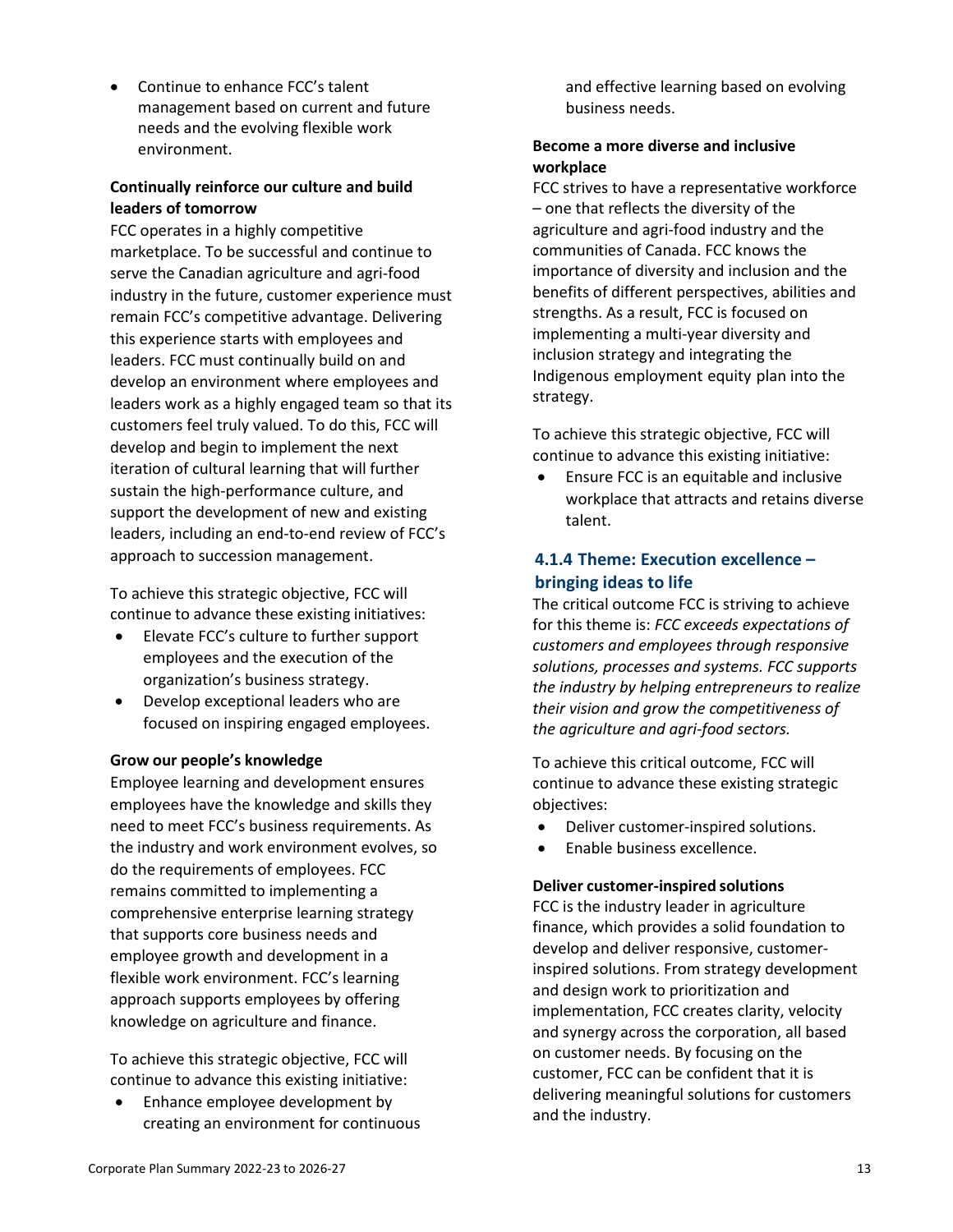To achieve this strategic objective, FCC will continue to advance this existing initiative:

• Enhance processes to efficiently bring ideas to life by focusing on priority sequencing, cross-divisional collaboration and decision-making.

#### **Enable business excellence**

FCC's goal is to deliver a great customer and employee experience. This happens not only through customer interactions, but also by creating efficiencies behind the scenes that empower its employees to serve its customers and partners. FCC is taking further steps toward the use of modern cloud computing technology solutions to enable customers and employees to operate with data and actionable insights to ensure the technology can grow in the future.

To achieve this strategic objective, FCC will continue to advance this existing initiative:

• Ensure customers, partners and employees have access to technology, data and actionable insights to operate with excellence and forward FCC's business strategy.

## **4.1.5 Theme: Effective enterprise risk management – built for generations to come**

The critical outcome FCC is striving to achieve for this theme is: *Effective enterprise risk management ensures sustained FCC success, enables great customer relationships, and supports industry growth and innovation.*

To achieve this critical outcome, FCC will continue to advance these existing strategic objectives:

- Enable risk taking with confidence.
- Strengthen resilience to capitalize on risks and opportunities.

#### **Enable risk-taking with confidence**

As a federal Crown corporation with a mandate to support the agriculture and agri-food industry, effective risk management helps protect customer relationships and FCC's overall strength and viability. FCC's risk management practices must evolve and adapt

to changing customer preferences and the increased expectation of seamless transactions online with near instant decisions. FCC will remain diligent and proactive by continuing to assess and improve the corporation's risk analytics, practices and tools to maintain an appropriate level of preparedness and enable business advancement.

To achieve this strategic objective, FCC will continue to advance these existing initiatives:

- Build sustainable risk capabilities to serve an evolving industry.
- Generate new insights and analytics to optimize business and risk performance.

### **Strengthen resilience to capitalize on risks and opportunities**

It is important for FCC to continue to evolve its risk capabilities to protect its ability to deliver great customer experiences over the long term. Planning for uncertainties, including crisis management, business continuity and security threats continues to be a focus. FCC and its customers are exposed to climate risk, and with this risk rising across the globe and becoming more impactful, FCC is committed to developing capabilities to measure the impact of long-term climate risk on farmland values and credit risk. FCC will begin the identification, measurement and disclosure on climate risk, as outlined by the Task Force on Climate-Related Financial Disclosures, and further mature practices related to information management.

To achieve this strategic objective, FCC will continue to advance this existing initiative:

• Continue strengthening organizational resilience to manage disruptive threats and capitalize on accelerating change.

## **4.1.6 Theme: Financial strength – providing a strong foundation for the future**

The critical outcome FCC is striving to achieve for this theme is: *FCC continues to have the financial strength to serve and invest in the agriculture and agri-food industry through all economic cycles.*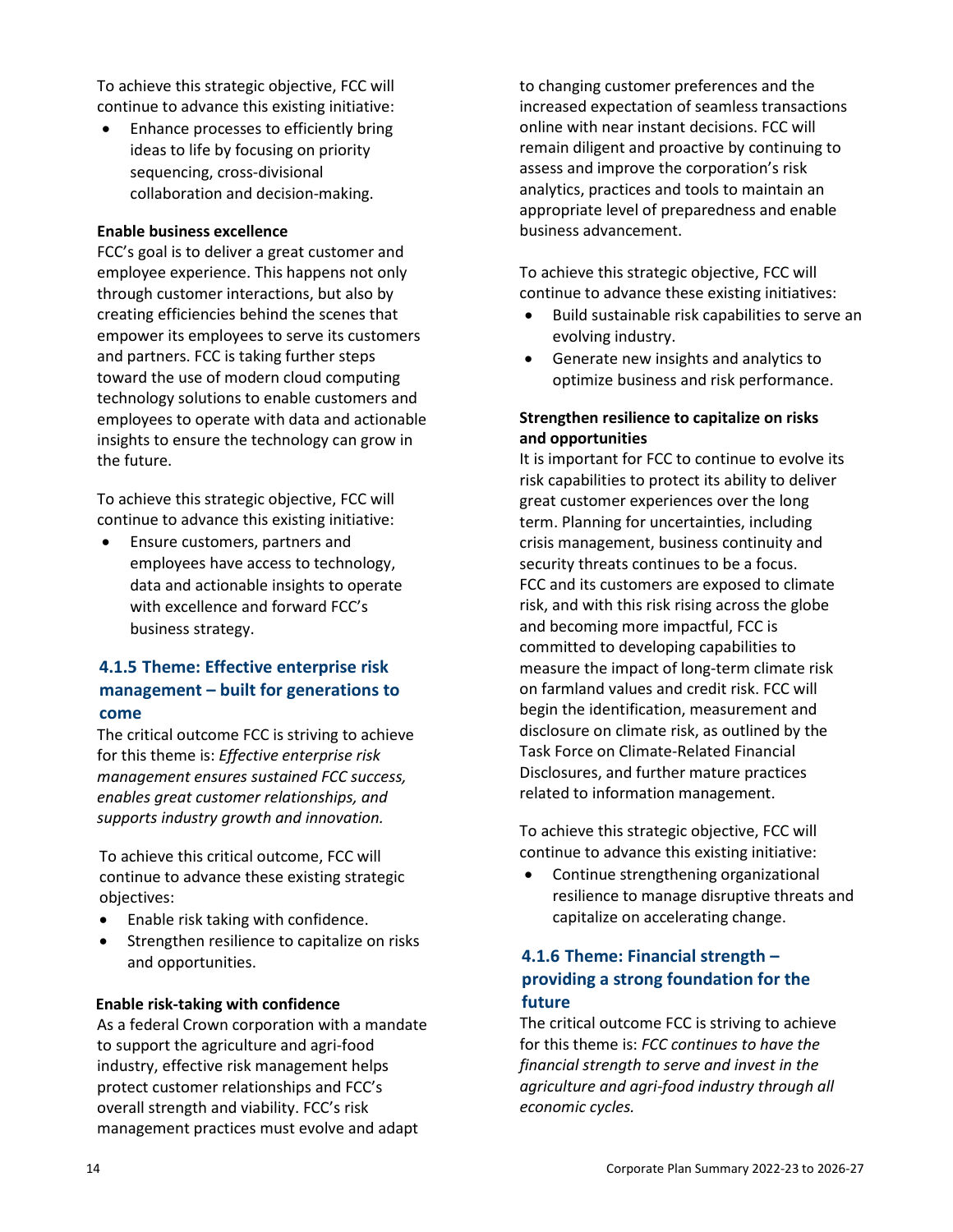To achieve this critical outcome, FCC will continue to advance this existing strategic objective:

• Sustain financial strength.

#### **Sustain financial strength**

FCC is a self-sustaining Crown corporation. FCC safeguards corporate assets and financial returns by exhibiting strong financial and risk management practices and the maintenance of a safe and sound capital position. This ensures FCC has the financial strength to withstand economic downturns and support our customers and the agriculture and agri-food industry in making investments to dream, grow, and thrive.

To achieve this strategic objective, FCC will continue to advance this existing initiative:

• Transform technology, financial analysis and insight in support of business decisions and performance.

## **4.2 Risk overview**

FCC uses an enterprise risk management framework and policy to ensure significant risks are adequately governed, identified, assessed, managed, monitored and reported. Effective enterprise risk management enables FCC to achieve its strategic objectives and ensure sustainable business success. FCC's willingness to take, accept and avoid risk is reflected in its overall risk appetite framework and policy, approved annually by the Board of Directors.

#### **Risk categories and mitigating strategies**

FCC's four major categories of risks are strategic, financial, operational and reputation.

Each category has distinct risks within it that are assessed for likelihood and impact using various tools. The overall assessment of risk is reflected in the amount of capital required using FCC's capital and allowance models. FCC conducts stress tests on key financial risks and economic variables to understand organizational vulnerability to catastrophic scenarios affecting agriculture.

**Strategic risk** refers to the external environment and FCC's ability to develop and implement effective business strategies and maintain its relevance in the marketplace. The external environment is monitored to understand if strategic changes are required to address and adequately mitigate emerging risks.

Potential strategic risks are identified and assessed based on risk criteria. Strategic risks are ranked by consequence and likelihood of occurrence to determine the level of risk treatment required, including resource allocation.

**Financial risks** include credit, liquidity and market risks.

**Credit risk** is the potential for financial loss due to the failure of a borrower or other counterparty to repay a loan or meet financial obligations to FCC. Credit risk on loan and lease receivables is the most significant risk that FCC faces. Credit risk also exists in investments and derivative financial instruments. FCC assesses the impact and likelihood of credit risk at loan and portfolio levels. These assessments use credit risk management best practices for financial institutions and statistical methods to assess the probability and financial impact of loan defaults.

At FCC, credit assessment is an ongoing process. The credit risk assessment process begins at the customer-facing employee level. For larger, higher-risk loans it ends at the senior management level. Assessment is carried out for the entire credit portfolio on a transactional and portfolio basis. Assessment tools and models are in place to quantify risks, establish the required allowance for loan and lease losses, and monitor capital adequacy. FCC also closely monitors the agriculture and food operating environment to ensure the corporation's lending policies, activities and practices adequately account for risk and opportunity in the marketplace.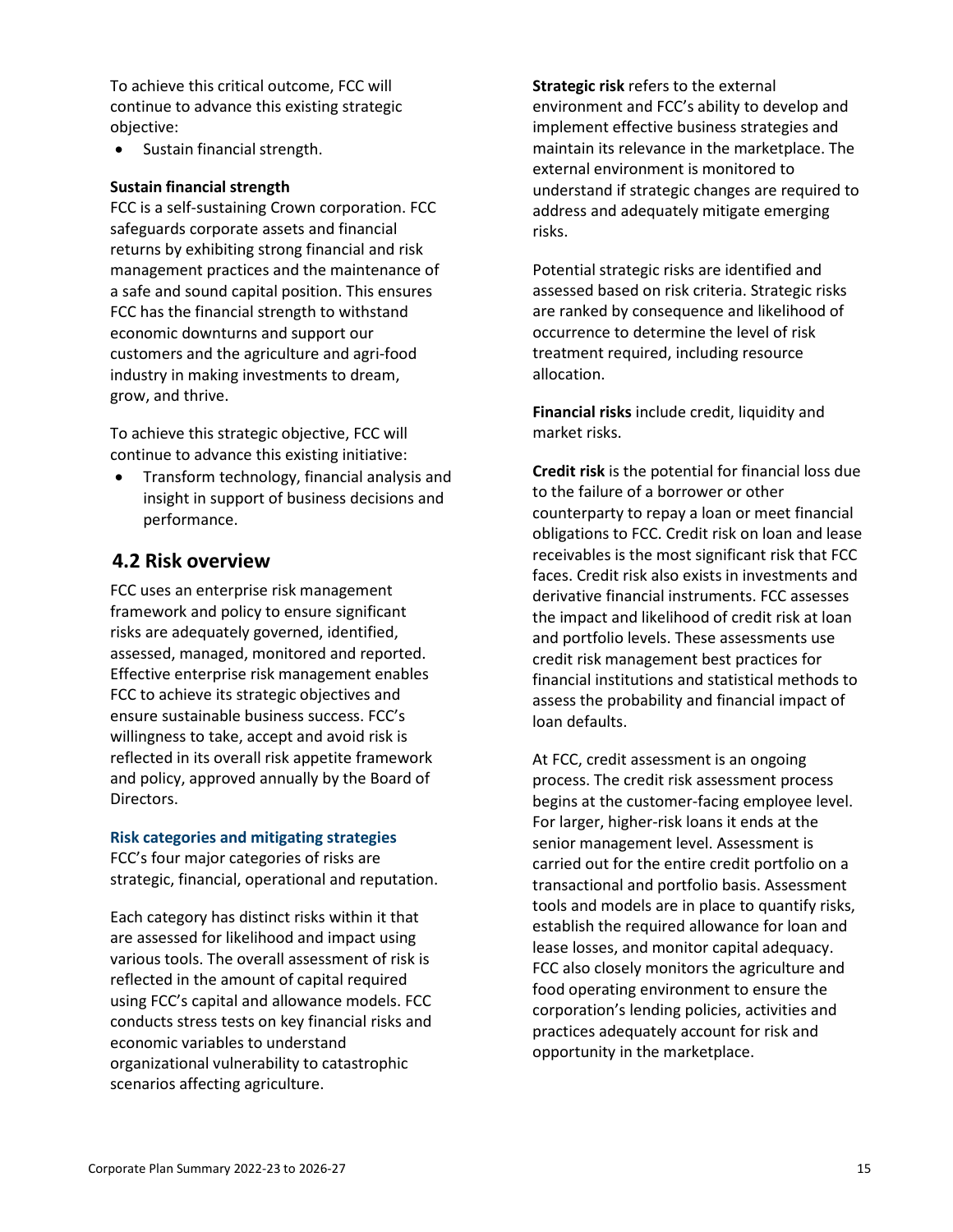**Liquidity risk** is the risk that FCC has insufficient funds to meet payment obligations as they come due. FCC minimizes liquidity risk using a liquid investment portfolio, funding through the Crown Borrowing Framework and access to an operating line of credit. Due to FCC's approach and readily available source of funds, the overall risk is negligible and is not reflected in capital requirements.

**Market risk** is the potential for loss due to adverse changes in underlying market factors such as interest rates and foreign exchange rates. Market risk exists in all the corporation's financial instruments. FCC assesses this risk using a sophisticated methodology that applies financial market theory to assess the risks of market events such as interest rate movements. These assessments are based on FCC's liabilities and assets (loans) and the risk is reflected in the capital requirements.

**Operational** risk relates to the potential of direct or indirect loss due to inadequate or failed internal processes, people, systems or external events. Operational risk also arises from failing to comply with legislative or regulatory requirements or litigation.

At FCC, leaders are responsible for ensuring appropriate training, policies and processes are in place within their business units to manage risk. Risk and control assessments identify and assess key risks to ensure appropriate and effective controls are in place. Each process in the corporation is assessed to FCC's risk appetite. Key controls are monitored on a regular basis to determine their effectiveness to manage operational risks. Risk gaps are mitigated through activities designed to reduce the risk to an acceptable level. Operational risk metrics provide insight to the Board on how well management mitigates operational risk.

Through internal audit engagements, the effectiveness of the control environment is assessed, and assurance is provided to the Board.

**Reputation risk** is the risk that key stakeholders and others develop negative perceptions about FCC that could adversely affect the corporation's reputation and ability to attract and retain customers, business partners and employees. Exposure to reputation risk is often a function of FCC's ability to manage and respond to issues and incidents that are failures of operational risk management. Once reputation is tainted, it may give rise to strategic risk, which can negatively affect FCC's viability.

As a federal Crown corporation, FCC is accountable to all Canadians. To avoid real or perceived reputational damage, FCC has a governance structure, including policies and processes, to guide employee conduct in interactions with co-workers, customers, industry partners, suppliers, media and the public.

For more detail on FCC's identified risks, see Appendix 7 – Risk and Risk Responses.

## **4.3 Expected results and performance indicator overview**

FCC uses a strategic asset model as a framework for evaluation and to define its major activities under critical business themes. For each strategic themes, FCC has developed critical outcome statements, detailed in Section 4.1 Objectives and Activities, that represent success. FCC also uses a corporate scorecard to monitor and measure progress against its strategy.

FCC's critical outcome statements, vision and mission are aligned to its mandate and Government of Canada priorities. FCC reports on its mandate and Government of Canada priorities through the following measures: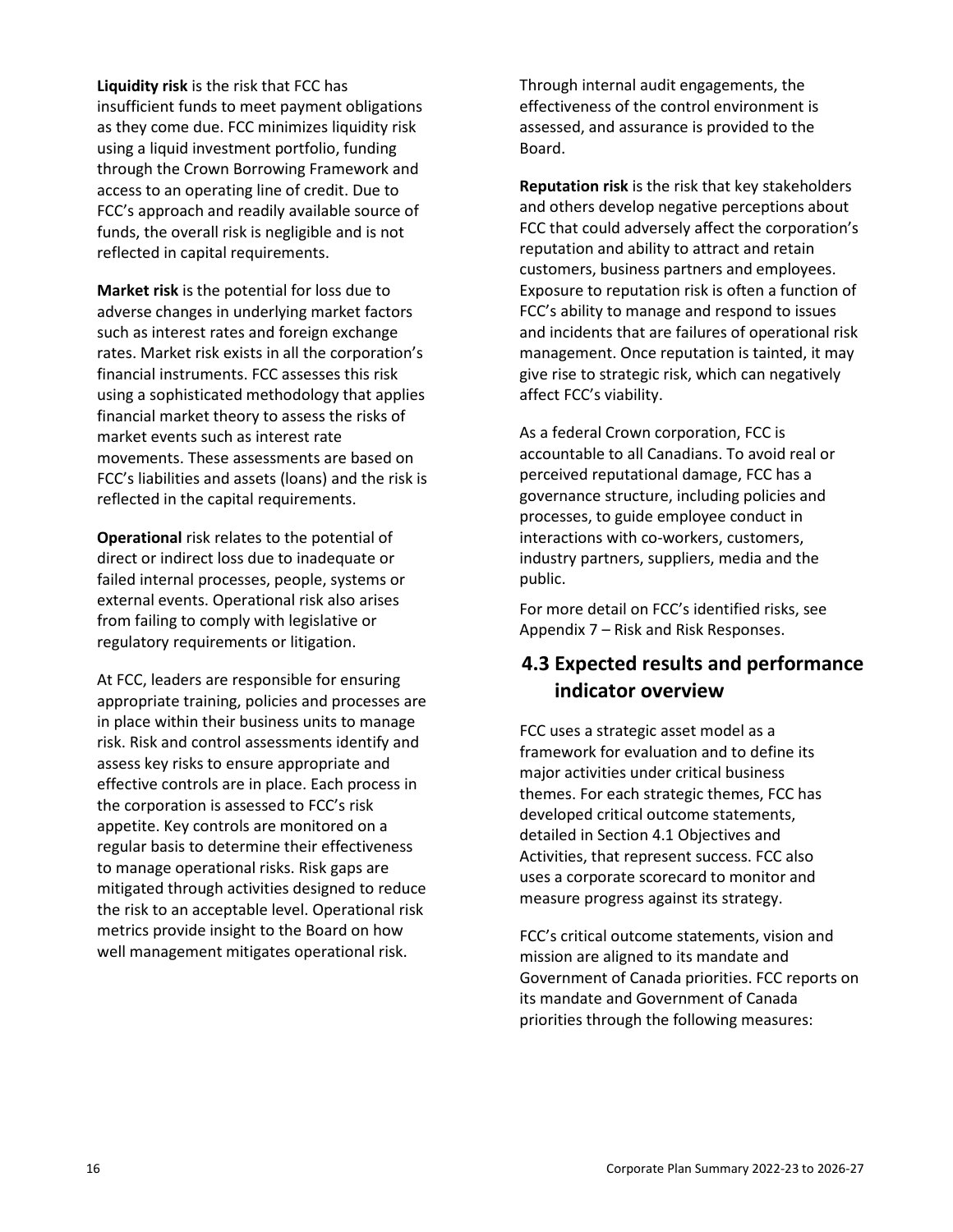| Outcome                                                                                                                                                             | <b>Measure</b>                                                                                                                        |
|---------------------------------------------------------------------------------------------------------------------------------------------------------------------|---------------------------------------------------------------------------------------------------------------------------------------|
| FCC is committed to growing Canada's agri-food exports<br>and increasing value-added capacity                                                                       | Number of net new agribusiness and agri-food<br>customers                                                                             |
| FCC is committed to building a workforce that reflects the<br>diversity of its customers and the Canadian agriculture<br>and agri-food workforce                    | Percentage of total hired who are<br>members of employment equity groups                                                              |
| FCC invests in communities where its customers and<br>employees live and work                                                                                       | Amount invested in community investment initiatives                                                                                   |
| Canadian agricultural producers and agribusiness and<br>agri-food operators have access to knowledge that helps                                                     | Total views or interactions with FCC's online<br>business management learning offering                                                |
| them advance their management skills and grow their<br>businesses                                                                                                   | Average score from event participants on the<br>likelihood they will use information from the FCC<br>event in their farming operation |
| Young farmers and young agribusiness and agri-food                                                                                                                  | Dollars lent to borrowers under age 40                                                                                                |
| operators have access to specialized lending products and<br>services                                                                                               | Number of current lending customers under age 40                                                                                      |
| FCC supports the Greening Government Strategy<br>by reducing its greenhouse gas emissions                                                                           | Reduction in FCC's greenhouse gas emissions                                                                                           |
| Canadian producers and agribusiness and agri-food<br>operators can access capital to advance their businesses                                                       | Loans receivable and leasing growth rate                                                                                              |
|                                                                                                                                                                     | Number of current Indigenous customers                                                                                                |
|                                                                                                                                                                     | Dollars lent to Indigenous customers                                                                                                  |
| FCC maintains a safe and sound capital position in order to<br>fund the strategic plans, as well as to withstand economic<br>downturn with periods of extended loss | Capital adequacy                                                                                                                      |
| Small and medium-sized operations have access to capital<br>to grow their businesses                                                                                | Percentage of customer count in small and medium-<br>sized segments                                                                   |

In addition to measuring its focus on mandate and Government of Canada priorities, FCC must also understand its position in the marketplace. FCC has established measures and benchmarks to compare itself against other organizations for two of its most important strategic assets — great customer relationships and high- performance culture.

#### **Great customer relationships**

FCC's focus on customer relationships is the key reason why customers choose to do business with FCC. For this reason, it is important FCC measure its performance against other organizations. The Net Promoter Score® (NPS) is a customer advocacy measure used by leading companies around the world as the standard for measuring and improving customer experience. FCC will continue to

strive for an excellent customer experience, which will be measured through NPS.

#### **Employee engagement survey**

FCC believes that having a great employee experience helps attract and retain highperforming employees with the skills and attitudes needed to deliver great customer relationships. FCC strives to be an employer of choice and enable employees to deliver an excellent customer experience. To measure this, FCC will continue to use an employee engagement survey through Kincentric to compare its employee engagement with other organizations.

For more detail on FCC's measures and targets, see Appendix 3 - Planned Results.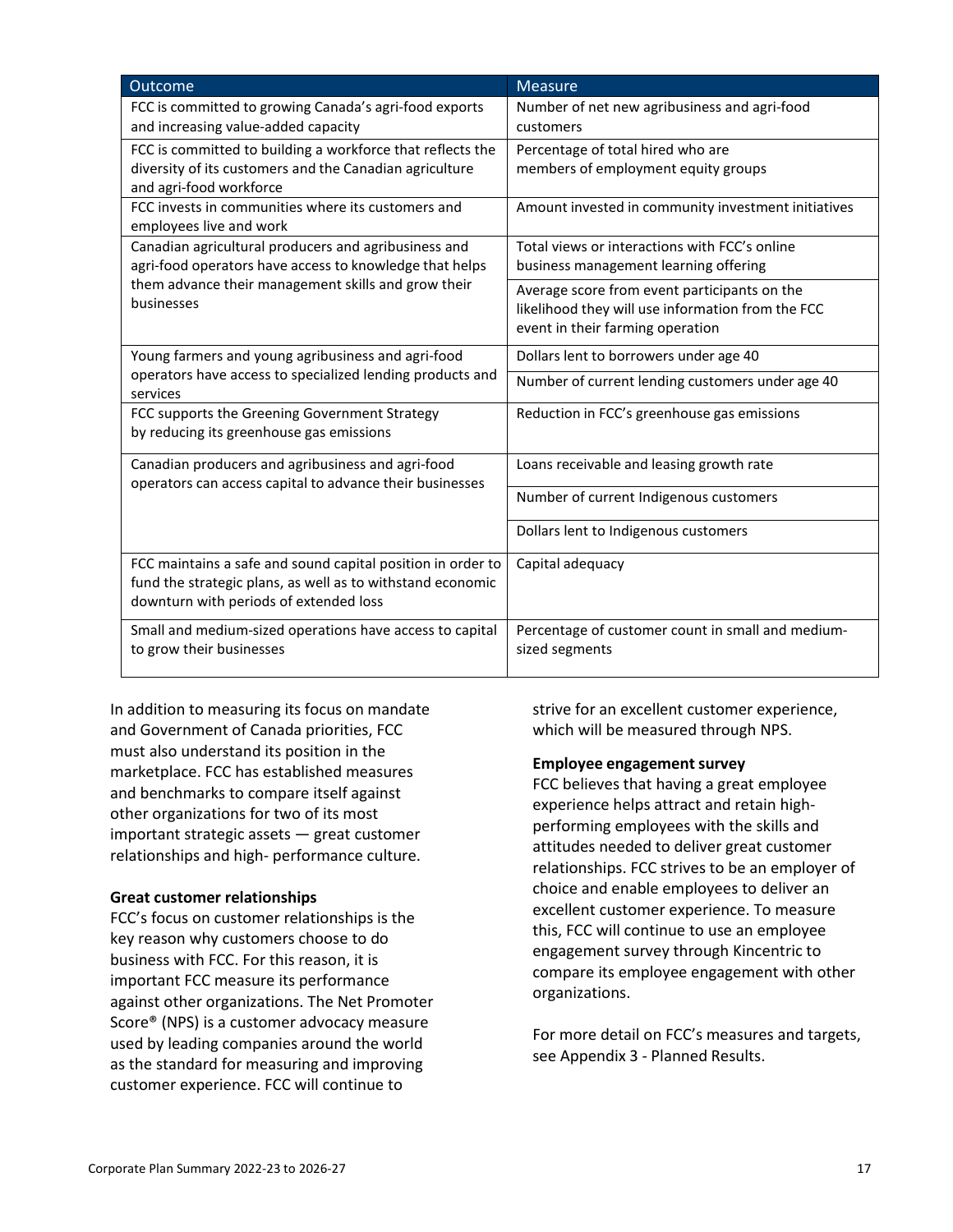# Section 5 – Financial overview

## **Expected results for 2021-22 and plan period 2022-23 to 2026-27**

FCC is a self-sustaining Crown corporation, projecting continued growth and profitability through strong financial and risk management practices. Section 4.0 outlines the six strategic themes that support FCC's vision and mission, and these themes and the corresponding strategic objectives form the basis for the financial plan. All other sections of the corporate plan form an integral part of the financial plan and should be read in full to obtain a comprehensive understanding of the projected financial results.

The financial plan explains the projected financial results and the major underlying assumptions used in the projections. The results demonstrate progress toward FCC's strategic objective of sustained financial strength through profitable portfolio growth and efficiency. Strong financial management ensures FCC can serve the industry in both good and challenging times.

The financial plan and key assumptions reflect FCC's outlook on the Canadian agriculture and agri-food industry as outlined in Section 3.0. Canada's economy is expected to grow over the plan period as global trade normalizes and economies around the world recover from the COVID-19 pandemic, although expansion of the global and Canadian economies will be sensitive to the economic impacts of the COVID-19 pandemic.

FCC expects average growth of 5.8% and 7.9% over the next five years for farm debt and farmland and building values, respectively. As a result, the portfolio is expected to grow at a healthy pace over the five-year plan period. Credit quality is forecast to improve in 2021-22, as resiliency of the agriculture industry has lowered the expected losses related to the economic impacts of the COVID-19 pandemic. Over the plan period, credit quality is expected to remain relatively flat, reflective of steady growth in farm cash receipts. Along with continued yet slowing portfolio growth, the

expected rising interest rate environment is positively impacting FCC's overall profitability with minimal impacts to credit quality.

FCC assures its sound financial position through risk management and capital management practices. The enterprise risk management framework ensures risks are properly identified and managed. The Board-approved Capital Management policy appropriately determines the capital adequacy requirement in relation to risks identified. Strong integration of enterprise risk management and capital management practices enables FCC to achieve objectives and support sustainable business success.

#### **Portfolio growth**

Loans receivable and leasing are expected to grow from \$43.5 billion in 2021-22 to \$55.6 billion in 2026-27. This represents an average annual growth of 5.0% over the plan period. As noted in Section 3.0, there are several factors impacting the agriculture and finance industries that in turn impact FCC's lending volumes. FCC projects continued yet slowing loan portfolio growth linked to the expected trend in total farm debt growth.

#### **Profitability**

Net interest income is forecast to be \$1.3 billion in 2021-22 and is projected to grow to \$1.8 billion in 2026-27. The increase is driven by expected portfolio growth and higher net interest margin.

Net interest margin on average earning assets is projected to increase from 2.96% in 2021-22 to 3.18% in 2026-27. The increase in net interest margin is primarily due to the projected higher interest rate environment driven by the expected economic recovery over the plan period.

#### **Credit quality**

At the onset of the pandemic, the Government of Canada, along with FCC and other financial institutions, offered support programs to provide working capital relief. So far, FCC has not observed any significant deterioration in the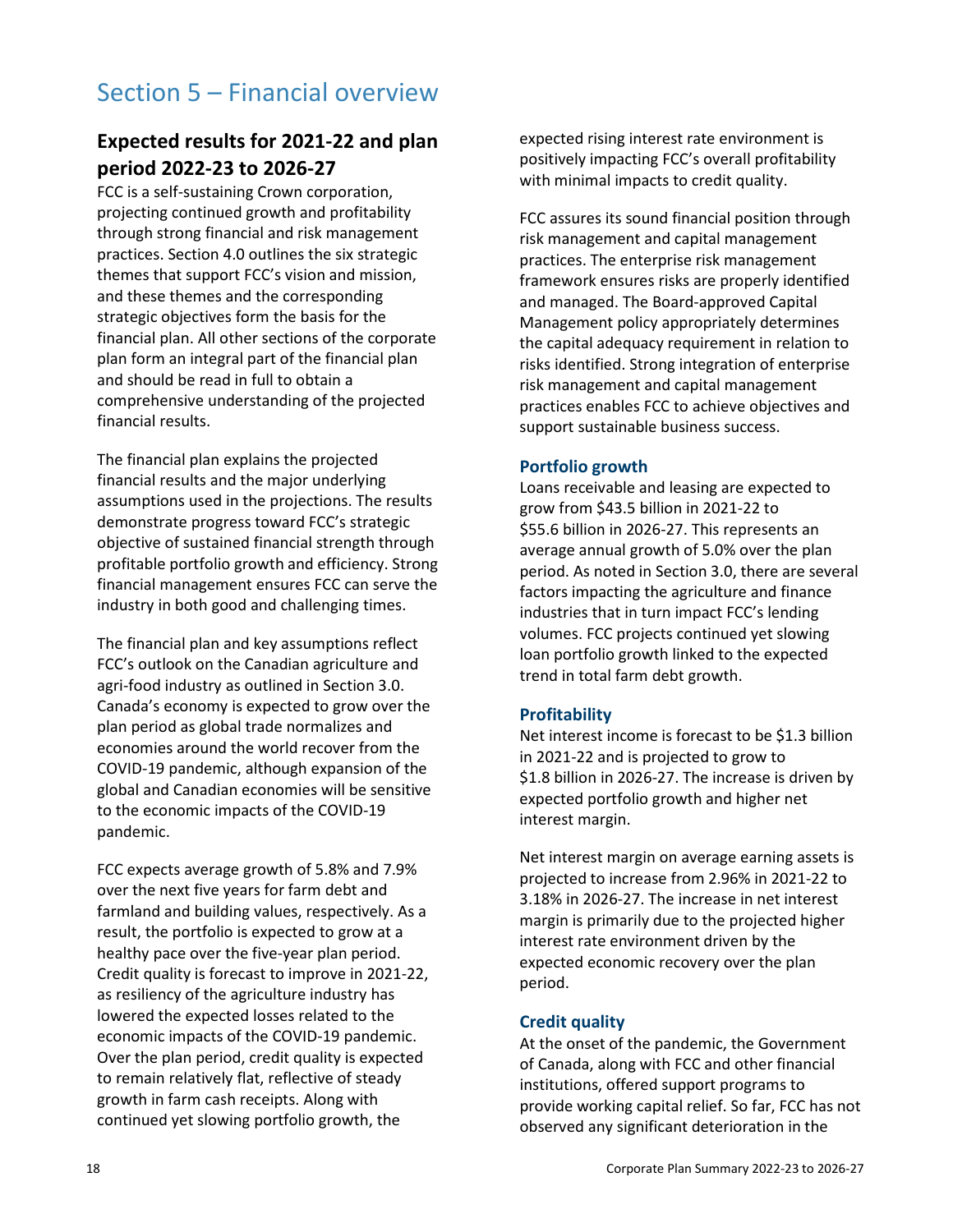overall health of its portfolio. Judgment was used by management to estimate the impact of higher default risk on specific sectors resulting from the continued economic uncertainty caused by the pandemic. The magnitude of the potential default risk has decreased since the start of the 2021-22 fiscal year as several sectors displayed resiliency in working through their challenges and found ways to maintain operations without significant disruption.

Allowance for credit losses on loans receivable is forecast to be \$165 million in 2021-22, reflective of improvement in credit quality and economic outlook. As the portfolio grows, the allowance for credit losses increases over the plan years to \$205 million in 2026-27. The allowance requirements per dollar of loans receivable will be relatively flat as the Canadian agriculture and agri-food industry remains healthy as evidenced by a strong growth projected for farm cash receipt over the plan period. FCC continues to focus on sound risk management practices, including maintaining a portfolio that is well diversified in terms of sector and region.

Provision for credit losses is expected to be a recovery of \$4 million in 2021-22 mainly due to a reduction in the allowance for credit loss requirements with COVID-19 deferral programs ending and customers resuming regular payments. Provision is projected to increase to \$71 million in 2026-27, reflecting steady portfolio growth.

#### **Efficiency**

The efficiency ratio improves from 39.4% in 2021-22 to 37.5% due to higher net interest margin offset by increases in administration expenses.

Administration expenses are expected to increase from \$532 million in 2021-22 to \$683 million in 2026-27. The increase is mainly related to higher personnel costs to support the growth of business operations and investments in technology to deliver on strategic initiatives to serve customers and the industry.

#### **Capital budget**

Capital expenditures are expected to decrease from \$26 million in 2021-22 to \$21 million in 2026-27 as the prior pause in leasehold improvements brought on during the pandemic commences early in the plan and returns to normal levels in 2026.

#### **Borrowings**

The growing portfolio increases borrowing requirements, including accrued interest, from \$37.1 billion in 2021-22 to \$47.5 billion in 2026-27.

#### **Capital management**

FCC is projecting to remain adequately capitalized over the plan period. A target capital ratio of 15.0% of risk-weighted assets (RWA) has been established based on FCC's internal capital adequacy assessment process (ICAAP), which follows the capital adequacy requirements guideline issued by the Office of the Superintendent of Financial Institutions (OSFI).

Projected portfolio growth increases RWA by an annual average of 5.1%. Total capital is expected to increase from \$8.1 billion in 2021-22 to \$9.8 billion in 2026-27, reflecting average annual growth of 3.9%. This increase is due to net income contributing to growth in retained earnings, partly offset by projected dividend payments.

Dividend payments are informed by the Corporation's target capital ratio, ICAAP and the Capital Management policy dividend statement. The ICAAP assessment provides confidence in FCC's capital position and enables efficient use of capital through reinvestment in the portfolio and dividend distribution when capital exceeds requirements. The dividend statement relates the dividend payment to excess capital as determined through the year-end capital adequacy assessment. Projected dividend payments in the plan period are aligned with the Capital and Dividend Policy Framework for Financial Crown Corporations issued by the Department of Finance.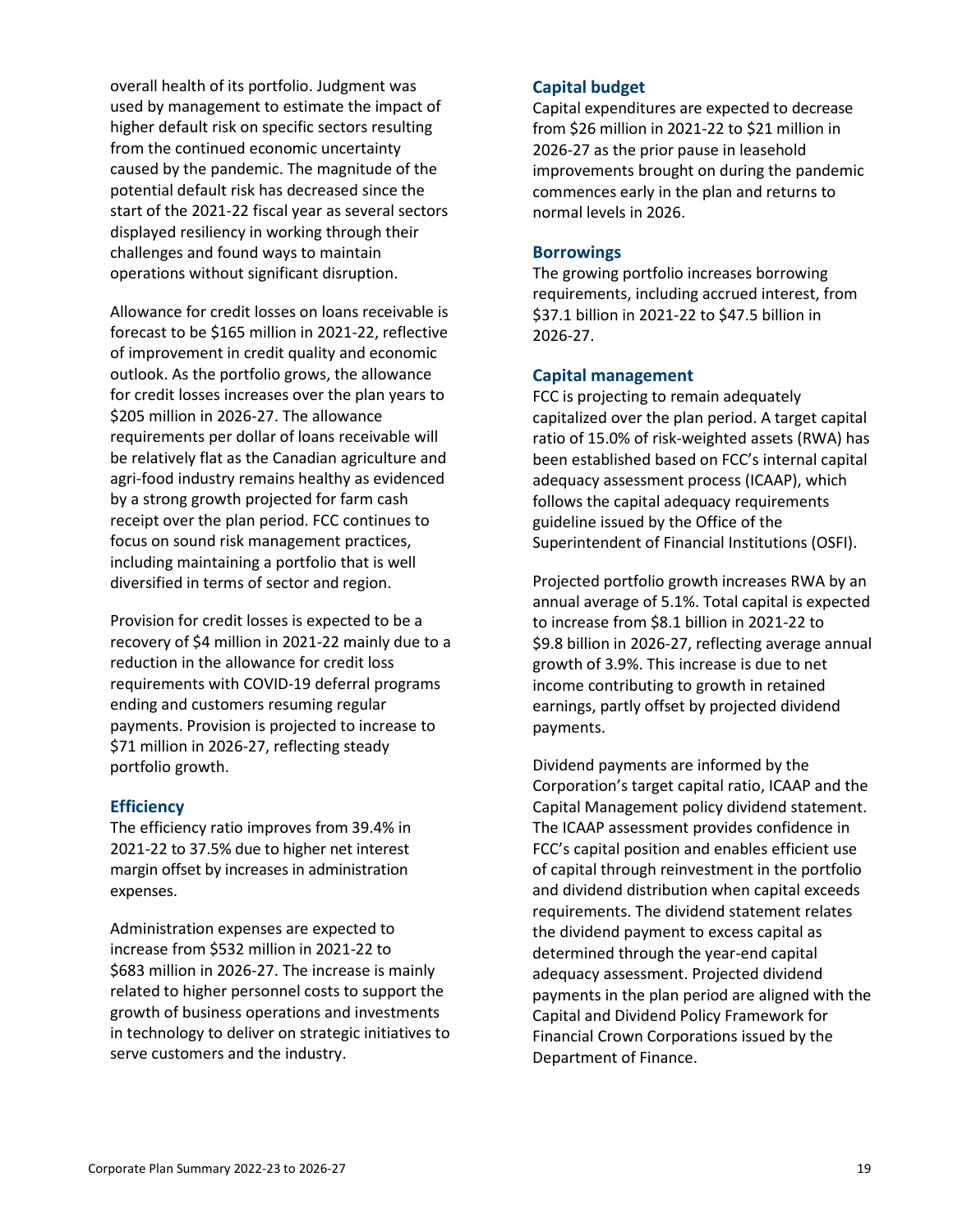FCC is projected to pay dividends totaling \$2.8 billion over the plan period, which includes the repayment of \$500 million capital contribution received from the Government of Canada as part of the COVID-19 industry support response. With the resiliency in the agriculture industry throughout the pandemic, FCC was able to maintain a strong capital position and achieved continued financial strength. While the ongoing pandemic continues to create uncertainty, FCC anticipates repaying the \$500 million capital contribution in two equal payments of \$250 million in 2022-23 and 2023-24. Dividend payments will continue to be declared annually at the discretion of the FCC Board of Directors. Actual dividend payments could vary materially with variances in actual

RWA levels, available capital and changes in FCC's target capital ratio, which is determined annually through its ICAAP.

Return on equity measures the efficiency in generating income relative to equity. FCC's mandate restricts business activities which inherently impacts the risk profile of the corporation, while OSFI guidelines determine the capital FCC needs to cover that risk. These factors largely influence the return on equity FCC's business model can generate. Return on equity increases from 10.0% in 2021-22 to 10.9% in 2026-27, mainly driven by the strong net income resulting from the growing portfolio and improving net interest margin offset by an increase in average equity size.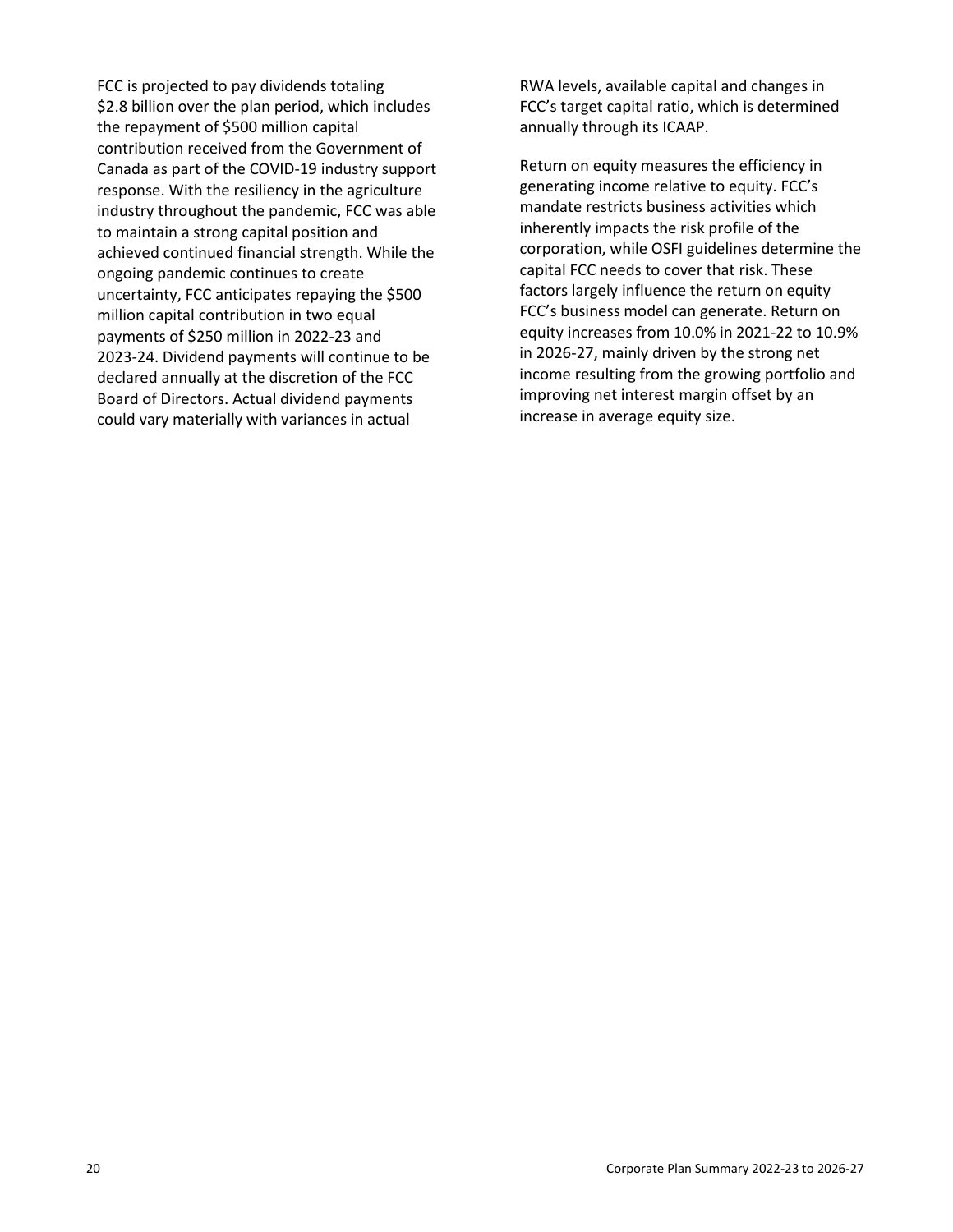## Appendix 1 – Ministerial mandate letter or direction

## **FCC mandate letter**

August 31, 2016

Mr. Dale Johnston Chairperson Farm Credit Canada 1800 Hamilton Street PO Box 4320 Regina, Saskatchewan S4P 4L3

#### Dear Mr. Johnston:

The Government of Canada has made broad commitments to inclusive and sustainable economic growth, greater social inclusion, an open and transparent government, and a safer Canada. As Minister of Agriculture and Agri- Food, I am accountable for delivering on these commitments along with the sector-specific priorities identified in my mandate letter from the Prime Minister.

The Government has placed a strong emphasis on delivering results. The Prime Minister and the President of the Treasury Board are working to develop new, more effective reporting processes that will allow Canadians to more easily follow the Government's progress toward delivering on its priorities.

The Government is committed to pursuing its goals with a renewed sense of collaboration with a focus on improving partnerships with provincial and territorial governments and Canada's Indigenous peoples. The Government has set a higher bar for openness and transparency within government. We are also expected to support the Government's implementation of its new selection process for Governor in Council and ministerial appointments, identifying high-quality candidates through an open, transparent, and merit-based process that will help achieve gender parity and truly reflect Canada's diversity.

The Prime Minister's *Open and Accountable Government* identifies mandate letters from the Minister to portfolio organizations as a best practice for ensuring the integrity and coherence of government activities in an integrated way that best supports the Portfolio and the sector.

As Minister of Agriculture and Agri-Food, my overarching goal is to support the agriculture sector in a way that allows it to be a leader in job creation and innovation. My mandate letter sets out sector-specific priorities that include helping the sector get products to markets, research and innovation, food safety, and export support.

As Agriculture and Agri-Food Canada works to advance these priorities, the Deputy Minister and I will engage the portfolio organizations on the priorities that fall within their respective mandates. This letter is intended to serve as the basis of an ongoing dialogue between me and your organization as part of the Agriculture and Agri-Food Portfolio.

There is important work to be done within the agriculture sector, and I ask that Farm Credit Canada continue to support the Deputy Minister in her role as my principal source of public service support and policy advice for the Agriculture and Agri-Food Portfolio. The Deputy Minister is responsible for ensuring that the Portfolio functions in a coordinated and coherent manner while respecting the separate accountability relationships and mandates of each portfolio partner. It is my expectation that Farm Credit Canada, the Deputy Minister, and the Department will be in regular communication so that all parties have the information they need to support the sector in a timely and responsible manner that is consistent with the overall direction and priorities of the Government.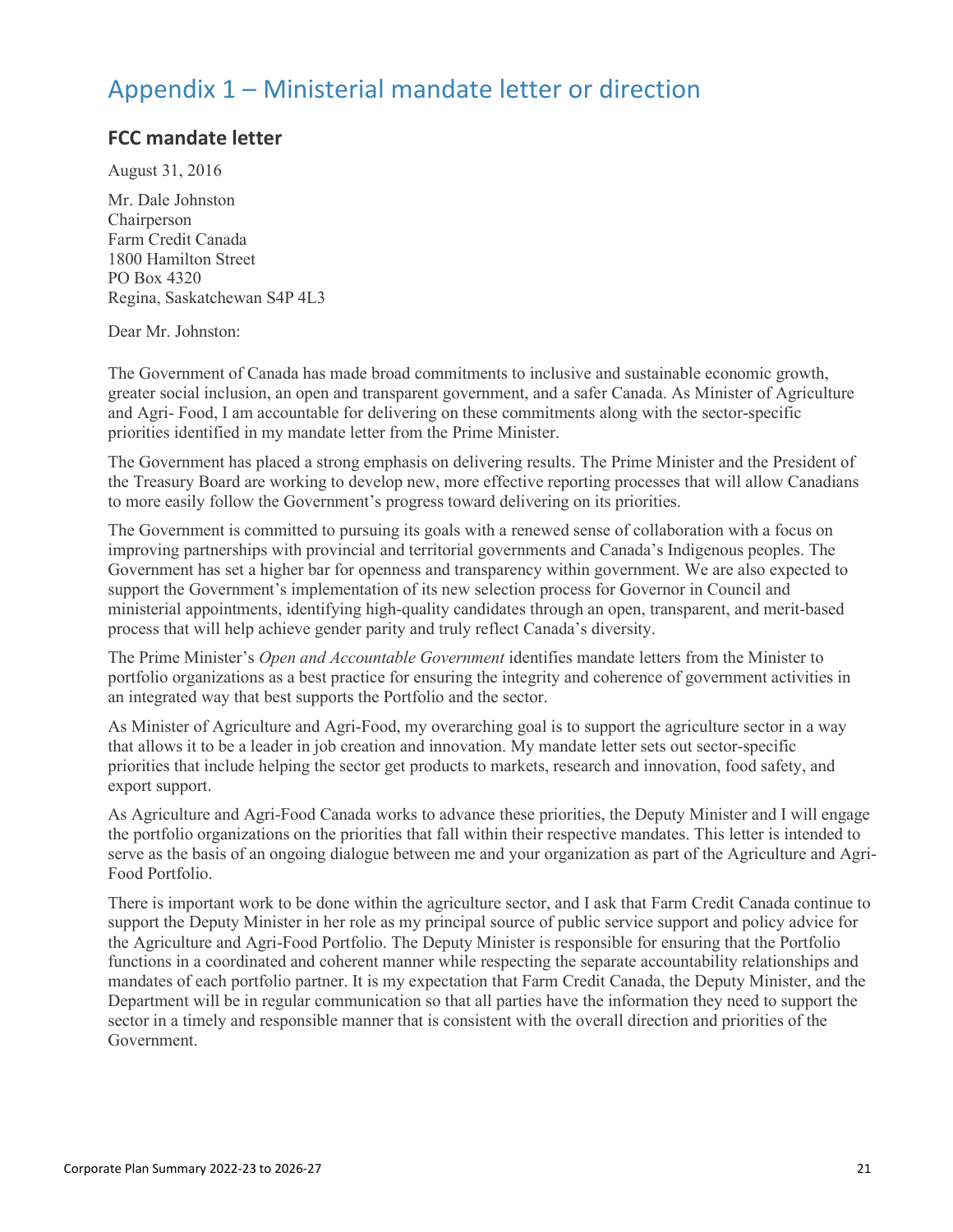Consistent with its mandate, I ask that Farm Credit Canada deliver on the following priorities:

- As Canada's national provider of financial and business services tailored exclusively to the needs and opportunities of the agriculture and agri-food industry, it is essential that Farm Credit Canada work to ensure that producers and processors have access to needed capital through all economic cycles.
- Continue to provide access to capital to allow farm families, producers, and businesses along the entire agriculture value chain to continue to grow their businesses, adopt innovative practices and business models, pursue new markets, and adopt new technology. Continued attention should be given to products and services that facilitate intergenerational transfers, assist young and new farmers entering the industry, promote sustainability, and enhance Canada's food-processing sector to add value here at home before export.
- Continue to strengthen Farm Credit Canada's relationship with other financial institutions, including Canadian banks and credit unions, to explore opportunities for collaboration and syndicated financing opportunities in order to strengthen Canadian agriculture and rural Canada.
- Support Canadian agricultural interests arising from trade negotiations by continuing to work with Business Development Canada and Export Development Canada, along with Agriculture and Agri-Food Canada and private sector organizations, to ensure that Canadian agriculture and agri-food companies have adequate access to capital to succeed in international markets.
- Continue to invest in venture capital funds dedicated to agriculture to ensure that higher-risk venture capital and expertise is available to a growing number of innovative firms.
- Continue to help make the industry more competitive in the global marketplace by sharing the latest business management practices and economic insights through workshops, publications, and learning forums.
- Continue to promote and support industry-driven initiatives that foster a deeper public understanding of agricultural practices, help ensure that producers are aware of the latest consumer trends, promote better public understanding of food production, and encourage the industry to maintain its social license to operate.
- Support the Governor in Council appointment process by developing position profiles for Farm Credit Canada board positions and providing other relevant information to help inform the appointment process.

I expect Farm Credit Canada's work and conduct to reflect the Government's commitment to an open, honest government that is accountable to Canadians, lives up to the highest ethical standards, and applies the utmost care and prudence in the handling of public funds.

The Government of Canada has placed a strong emphasis on achieving results, and I know that I can count on Farm Credit Canada to fulfill these commitments and priorities over the course of the Government's four-year mandate. I encourage Farm Credit Canada to work with Agriculture and Agri-Food Canada to develop performance measures that can be used to effectively track and report on progress of the priorities identified above. I recognize that other issues will arise and trust that you will engage constructively and add priorities to this agenda as appropriate.

I look forward to working together to make Canada's agriculture sector safer, stronger, and more innovative.

Sincerely,

*Original signed by*

Lawrence MacAulay, PC, MP **Date modified:** 2016-11-04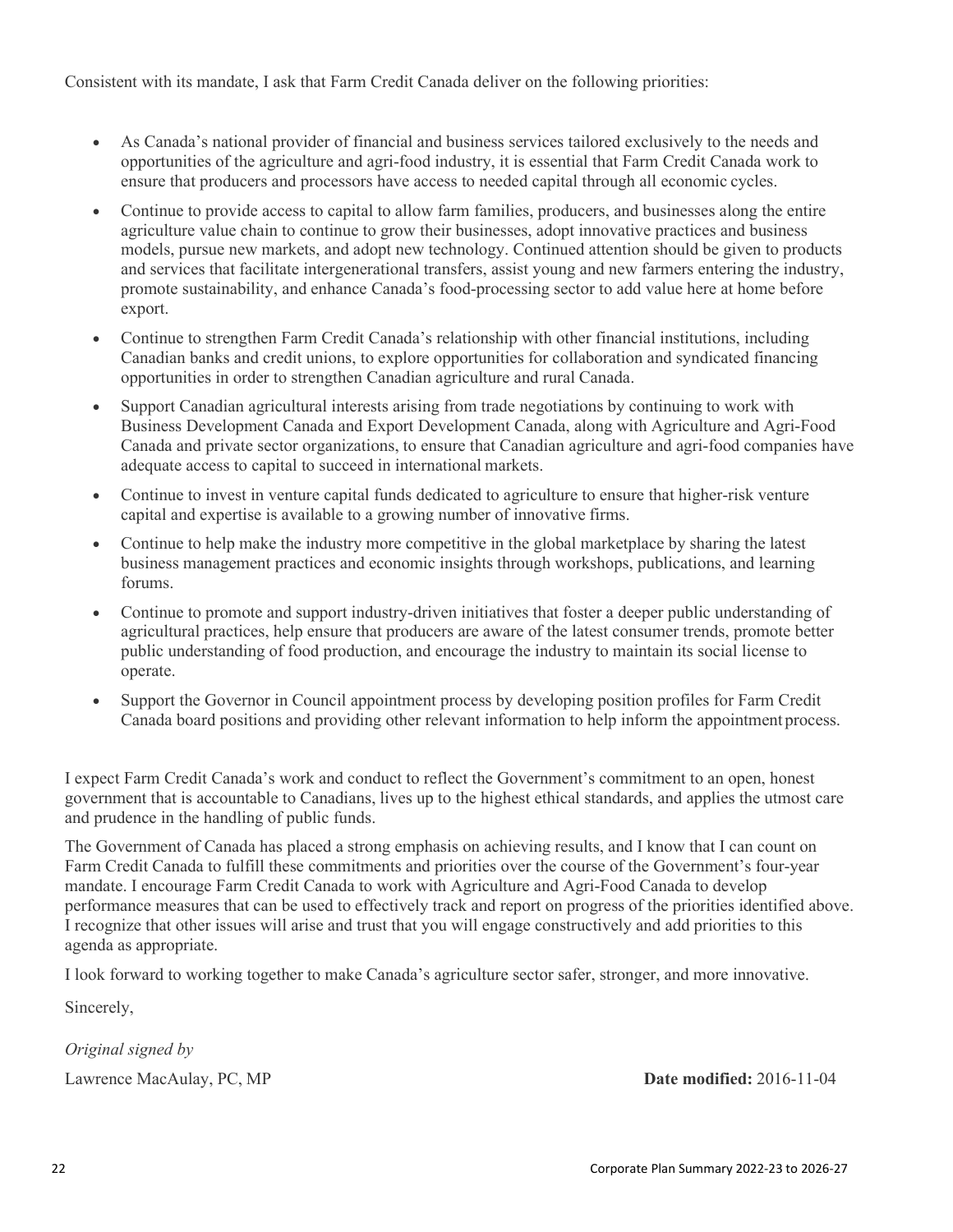## **FCC supplemental priorities**

February 1, 2018

Mr. Dale Johnston Chair Farm Credit Canada 1800 Hamilton Street PO Box 4320 Regina, Saskatchewan S4P 4L3

Dear Mr. Johnston:

I would like to thank you, the Board of Directors, and all of Farm Credit Canada's employees for the great work you are doing to support Canada's agriculture and agri-food sector. As we begin a new year, I would like to take this opportunity to discuss some of the federal government's priorities for the sector.

Canada's agriculture and agri-food sector is a powerful driver of Canada's jobs, economy, and growth of the middle class. The Government is committed to supporting the sector to ensure it remains a leader in job creation and innovation while pursuing a strong trade agenda to increase opportunities for farmers and food processors and to create new jobs across Canada.

The federal government has set an ambitious target to grow Canada's agri-food exports to \$75 billion annually by 2025, based on the recommendations from the Advisory Council on Economic Growth led by Mr. Dominic Barton. Budget 2017 clearly outlined a strong commitment to the agriculture and agri-food sector and its importance to the Canadian economy.

Canada's reputation for high-quality, innovative, and sustainable agriculture and agri-food products will give the sector a competitive edge in growing global markets. Farm Credit Canada's business and financial services, training, and resources support the sector in moving towards its export growth target.

Working with the board members recently appointed through the new open, transparent, and merit-based selection process, I ask that Farm Credit Canada deliver, in addition to the priorities detailed in the previous mandate letter from 2016, on the following:

- In line with the Government's focus on diversity and inclusion, support under-represented groups in Canadian agriculture, including meeting the unique needs of women, youth, persons with disabilities, and Indigenous agricultural entrepreneurs and producers;
- Work to promote and strengthen products and services that facilitate intergenerational transfers, and assist young and new farmers entering the industry;
- Work with and support like minded organizations to assist Canadian producers with mental health issues through greater awareness and knowledge dissemination, and provide greater access to services and support networks in rural Canada; and
- Support products and services that will help Canada achieve the Government's goal of reaching \$75 billion in agriculture and agri-food exports by 2025.

As mentioned in my previous letter, I continue to encourage Farm Credit Canada to work with Agriculture and Agri-Food Canada to achieve and report on these additional priorities.

I look forward to further collaboration with you and Farm Credit Canada to continue developing the sector and allowing producers to reap the benefits of our efforts.

Sincerely,

*Original signed by* Lawrence MacAulay, PC, MP **Date modified:** 2018-06-08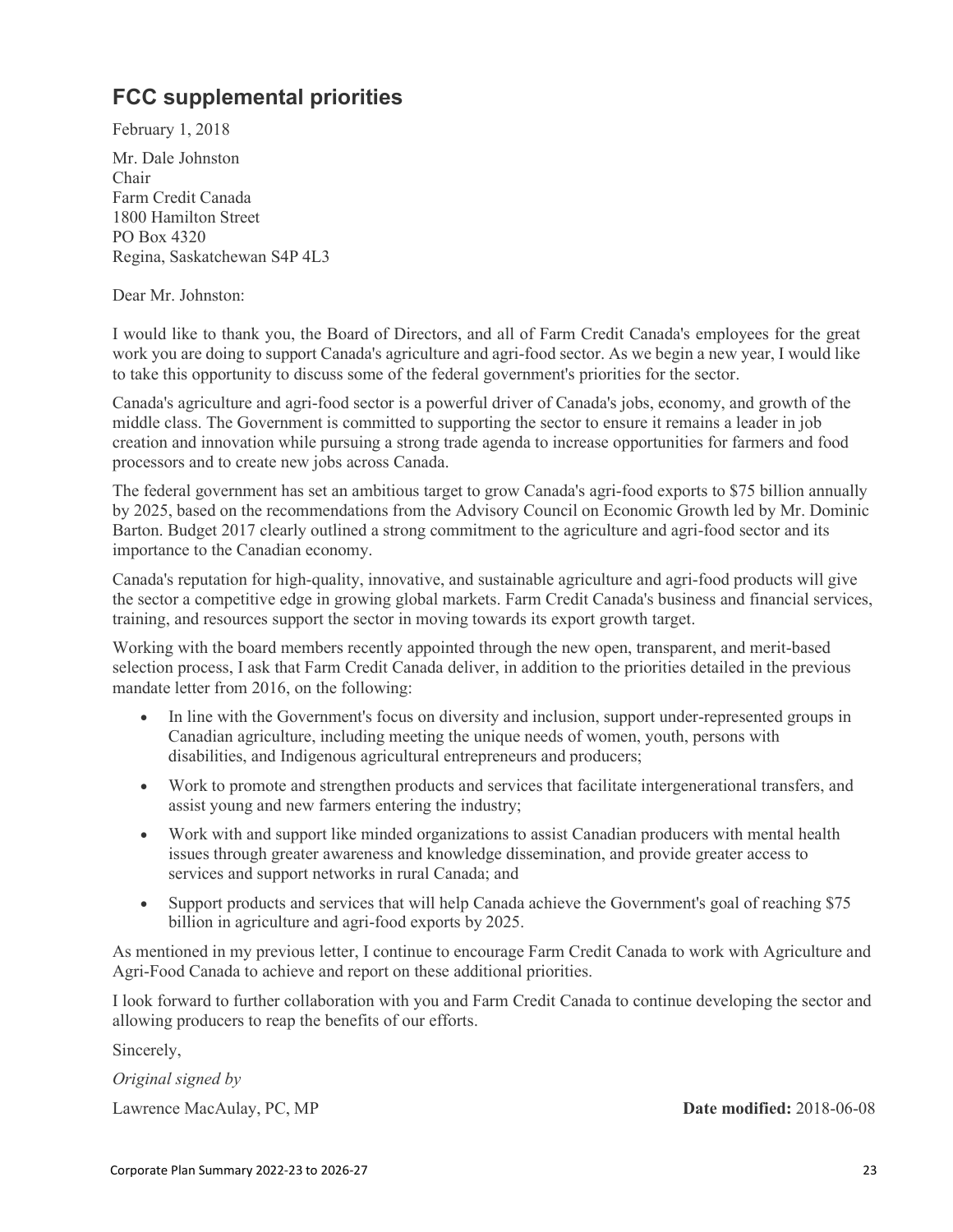## Appendix 2 – Corporate governance structure

## **Board of Directors**

The FCC Board of Directors represents Canadians and the breadth of the agriculture and agri-food industry. Its expertise contributes significantly to the corporation's strategic direction. The Board ensures FCC remains focused on its vision, mission and values, and fulfilling its public policy role as outlined in FCC's mandate.

The Board is composed of a maximum of 12 directors, including the President and CEO and the Chair. All directors except the President and CEO are independent of management. Biographies can be found on FCC's website under About FCC > Corporate Profile > Board of Directors.

The Board is responsible for the overall governance of FCC. It ensures business activities are in the best interests of the corporation and the Government of Canada. Directors exercise a stewardship role, participate in the strategic planning process and approve the corporate strategic direction and corporate plan. The Board also exercises its responsibility to ensure risks associated with FCC's business have been identified. The Board ensures appropriate authorities and controls are in place, risks are properly managed and the achievement of the corporation's goals and objectives is not in jeopardy.

Board members are appointed by the Governor in Council upon the recommendation of the Minister of Agriculture and Agri-Food. FCC and the Board are fully compliant with the government's process regarding the appointment of directors to fill current and future vacancies. On May 27, 2021, the Minister of Agriculture and Agri-Food announced three appointments and two reappointments. Rita Achrekar, Sylvie Chagnon and Michael Tees were appointed to four-year terms. Michele Hengen and James Laws were reappointed to three-year terms. On February 10, 2022, the Minister of Agriculture and Agri-Food announced three reappointments. Bertha Campbell, Laura

Donaldson and Govert Verstralen were reappointed to three-year terms.

When a new director joins FCC's Board, there is an orientation program to introduce the individual to the corporation and management. FCC considers director education to be an ongoing process. The orientation is tailored to meet the needs of each new director, but is built on a foundation that includes: (1) an introduction to other Board members and management, including time spent individually with the Board Chair, President and CEO and Corporate Secretary, (2) an overview and discussion about the corporation's business, strategic priorities and key functions of FCC, and (3) information regarding the Board and its structure, practices and governance.

The roles and responsibilities of the Board and its four subcommittees (Audit, Corporate Governance, Human Resources and Risk) can be found on FCC's website under About FCC > Corporate Profile > Leadership > Board Charters.

The Board is responsible for seven major areas:

- corporate governance
- communications
- financial reporting and public disclosure
- government relations and environment, social and governance
- integrity legal and ethical conduct
- leadership development and succession planning
- strategic planning and risk management

Directors are paid an annual retainer and per diem amounts established by the Governor in Council, pursuant to the *Financial AdministrationAct*. Rates were last set on January 8, 2008. Directors are reimbursed outof-pocket expenses, including travel and accommodation while performing their duties. Directors are subject to their own expense policy, which is substantially the same as the expense policy applicable to FCC employees.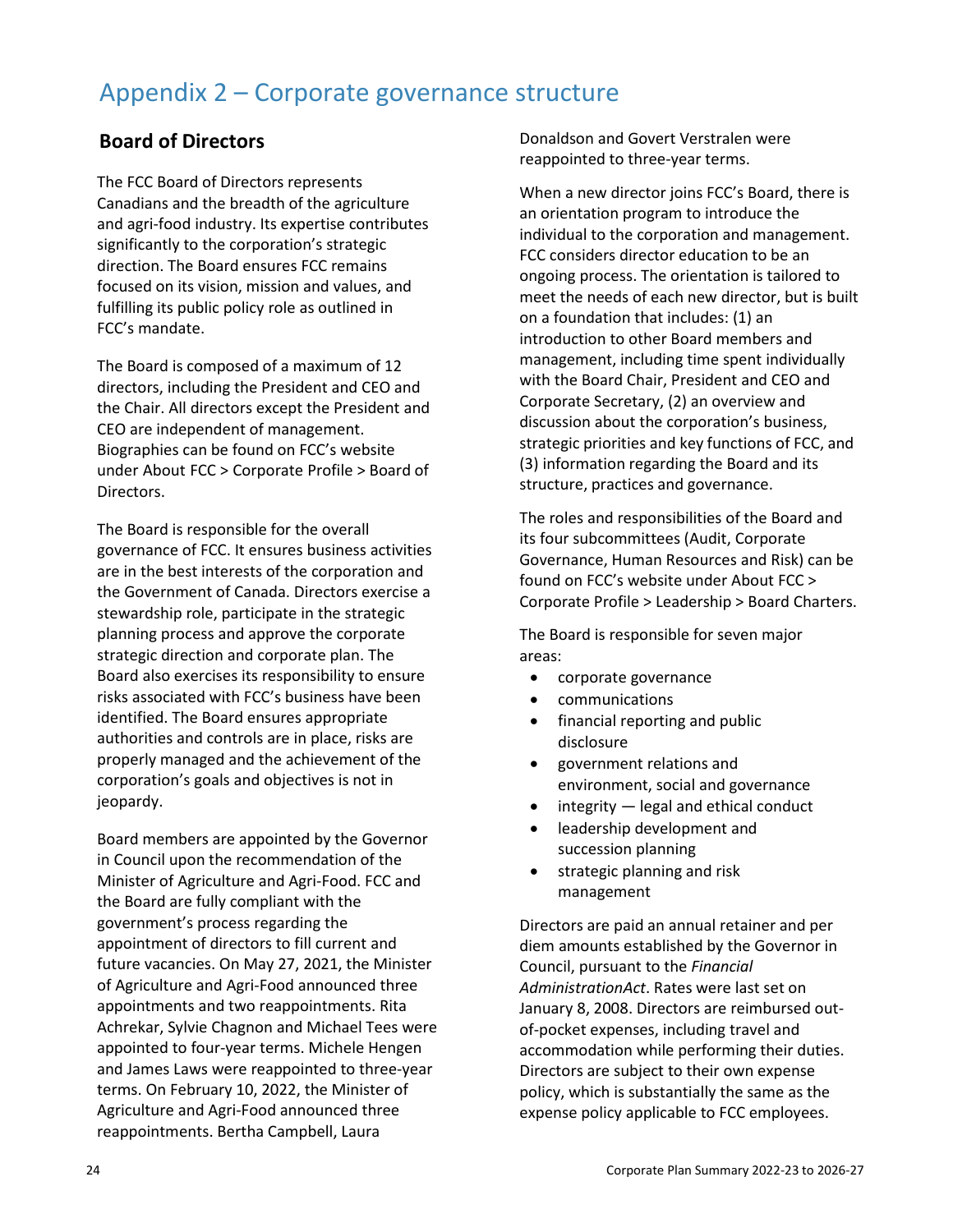|                                                 |                                                                   |                                                                                                                | <b>Reporting period</b><br>$(10/01/2020 - 09/30/2021)$ |                                                                                                                                                                                                                      |                        |                  |                                         |                                          |  |  |
|-------------------------------------------------|-------------------------------------------------------------------|----------------------------------------------------------------------------------------------------------------|--------------------------------------------------------|----------------------------------------------------------------------------------------------------------------------------------------------------------------------------------------------------------------------|------------------------|------------------|-----------------------------------------|------------------------------------------|--|--|
| <b>Board member</b>                             | <b>Current Term</b>                                               | <b>Committee</b><br>memberships                                                                                | <b>Committee</b><br>attendance                         | <b>Board</b><br>meeting<br>attendance                                                                                                                                                                                | <b>Retainer</b><br>(A) | Per diems<br>(B) | <b>Total</b><br>remuneration<br>$(A+B)$ | <b>Travel and</b><br>related<br>expenses |  |  |
| Del Anaquod                                     | $11/9/2017 -$<br>11/9/2020                                        | Corporate Governance<br>Risk                                                                                   | 1/1<br>1/1                                             | 1/1                                                                                                                                                                                                                  | \$1,033.33             | \$1,697.50       | \$2,730.83                              | $\overline{\phantom{a}}$                 |  |  |
| Rita Achrekar                                   | $05/21/2021 -$<br>05/20/2025                                      | <b>Human Resources</b><br><b>Risk</b>                                                                          | $n/a**$<br>1/1                                         | 2/2                                                                                                                                                                                                                  |                        | \$7,517.50       | \$7,517.50                              | $\sim$                                   |  |  |
| <b>Bertha Campbell</b>                          | $11/9/2017 -$<br>11/9/2024                                        | Audit<br><b>Human Resources</b>                                                                                | 8/8<br>4/4                                             | 6/6                                                                                                                                                                                                                  | \$3,100.00             | \$16,975.00      | \$20,075.00                             | $\blacksquare$                           |  |  |
| Sylvie Chagnon                                  | $05/21/2021 -$<br>05/20/2025                                      | Human Resources<br><b>Risk</b>                                                                                 | $n/a**$<br>1/1                                         | 2/2                                                                                                                                                                                                                  |                        | \$8,730.00       | \$8,730.00                              | $\overline{\phantom{a}}$                 |  |  |
| Sylvie Cloutier                                 | $11/27/2014 -$<br>6/2/2022<br>Note: director<br>since<br>4/5/2012 | Corporate Governance<br>Risk                                                                                   | 2/2<br>5/5                                             | 6/6                                                                                                                                                                                                                  | \$3,100.00             | \$15,520.00      | \$18,620.00                             | $\overline{\phantom{a}}$                 |  |  |
| Laura Donaldson                                 | $11/9/2018 -$<br>11/9/2024                                        | Corporate Gov (Chair)<br>Audit<br><b>Risk</b>                                                                  | 4/4<br>2/2<br>4/4                                      | 6/6                                                                                                                                                                                                                  | \$3,600.00             | \$15,762.50      | \$19,362.50                             | $\sim$                                   |  |  |
| Sharilee Fossum                                 | $6/2/2019 -$<br>6/2/2022                                          | Human<br>Resources(Chair)<br>Audit                                                                             | 4/4<br>8/8                                             | 6/6                                                                                                                                                                                                                  | \$3,600.00             | \$17,460.00      | \$21,060.00                             | $\blacksquare$                           |  |  |
| Jane Halford<br>(Board Chair)<br>from 4/26/2020 | $4/22/2020 -$<br>4/22/2024                                        | The Board Chairperson is not a<br>member of any specific committee<br>but frequently attends these<br>meetings |                                                        | 6/6                                                                                                                                                                                                                  | \$6,200.00             | \$22,795.00      | \$28,995.00                             | $\blacksquare$                           |  |  |
| Michele Hengen                                  | $05/21/2021 -$<br>05/20/2024                                      | Risk (Chair)<br><b>Human Resources</b>                                                                         | 5/5<br>4/4                                             | 6/6                                                                                                                                                                                                                  | \$3,600.00             | \$17,702.50      | \$21,302.50                             | $\overline{a}$                           |  |  |
| Michael Hoffort                                 | $7/1/2014 -$<br>6/30/2022                                         | The CEO is a director but not a<br>member of any specific committee                                            |                                                        | 6/6<br>The CEO does not receive separate remuneration for his<br>duties as a Board member.<br>The CEO's travel expenses, including any travel required for<br>Board purposes, are disclosed on FCC's public website. |                        |                  |                                         |                                          |  |  |
| James Laws                                      | $05/21/2021 -$<br>05/20/2024                                      | Audit<br>Corporate Governance                                                                                  | 8/8<br>4/4                                             | 6/6                                                                                                                                                                                                                  | \$3,100.00             | \$20,127.50      | \$23,227.50                             | $\blacksquare$                           |  |  |
| Doris Priddle                                   | $11/26/2015 -$<br>11/26/2019                                      | Audit<br>Corporate Governance                                                                                  | 5/5<br>3/3                                             | 4/4                                                                                                                                                                                                                  | \$4,133.00             | \$8,730.00       | \$12,863.00                             | $\blacksquare$                           |  |  |
| <b>Michael Tees</b>                             | $05/21/2021 -$<br>05/20/2025                                      | Audit<br>Corporate Governance                                                                                  | $\overline{2/2}$<br>$n/a**$                            | 2/2                                                                                                                                                                                                                  |                        | \$5,577.50       | \$5,577.50                              | $\blacksquare$                           |  |  |
| Govert Verstralen                               | $11/9/2017 -$<br>11/9/2024                                        | Audit (Chair)<br>Risk                                                                                          | 8/8<br>5/5                                             | 6/6                                                                                                                                                                                                                  | \$3,600.00             | \$22,795.00      | \$26,395.00                             | $\overline{\phantom{a}}$                 |  |  |

*\*Reimbursements for unused travel credits from previous fiscal year: no Board travel occurred over reporting period*

## **Enterprise Management Team (EMT)**



EMT consists of the President and CEO and six Executive Vice-Presidents. Bound by the FCC Code of Conduct, the corporation's senior leaders adhere to the highest ethical standards of business, professional and personal conduct.

EMT is responsible for business results and corporate decision-making, including the strategic vision, investment strategy, allocation of enterprise resources and resolution of major strategic issues. Biographies are available on FCC'swebsite under About FCC > Corporate Profile > Leadership > Enterprise Management Team.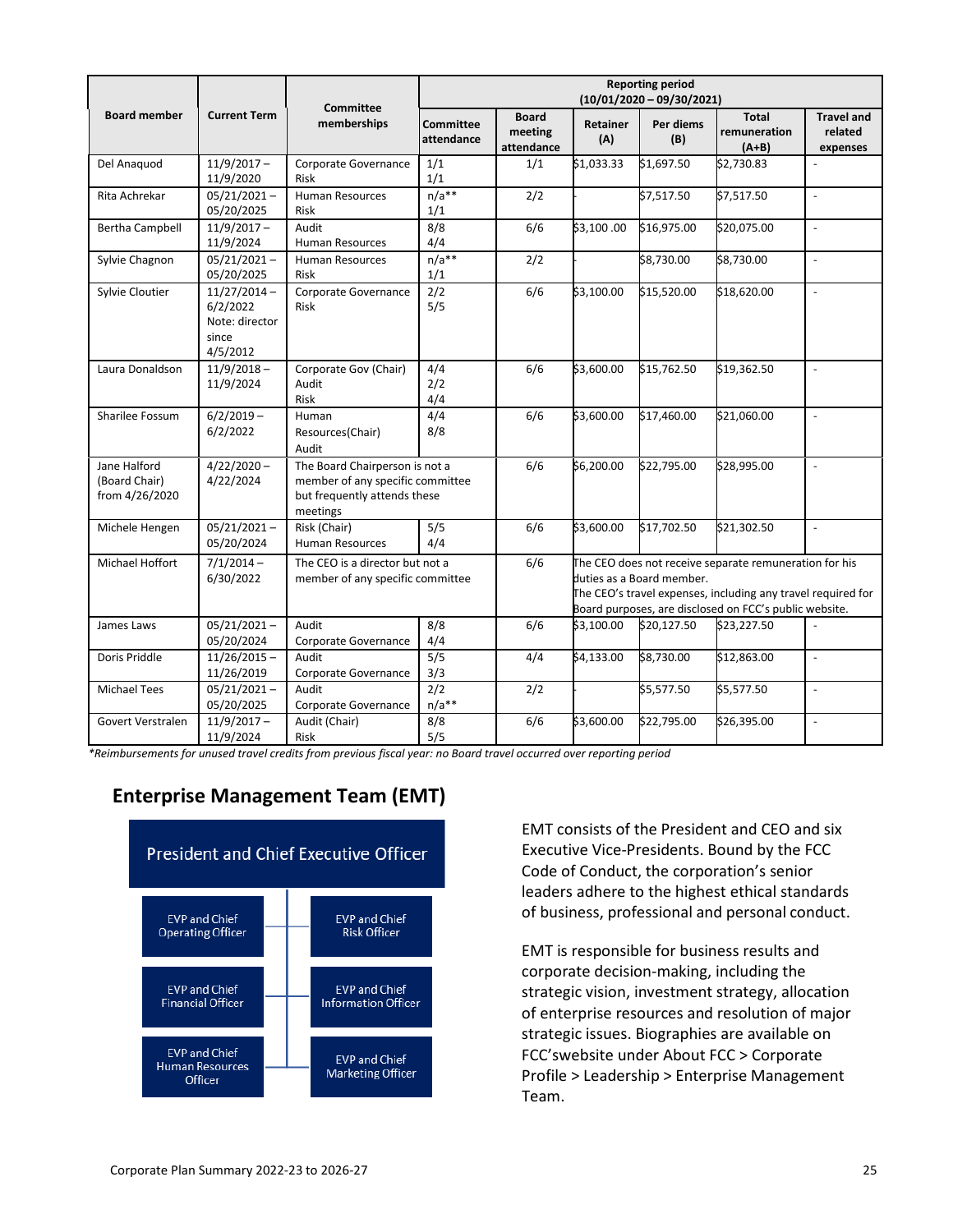All executives, except for the President and CEO, are paid within salary ranges and compensation policies disclosed to the FCC Board of Directors. FCC does not offer mid or long-term incentives to any of its employees.

The Governor in Council establishes the President and CEO's compensation. In 2021-22, the base salary range for that position was \$325,300 to \$381,700, and in addition, there is a component of pay-at-risk that ranges from 6.5% to 26% of base salary.

The performance-based, total cash compensation framework for EMT includes a base salary range and a significant pay-at-risk component. This framework aligns with the philosophy of pay for performance. Movement within a salary range and pay-at-risk payments are dependent upon the performance of the corporation, the individual executive and the executive's division. For more information on the performance measures for the corporation, see Appendix 3 — Planned Results.

In 2021-22, the base salary for Executive Vice-Presidents ranged from \$209,809 to \$400,587. Members of EMT receive an amount equal to 12% of base pay as perquisites, which is applied first to their individual pension contributions and thereafter to other approved purposes.

## **Senior Leadership Team (SLT)**

SLT consists of the President and CEO, Executive Vice-Presidents and Vice-Presidents. This team provides input on setting corporate priorities to achieve strategic objectives consistent with FCC's mandate and approved direction.

## **Governance framework**

In addition to the Board, EMT and SLT, FCC's governance framework includes several committees to guide corporate decisionmaking in areas such as credit policy, enterprise risk management, venture capital management and pension management.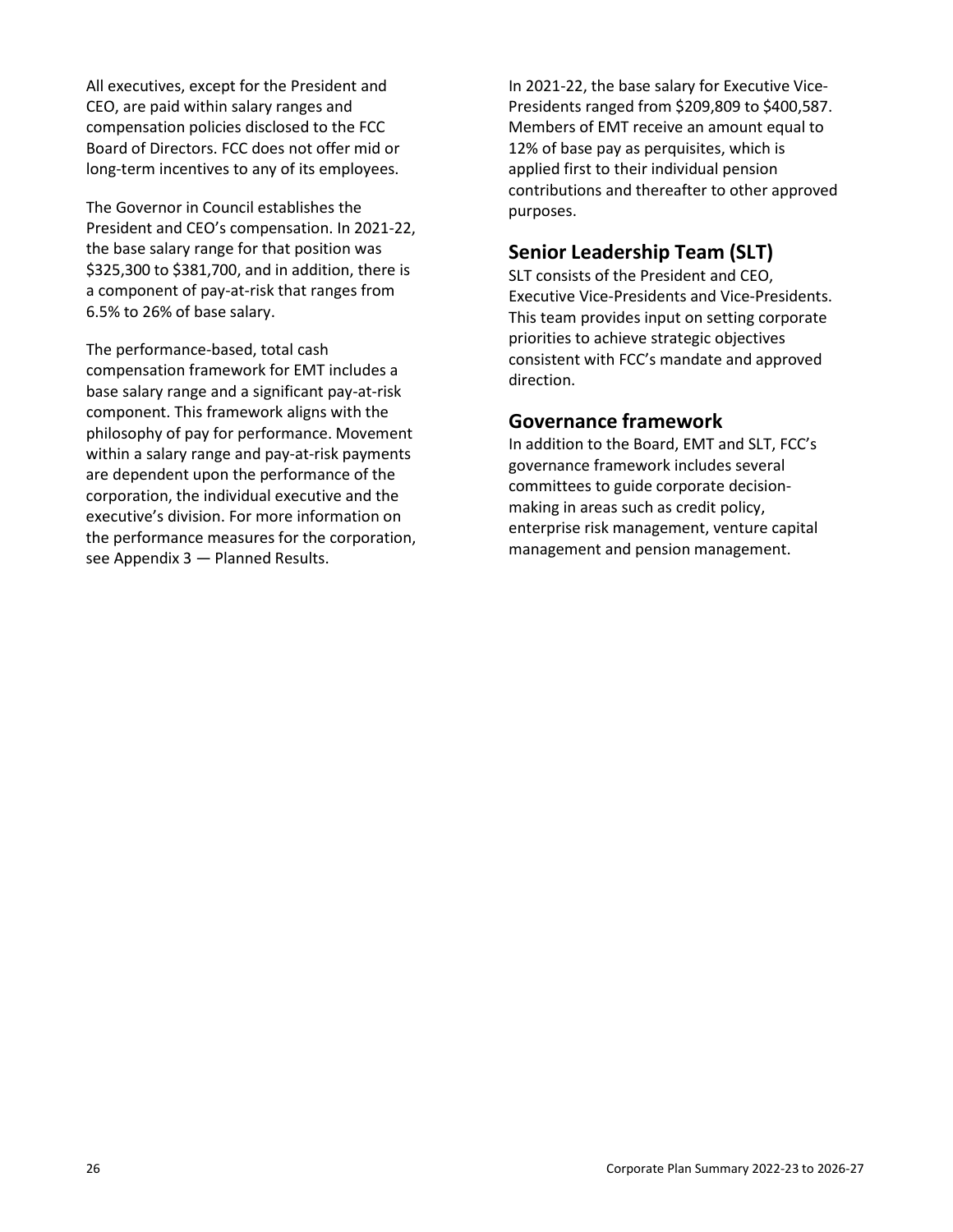# Appendix 3 – Planned results

FCC achieves its mandate and enhances rural Canada by providing products, services and a customer experience that meets the needs of the Canadian agriculture and agri-food industry, helping producers, agribusiness and agri-food operators grow their operations, access new market opportunities, innovate and remain relevant. FCC ensures operations of all sizes have access to capital and a strong financial partner through all business cycles. FCC helps the industry remain competitive and advances the knowledge and management capabilities of producers and others involved in Canadian agriculture. FCC supports the long-term success of Canadian agriculture by focusing on the needs of the under-represented groups, agribusiness and agri-food operators and collaborates on industry-led initiatives that promote the Canadian industry and the health of those who work in it. FCC fosters strong and vibrant communities where its customers and employees live and work, with a focus on rural Canada.

| <b>Short-term outcomes</b>                                                                                                |                                                                                                                         |                   |                   |                                                                                                     |  |  |  |  |  |
|---------------------------------------------------------------------------------------------------------------------------|-------------------------------------------------------------------------------------------------------------------------|-------------------|-------------------|-----------------------------------------------------------------------------------------------------|--|--|--|--|--|
| <b>Outcome</b>                                                                                                            | <b>Performance indicator</b>                                                                                            | 2022-23<br>target | 2026-27<br>target | Data strategy                                                                                       |  |  |  |  |  |
| FCC is committed to growing<br>Canada's agri-food exports and<br>increasing value-added capacity                          | Number of net new<br>agribusiness and agri-food<br>customers                                                            | 480               | 560               | Annual data from FCC's<br>financial systems                                                         |  |  |  |  |  |
| FCC is committed to building a<br>workforce that reflects the<br>diversity of its customers and the<br>Canadian workforce | Percentage of total hired<br>are members of<br>employment equity<br>$g$ roups <sup>9</sup>                              | 20%               | 25%               | Annual data from FCC's<br>Human Resources systems                                                   |  |  |  |  |  |
| FCC invests in communities where<br>its customers and employees live<br>and work                                          | Amount invested by FCC<br>in community initiatives<br>and projects, including<br>funds provided to local<br>non-profits | \$4 million       | \$5 million       | Annual data from<br>Sponsorium database<br>(which tracks FCC<br>community investment<br>activities) |  |  |  |  |  |

| <b>Medium-term outcomes</b>                                                                                                |                                                                                                                                                                              |                   |                   |                                                                                                                                                                |  |  |  |  |  |  |
|----------------------------------------------------------------------------------------------------------------------------|------------------------------------------------------------------------------------------------------------------------------------------------------------------------------|-------------------|-------------------|----------------------------------------------------------------------------------------------------------------------------------------------------------------|--|--|--|--|--|--|
| <b>Outcome</b>                                                                                                             | <b>Performance indicator</b>                                                                                                                                                 | 2022-23<br>target | 2026-27<br>target | Data strategy                                                                                                                                                  |  |  |  |  |  |  |
| FCC delivers a customer experience<br>that meets the needs of the<br>industry                                              | Net Promoter Score <sup>®</sup>                                                                                                                                              | 71                | 73                | Customer surveys<br>throughout the year                                                                                                                        |  |  |  |  |  |  |
| Canadian agricultural producers<br>and agribusiness and agri-food<br>operators have access to<br>knowledge that helps them | Total views or interactions 900,000<br>with FCC's online business<br>management learning<br>offering <sup>10</sup>                                                           |                   | 1,200,000         | Annual analytics from<br>FCC's website                                                                                                                         |  |  |  |  |  |  |
| advance their management skills<br>and grow their businesses                                                               | Average score from event $ _{\geq 4.2}$<br>participants on the<br>likelihood they will use<br>information from the FCC<br>event in their farming<br>operations <sup>11</sup> |                   | >4.2              | Post-event participant<br>online survey data<br>compiled annually -<br>participants rate on a<br>scale of 1 (completely<br>disagree) to 5<br>completely agree) |  |  |  |  |  |  |

<span id="page-28-0"></span><sup>&</sup>lt;sup>9</sup> Performance indicator includes the following employment equity groups: Aboriginal persons, members of visible minorities and persons with disabilities. Based on information from the CHRC, FCC will be redesigning future measures for employment equity groups.

<span id="page-28-1"></span><sup>&</sup>lt;sup>10</sup> FCC previously measured a combination of views from various channels. This new target is based only on measuring page views from one online channel, which is focused on FCC's business management learning offering.

<span id="page-28-2"></span><sup>&</sup>lt;sup>11</sup> The delivery format that FCC used shifted in 2020-21 from in-person to digital events. Going forward FCC will use a combination of inperson and digital events.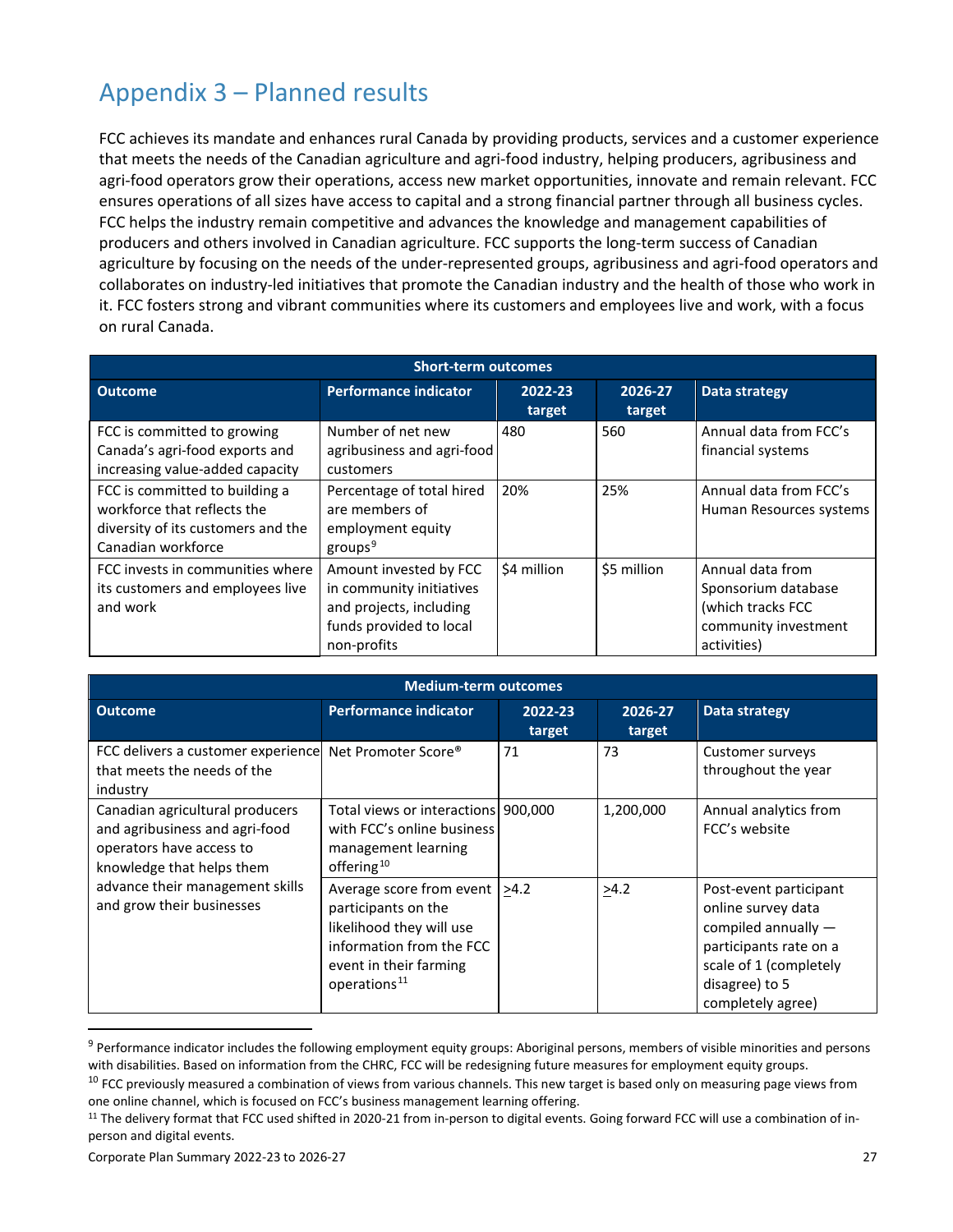| Young farmers and young<br>agribusiness and agri-food<br>operators have access to<br>specialized lending products and | Lending to borrowers<br>under the age of 40<br>Ag Production:<br>Agribusiness and Agri- | \$4.4 billion | $\frac{1}{2}$ \$4.7 billion | Annual data from FCC's<br>financial systems |
|-----------------------------------------------------------------------------------------------------------------------|-----------------------------------------------------------------------------------------|---------------|-----------------------------|---------------------------------------------|
| services                                                                                                              | food:                                                                                   | \$250 million | \$287 million               |                                             |
|                                                                                                                       | Number of current lending 21,000                                                        |               | 22,000                      | Annual data from FCC's                      |
|                                                                                                                       | customers under age 40                                                                  |               |                             | financial systems                           |

| Long-term outcomes                                                                                                                                                        |                                                                                                                             |                                                                                                |                                                                                                                                                    |                                                                                                    |  |  |  |  |  |
|---------------------------------------------------------------------------------------------------------------------------------------------------------------------------|-----------------------------------------------------------------------------------------------------------------------------|------------------------------------------------------------------------------------------------|----------------------------------------------------------------------------------------------------------------------------------------------------|----------------------------------------------------------------------------------------------------|--|--|--|--|--|
| <b>Outcome</b>                                                                                                                                                            | <b>Performance indicator</b>                                                                                                | 2022-23<br>target                                                                              | 2026-27<br>target                                                                                                                                  | <b>Data strategy</b>                                                                               |  |  |  |  |  |
| Canadian producers and<br>agribusiness and agri-food<br>operators can access capital to                                                                                   | Loans receivable and<br>leasing growth rate                                                                                 | 5.2%                                                                                           | 4.8%                                                                                                                                               | Annual data from FCC's<br>financial systems<br>reporting                                           |  |  |  |  |  |
| advance their businesses                                                                                                                                                  | Number of current<br>Indigenous customers                                                                                   | Establish<br>baseline                                                                          | TBD, based on<br>established<br>baseline                                                                                                           | Annual data from FCC's<br>financial systems                                                        |  |  |  |  |  |
|                                                                                                                                                                           | Lending to Indigenous<br>customers                                                                                          | Establish<br>baseline                                                                          | TBD, based on<br>established<br>baseline                                                                                                           | Annual data from FCC's<br>financial systems                                                        |  |  |  |  |  |
| FCC supports the Greening<br>Government<br>Strategy by reducing its<br>greenhouse gas emissions                                                                           | Reduction in FCC's<br>greenhouse gas footprint<br>by 40% by 2025 based on<br>2012 levels                                    | Reduction of<br>307<br>tonnes/C02e<br>per year                                                 | Previous<br>measure will<br>be achieved,<br>with new<br>measure<br>dependent on<br>Canadian Net<br>Zero<br>Emissions<br>Accountability<br>Act $12$ | Annual data collection of<br>emissions on buildings,<br>vehicles, flights and paper<br>consumption |  |  |  |  |  |
| FCC maintains a safe and sound<br>capital position in order to fund<br>the strategic plans, as well as to<br>withstand economic downturn<br>with periods of extended loss | Capital adequacy                                                                                                            | Target capital<br>ratio of 15%<br>or higher                                                    | Target capital<br>ratio of 15%<br>or higher                                                                                                        | Annual data from FCC's<br>financial systems                                                        |  |  |  |  |  |
| Small and medium-sized<br>operations have access to capital<br>to grow their businesses                                                                                   | Percentage of FCC<br>lcustomer count in small<br>and medium-sized<br>segments:<br>Ag Production<br>Agribusiness & Agri-food | Ag Production:<br>Greater than<br>90%<br>Agribusiness &<br>Agri-food:<br>Greater than<br>90%13 | Ag Production:<br>Greater than<br>90%<br>Agribusiness &<br>Agri-food:<br>Greater than<br>90%                                                       | Annual data from FCC's<br>financial systems                                                        |  |  |  |  |  |

<span id="page-29-0"></span><sup>&</sup>lt;sup>12</sup> Target will be met in 2025-26. FCC is committed to reducing its GHG emissions and will develop a new five -year target closer to the 2026-27 timeframe that will reflect the emissions reduction need at that time.

<span id="page-29-1"></span><sup>&</sup>lt;sup>13</sup> This target has been adjusted to match the Statistics Canada definition of small and medium-sized businesses.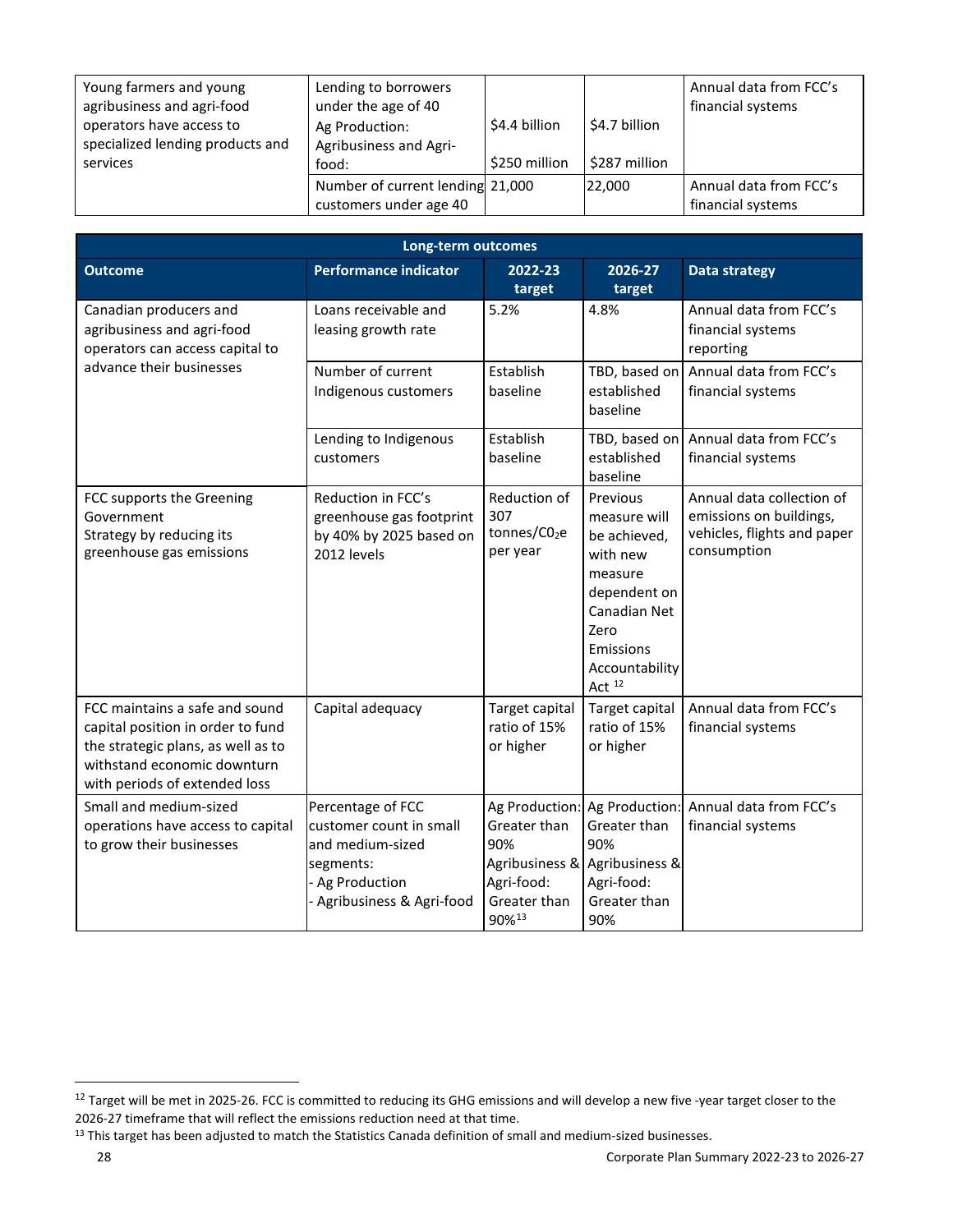Number of paid volunteer hours was previously included as a performance indicator and reported on. Due to COVID-19 restrictions, there were no results to report for this year and last year. This performance indicator has been removed due to the ongoing uncertainty around COVID-19 and inability to set reliable targets.

Number of current Indigenous customers and lending to Indigenous customers are new performance indicators for this fiscal year. FCC is currently developing appropriate solutions to establish a baseline, set targets and report accurately for these indicators. It is anticipated that for fiscal 2023-24, FCC will report on this information.

**Chief Executive Officer Commitment**: I, Michael Hoffort, as President and Chief Executive Officer of Farm Credit Canada, am accountable to the Board of Directors of Farm Credit Canada for the implementation of the results described in this corporate plan and outlined in this appendix. I confirm that this commitment is supported by the balanced use of all available and relevant performance measurement and evaluation information.

February 9, 2022

Michael Hoffort President and Chief Executive Officer Farm Credit Canada

Date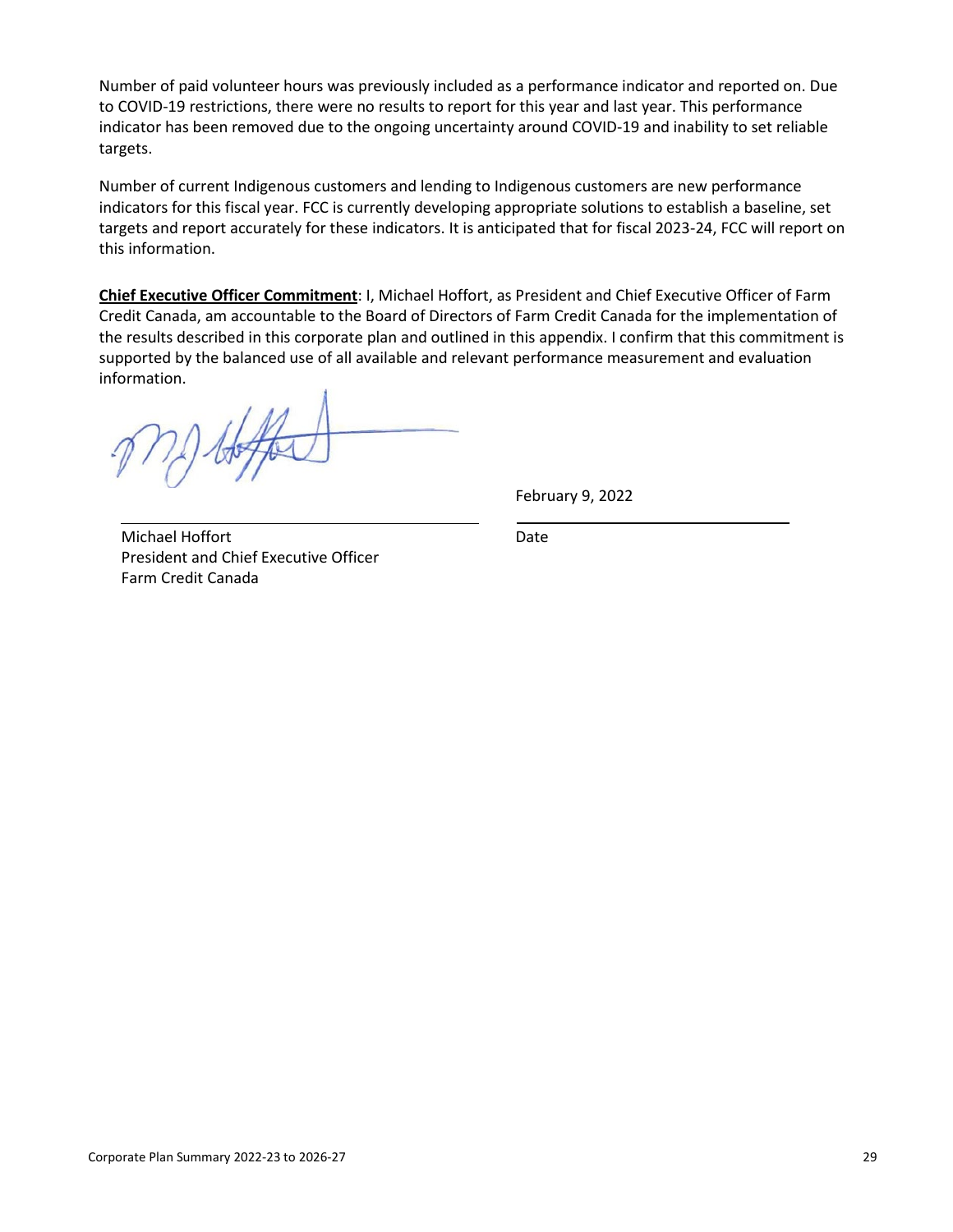## Appendix 4 – Chief Financial Officer Attestation

In my capacity as Chief Financial Officer of Farm Credit Canada, accountable to the Chief Executive Officer which is accountable to the Board of Directors of Farm Credit Canada, I have reviewed the corporate plan and budgets and the supporting information that I considered necessary, as of the date indicated below. Based on this due diligence review, I make the following conclusions:

- 1. The nature and extent of the financial and related information is reasonably described, and assumptions having a significant bearing on the associated financial requirements have been identified and are supported.
- 2. Significant risks having a bearing on the financial requirements, the sensitivity of the financial requirements to changes in key assumptions, and the related risk-mitigation strategies have been disclosed.
- 3. Financial resource requirements have been disclosed and are consistent with the stated assumptions, and options to contain costs have been considered.
- 4. Funding has been identified and is sufficient to address the financial requirements for the expected duration of the corporate plan.
- 5. The corporate plan and budgets are compliant with relevant financial management legislation and policies, and the proper financial management authorities are in place.
- 6. Key financial controls are in place to support the implementation of proposed activities and ongoing operation of the corporation.

In my opinion, the financial information contained in this corporate plan and budgets is sufficient overall to support decision making.

Ross Topp **Month** and the control of the control of the control of the control of the control of the control of the control of the control of the control of the control of the control of the control of the control of the c Executive Vice-President and Chief Financial Officer Farm Credit Canada

\_ February 9, 2022 \_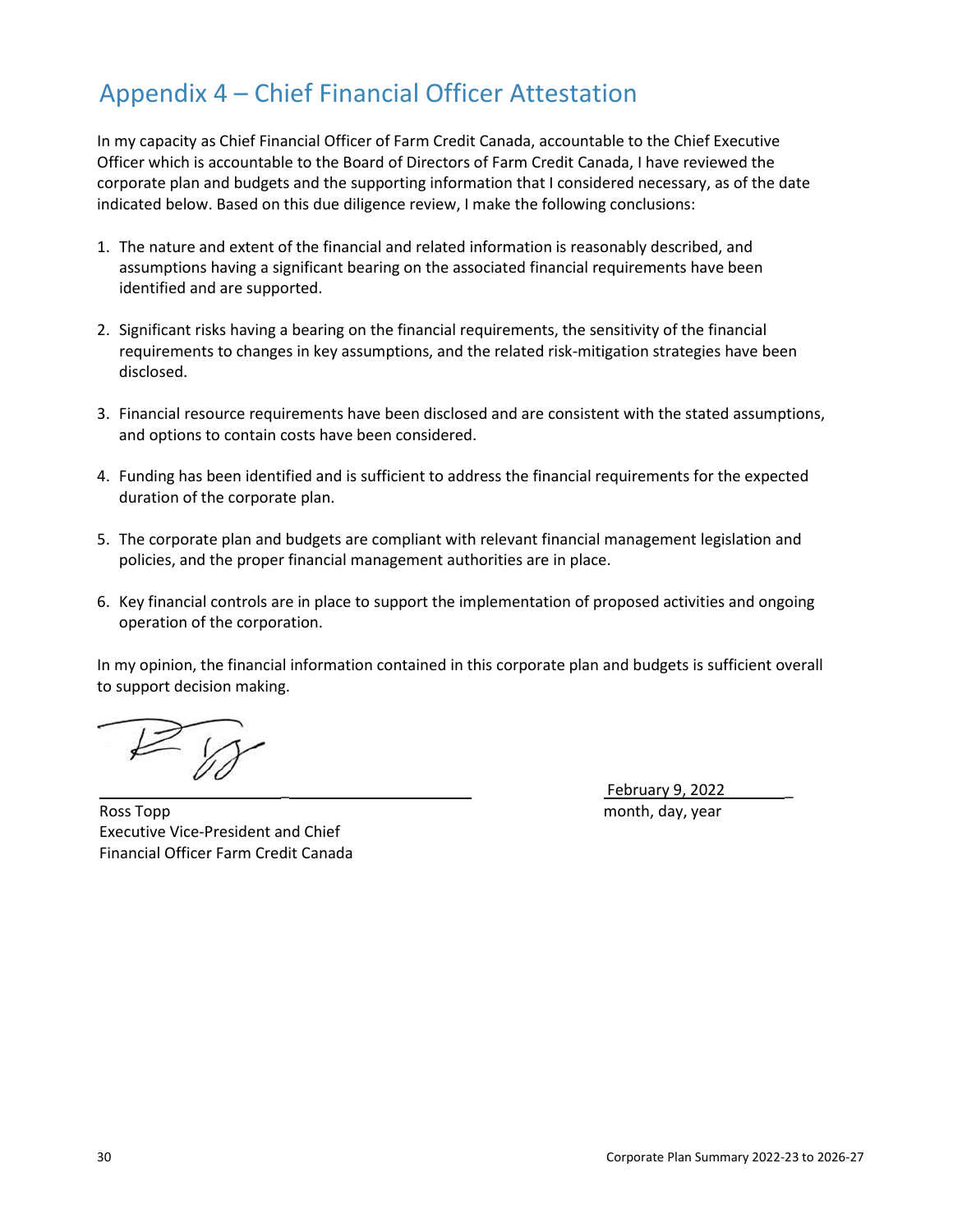## **5.1 Financial statements**

#### **Caution regarding forward-looking statements**

The corporate plan includes forward-looking financial information based on certain assumptions that reflect management's planned course of action with the most probable set of economic conditions. By their nature, assumptions are subject to inherent risks and uncertainties. There is significant risk that actual results may vary, and that the differences may be material. Some factors that could cause such differences include changes in general economic and market conditions, including but not limited to interest rates.

#### **Consolidated Balance Sheet**

| As at March 31                                      | 2021          | 2022         | 2022         | 2023         |
|-----------------------------------------------------|---------------|--------------|--------------|--------------|
| (millions of Canadian dollars)                      | <b>Actual</b> | Plan         | Forecast     | Plan         |
| <b>Assets</b>                                       |               |              |              |              |
| \$<br>Cash and cash equivalents                     | 1,251         | \$<br>1,020  | \$<br>1,300  | \$<br>1,300  |
| Short-term investments                              | 733           | 480          | 700          | 700          |
| Accounts receivable and prepaid expenses            | 38            | 44           | 38           | 40           |
| Derivative financial assets                         | 5             |              |              |              |
|                                                     | 2,027         | 1,544        | 2,038        | 2,040        |
| Loans receivable                                    | 41,346        | 41,938       | 43,381       | 45,666       |
| Allowance for credit losses                         | 218           | 298          | 165          | 174          |
| Finance leases receivable - net                     | 141           | 244          | 135          | 140          |
| Other loans receivable - net                        | 59            | 94           | 68           | 84           |
| Equity investments                                  | 28            | 45           | 42           | 80           |
| Investment in associates                            | 58            | 57           | 59           | 80           |
| Post-employment benefit assets                      | 144           | 147          | 210          | 237          |
|                                                     | 41,558        | 42,228       | 43,730       | 46,113       |
| Property and equipment                              | 248           | 222          | 219          | 199          |
| Intangible assets                                   | 20            | 34           | 14           | 12           |
| Other assets                                        | 6             | 15           | 5            | 6            |
|                                                     | 274           | 271          | 238          | 216          |
| \$<br><b>Total assets</b>                           | 43,860        | \$<br>44,043 | \$<br>46,006 | \$<br>48,369 |
| <b>Liabilities</b>                                  |               |              |              |              |
| \$<br>Accounts payable and accrued liabilities      | 76            | \$<br>83     | \$<br>81     | \$<br>84     |
| <b>Borrowings</b>                                   |               |              |              |              |
| Short-term debt                                     | 12,550        | 9,647        | 8,549        | 8,060        |
| Long-term debt                                      | 22,705        | 25,067       | 28,540       | 31,321       |
|                                                     | 35,255        | 35,274       | 37,089       | 39,381       |
| <b>Transition loan liabilities</b>                  | 192           | 213          | 188          | 198          |
| Post-employment benefit liabilities                 | 142           | 223          | 152          | 155          |
| Lease liabilities                                   | 174           | 167          | 165          | 156          |
| Other liabilities                                   | 8             | 17           | 6            | 5            |
|                                                     | 516           | 620          | 511          | 514          |
| <b>Total liabilities</b>                            | 35,847        | 35,977       | 37,681       | 39,979       |
| <b>Equity</b>                                       |               |              |              |              |
| Contributed capital                                 | 500           | 500          | 500          | 250          |
| Retained earnings                                   | 7,511         | 7,565        | 7,824        | 8,139        |
| Accumulated other comprehensive income              | 1             |              |              |              |
| Equity attributable to shareholder of parent entity | 8,012         | 8,065        | 8,324        | 8,389        |
| Non-controlling interest                            | 1             | 1            | $\mathbf{1}$ | 1            |
|                                                     | 8,013         | 8,066        | 8,325        | 8,390        |
| \$<br><b>Total liabilities and equity</b>           | 43,860        | \$<br>44,043 | \$<br>46,006 | \$<br>48,369 |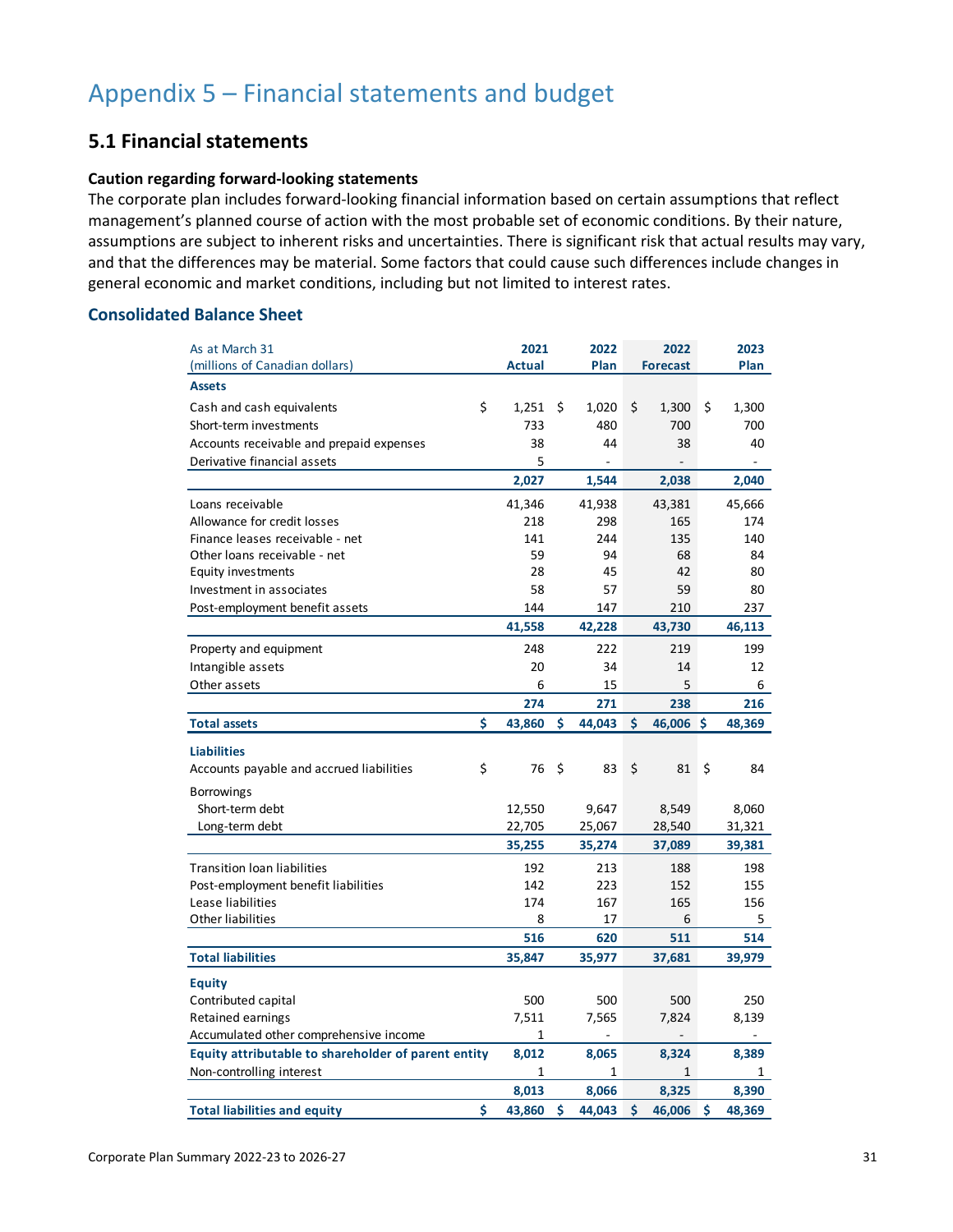## **Consolidated Statement of Income**

| Fiscal year ending March 31                     | 2021          | 2022        | 2022            | 2023                     |
|-------------------------------------------------|---------------|-------------|-----------------|--------------------------|
| (millions of Canadian dollars)                  | <b>Actual</b> | Plan        | <b>Forecast</b> | Plan                     |
|                                                 |               |             |                 |                          |
| Loans and leases                                | \$<br>1,551   | \$<br>1,495 | \$<br>1,537     | \$<br>1,607              |
| Investments                                     | 25            | 19          | 16              | 22                       |
| Interest income                                 | 1,576         | 1,514       | 1,553           | 1,629                    |
| Short-term debt                                 | 17            | 10          | 7               | 19                       |
| Long-term debt                                  | 261           | 200         | 215             | 228                      |
| Interest expense                                | 278           | 210         | 222             | 247                      |
| <b>Net interest income</b>                      | 1,298         | 1,304       | 1,331           | 1,382                    |
| Provision for credit losses                     | 19            | 43          | (4)             | 56                       |
| Net interest income after provision             |               |             |                 |                          |
| for credit losses                               | 1,279         | 1,261       | 1,335           | 1,326                    |
| Insurance distribution income                   | 20            | 19          | 19              | 19                       |
| Net income (loss) from investment in associates | 2             | (1)         | (3)             | (1)                      |
| Net foreign exchange (loss) gain                | (3)           |             |                 |                          |
| Other (expense) income                          | (1)           | (1)         | $\mathbf{1}$    | (1)                      |
| Net interest income and non-interest income     | 1,297         | 1,278       | 1,352           | 1,343                    |
| <b>Administration expenses</b>                  |               |             |                 |                          |
| Salaries and benefits                           | 288           | 294         | 311             | 326                      |
| Other                                           | 188           | 215         | 221             | 251                      |
| <b>Total administration expenses</b>            | 476           | 509         | 532             | 577                      |
| Net income before fair value adjustment         | 821           | 769         | 820             | 766                      |
| Fair value adjustment                           | (8)           |             | (1)             | $\overline{\phantom{a}}$ |
| <b>Net income</b>                               | \$<br>813     | \$<br>769   | \$<br>819       | \$<br>766                |
|                                                 |               |             |                 |                          |
| Net income attributable to:                     |               |             |                 |                          |
| Shareholder of parent entity                    | \$<br>813     | \$<br>769   | \$<br>819       | \$<br>766                |
| Non-controlling interest                        |               |             |                 |                          |

## **Consolidated Statement of Comprehensive Income**

| Fiscal year ending March 31<br>(millions of Canadian dollars) |    | 2021<br><b>Actual</b> |          | 2022<br><b>Plan</b> |          | 2022<br><b>Forecast</b> |     | 2023<br>Plan |
|---------------------------------------------------------------|----|-----------------------|----------|---------------------|----------|-------------------------|-----|--------------|
| Net income                                                    | \$ | 813                   | <b>S</b> | 769                 | Ŝ.       | 819                     | S   | 766          |
| Other comprehensive income                                    |    |                       |          |                     |          |                         |     |              |
| Items that are or may be reclassified to                      |    |                       |          |                     |          |                         |     |              |
| net income<br>. .                                             |    |                       |          |                     |          |                         |     |              |
| Transfer of net realized gains on derivatives                 |    |                       |          |                     |          |                         |     |              |
| previously designated as cash flow hedges to net income       |    | (20)                  |          | (2)                 |          | (1)                     |     |              |
|                                                               |    | (20)                  |          | (2)                 |          | $\left( 1\right)$       |     |              |
| Item that will never be reclassified to net income            |    |                       |          |                     |          |                         |     |              |
| Remeasurement of post-employment                              |    |                       |          |                     |          |                         |     |              |
| benefit assets and liabilities                                |    | (33)                  |          | 19                  |          | 54                      |     | 24           |
| Total other comprehensive income (loss)                       |    | (53)                  |          | 17                  |          | 53                      |     | 24           |
| <b>Total comprehensive income</b>                             | Ś  | 760                   | <b>S</b> | 786                 | <b>S</b> | 872 <sub>5</sub>        |     | 790          |
| Total comprehensive income attributable to:                   |    |                       |          |                     |          |                         |     |              |
| Shareholder of parent entity                                  | \$ | 760 S                 |          | 786 \$              |          | 872                     | ∣\$ | 790          |
| Non-controlling interest                                      |    |                       |          |                     |          |                         |     |              |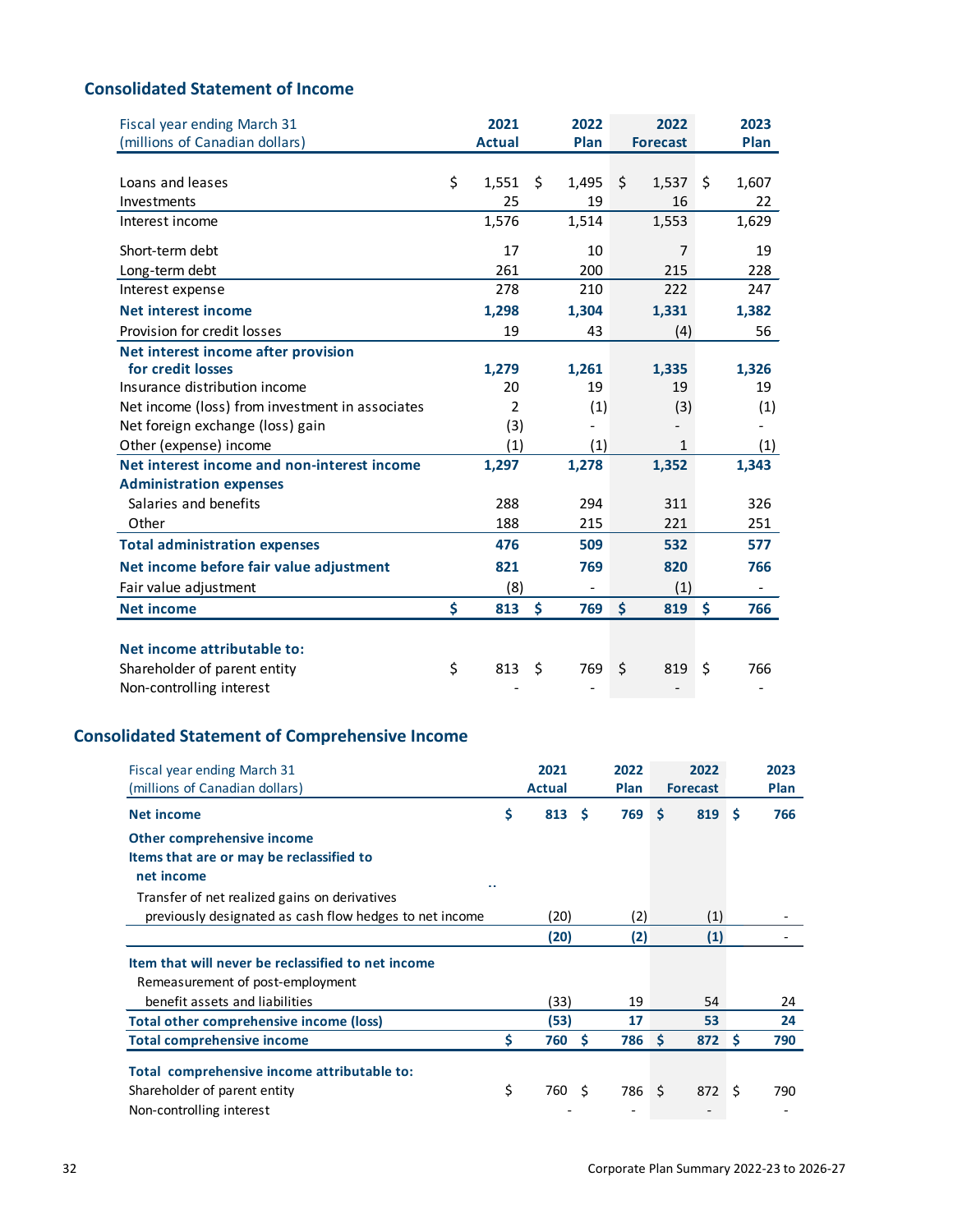## **Consolidated Statement of Changes in Equity**

| Fiscal year ending March 31                                    | 2021          |    | 2022           |    | 2022            |    | 2023  |
|----------------------------------------------------------------|---------------|----|----------------|----|-----------------|----|-------|
| (millions of Canadian dollars)                                 | <b>Actual</b> |    | Plan           |    | <b>Forecast</b> |    | Plan  |
| <b>Contributed capital</b>                                     |               |    |                |    |                 |    |       |
| Balance, beginning of year                                     | \$<br>500     | Ś  | 500            | Ŝ. | 500             | Ŝ. | 500   |
| Dividends paid                                                 |               |    |                |    |                 |    | (250) |
| <b>Balance, end of year</b>                                    | 500           |    | 500            |    | 500             |    | 250   |
| <b>Retained earnings</b>                                       |               |    |                |    |                 |    |       |
| Balance, beginning of year                                     | 6,731         |    | 7,338          |    | 7,511           |    | 7,824 |
| Net income                                                     | 813           |    | 769            |    | 819             |    | 766   |
| Other comprehensive income (loss)                              | (33)          |    | 19             |    | 54              |    | 24    |
| Dividend paid                                                  |               |    | (560)          |    | (560)           |    | (475) |
| <b>Balance, end of year</b>                                    | 7,511         |    | 7,565          |    | 7,824           |    | 8,139 |
| <b>Accumulated other comprehensive income</b>                  |               |    |                |    |                 |    |       |
| Balance, beginning of year                                     | 21            |    | 2              |    | 1               |    |       |
| Transfer of net realized gains on derivatives                  |               |    |                |    |                 |    |       |
| previously designated as cash flow hedges to net income        | (20)          |    | (2)            |    | (1)             |    |       |
| <b>Balance, end of year</b>                                    | $\mathbf{1}$  |    | $\overline{a}$ |    |                 |    |       |
|                                                                |               |    |                |    |                 |    |       |
| Total equity attributable to parent                            | \$<br>8,012   | Ŝ. | 8,065          | \$ | 8,324           | \$ | 8,389 |
| <b>Non-controlling interest</b>                                |               |    |                |    |                 |    |       |
| Balance, beginning of year                                     | 1             |    | 1              |    | $\mathbf{1}$    |    | 1     |
| Net income attributable to non-controlling interest            |               |    |                |    |                 |    |       |
| Contributions from/(distributions to) non-controlling interest |               |    |                |    |                 |    |       |
| Balance, end of year                                           | 1             |    | 1              |    | 1               |    | 1     |
| <b>Total</b>                                                   | \$<br>8,013   | \$ | 8,066          | \$ | 8,325           | \$ | 8,390 |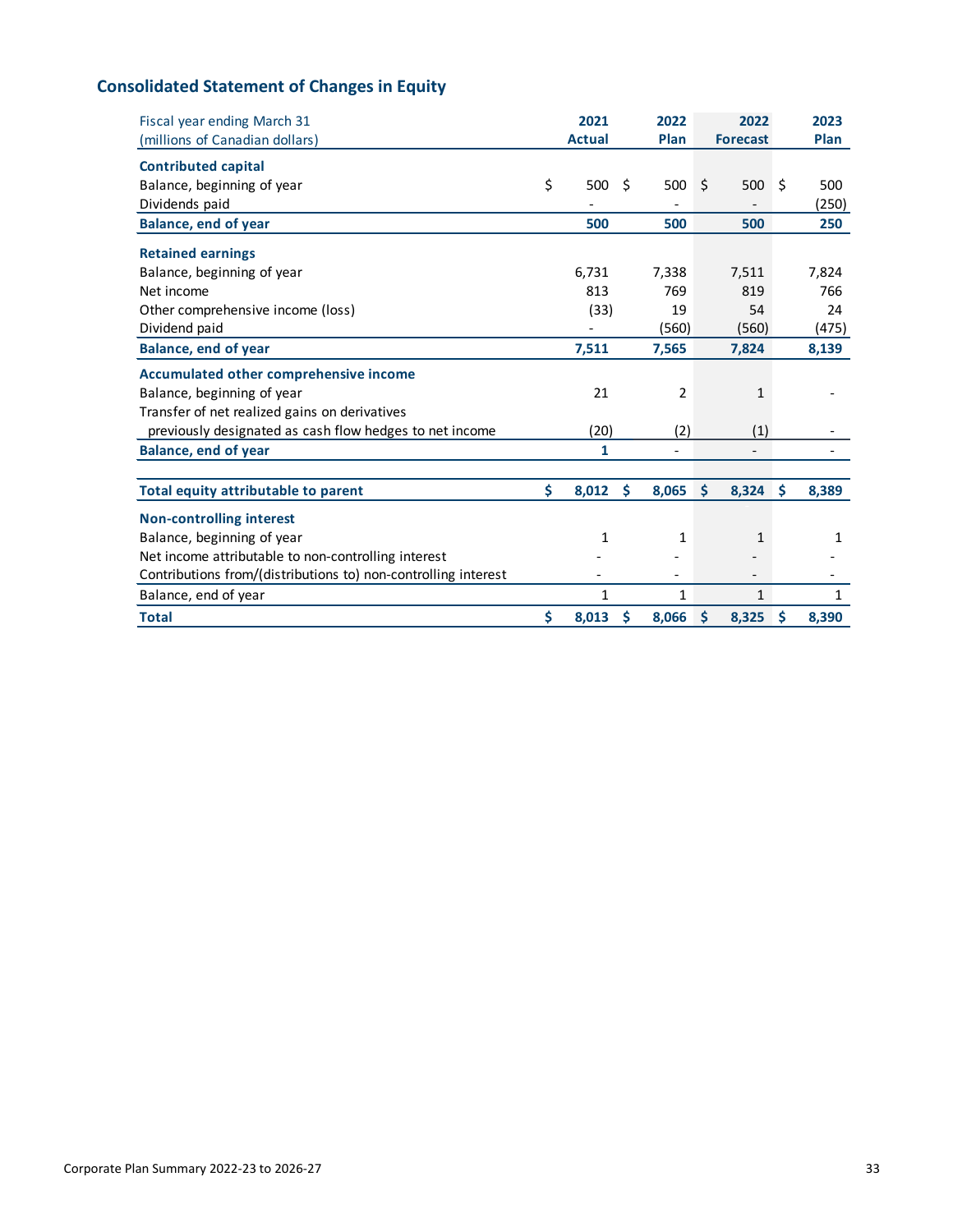## **Consolidated Statement of Cash Flows**

| As at March 31                                           | 2021                     |           | 2022                     | 2022                              | 2023                     |
|----------------------------------------------------------|--------------------------|-----------|--------------------------|-----------------------------------|--------------------------|
| (millions of Canadian dollars)                           | <b>Actual</b>            |           | Plan                     | <b>Forecast</b>                   | Plan                     |
| <b>Operating activities</b>                              |                          |           |                          |                                   |                          |
| Net Income                                               | \$<br>813                | \$        | 769                      | \$<br>819                         | \$<br>766                |
| Adjustments to determine net cash (used in) provided by  |                          |           |                          |                                   |                          |
| operating activities:                                    |                          |           |                          |                                   |                          |
| Net interest income                                      | (1, 298)                 | (1, 304)  |                          | (1, 331)                          | (1, 382)                 |
| Provision for credit losses                              | 19                       |           | 43                       | (4)                               | 56                       |
| Fair value adjustment                                    | 9                        |           | 1                        | 1                                 |                          |
| Net loss (income) from investment in associates          | (2)                      |           | 1                        | 3                                 | 1                        |
| Amortization and depreciation                            | 39                       |           | 42                       | 37                                | 38                       |
| Net unrealized foreign exchange gains                    | 64                       |           | $\overline{\phantom{0}}$ |                                   |                          |
| Net cash outflow from loans receivable                   | (3,049)                  | (1, 485)  |                          | (2,095)                           | (2, 290)                 |
| Net cash (outflow) inflow from finance leases receivable | (36)                     |           | (58)                     | 6                                 | (6)                      |
| Net change in other operating assets and liabilities     | (1)                      |           | 8                        | 1                                 | 11                       |
| Interest received                                        | 1,571                    |           | 1,485                    | 1,567                             | 1,587                    |
| Interest paid                                            | (288)                    |           | (198)                    | (206)                             | (258)                    |
| Cash used in operating activities                        | (2, 161)                 |           | (696)                    | (1, 202)                          | (1, 477)                 |
| <b>Investing activities</b>                              |                          |           |                          |                                   |                          |
| Net cash inflow from short-term investments              | 22                       |           | 30                       | 31                                | $\overline{\phantom{a}}$ |
| Net cash (outflow) inflow from other loans receivable    | (1)                      |           | (8)                      | (9)                               | (16)                     |
| Acquisition of equity investments                        | (26)                     |           | (25)                     | (18)                              | (39)                     |
| Proceeds on disposal and repayment of equity investments | $\overline{\phantom{0}}$ |           | $\overline{\phantom{0}}$ | 4                                 | $\overline{\phantom{a}}$ |
| Disbursement paid to investment associates               | (24)                     |           | (22)                     | (19)                              | (28)                     |
| Repayment from investment associates                     | 8                        |           | $\overline{\phantom{0}}$ | 15                                | 6                        |
| Purchase of property and equipment                       | (8)                      |           | (15)                     | (15)                              | (15)                     |
| Purchase of intangible assets                            | (3)                      |           | (20)                     | (6)                               | (7)                      |
| Proceeds on disposal of property and equipment           | 14                       |           | 11                       | 14                                | 10                       |
| Cash used in investing activities                        | (18)                     |           | (49)                     | (3)                               | (89)                     |
| <b>Financing activities</b>                              |                          |           |                          |                                   |                          |
| Long-term debt issued                                    | 9,282                    | 9,123     |                          | 14,116                            | 12,029                   |
| Long-term debt repaid                                    | (7,081)                  | (9, 418)  |                          | (13, 633)                         | (10, 031)                |
| Short-term debt issued                                   | 11,892                   | 12,278    |                          | 12,874                            | 16,411                   |
| Short-term debt repaid                                   | (12, 371)                | (10, 663) |                          | (11, 527)                         | (16, 101)                |
| Principal repayment of lease liabilities                 | (15)                     |           | (15)                     | (16)                              | (16)                     |
| Dividend paid                                            |                          |           | (560)                    | (560)                             | (475)                    |
| Capital contributions paid                               |                          |           |                          |                                   | (250)                    |
| Cash provided by financing activities                    | 1,707                    |           | 745                      | 1,254                             | 1,566                    |
| Change in cash and cash equivalents                      | (472)                    |           | $\overline{\phantom{0}}$ | 49                                |                          |
| Cash and cash equivalents, beginning of year             | 1,725                    |           | 1,020                    | 1,251                             | 1,300                    |
| Effects of exchange rate changes on the balances of      |                          |           |                          |                                   |                          |
| cash held and due in foreign currencies                  | (1)                      |           |                          |                                   |                          |
| Cash and cash equivalents, end of year                   | \$<br>1,251              | \$        | 1,020                    | $\ddot{\mathsf{S}}$<br>$1,300$ \$ | 1,300                    |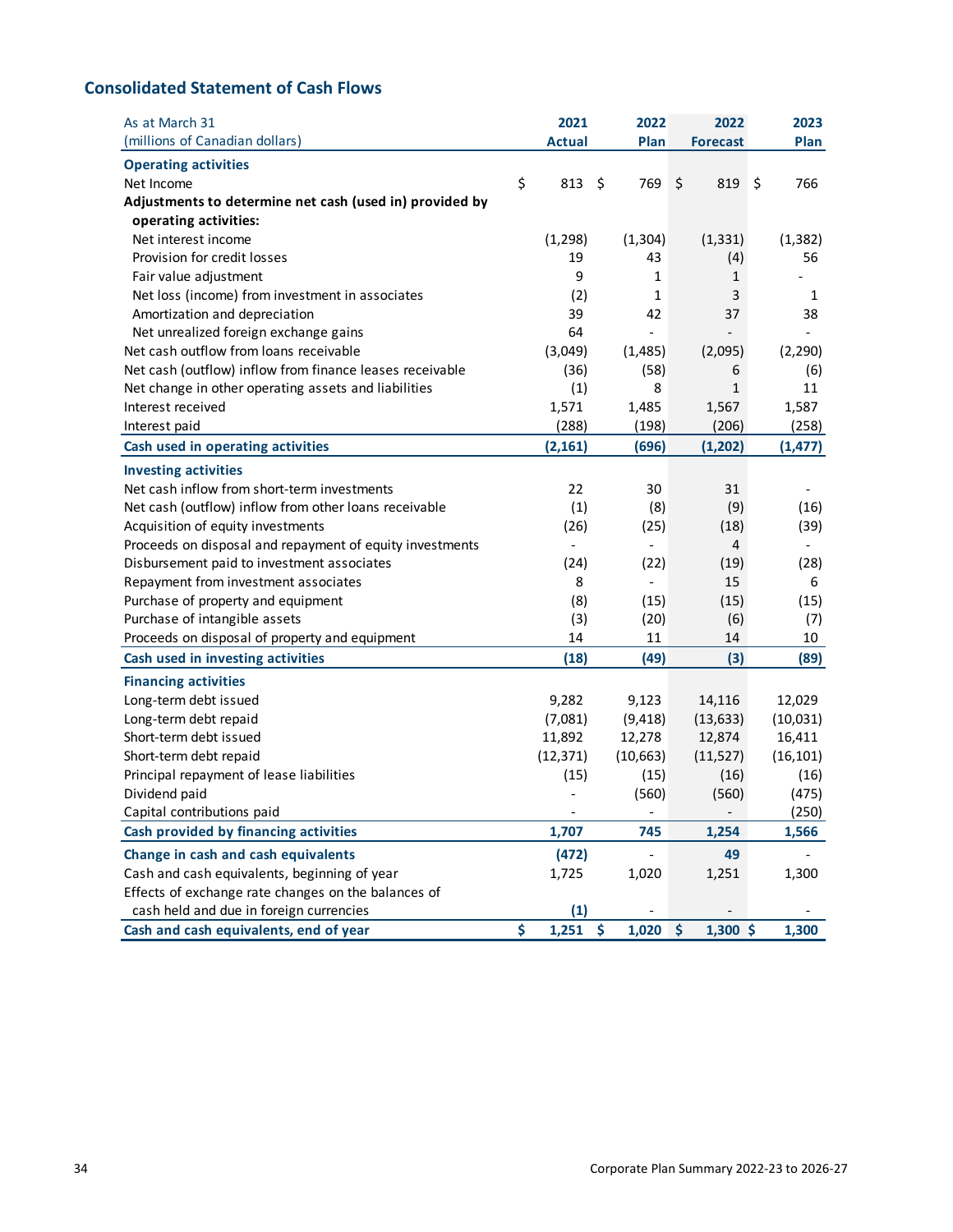## **5.2 Operating budget**

The operating budget provides details of FCC's forecast income and expenses based on projected revenues over the plan period and is submitted for Treasury Board approval in accordance with section 123 of the *Financial Administration Act*. The table in Appendix 5.2.1 summarizes operating budget information for the preceding, current and plan years.

## **5.2.1 Operating budget summary**

| Fiscal year ending March 31                         | 2021           | 2022   | 2022            | 2023   |
|-----------------------------------------------------|----------------|--------|-----------------|--------|
| (\$ millions)                                       | <b>Actual</b>  | Plan   | <b>Forecast</b> | Plan   |
| Portfolio growth                                    |                |        |                 |        |
| Loans receivable and leasing                        | 41,536         | 42,204 | 43,541          | 45,815 |
| Loans receivable and leasing growth rate (per cent) | 7.6            | 3.7    | 4.8             | 5.2    |
| <b>Specialized financial product</b>                |                |        |                 |        |
| Venture capital portfolio                           | 145            | 197    | 169             | 244    |
| <b>Profitability</b>                                |                |        |                 |        |
| Net interest income and margin                      |                |        |                 |        |
| Net interest income                                 | 1,298          | 1,304  | 1,331           | 1,382  |
| Net interest margin (per cent)                      | 3.05           | 3.02   | 2.96            | 2.94   |
| <b>Non-interest income</b>                          |                |        |                 |        |
| Insurance distribution income                       | 20             | 19     | 19              | 19     |
| Net income (loss) from investment in associates     | $\overline{2}$ | (1)    | (3)             | (1)    |
|                                                     |                |        |                 |        |
| <b>Credit quality</b>                               |                |        |                 |        |
| Credit-impaired loans                               | 306            | 325    | 396             | 416    |
| Provision for credit losses                         | 19             | 43     | (4)             | 56     |
| Allowance for credit losses - loans receivable      | 218            | 298    | 165             | 174    |
| Writeoffs                                           | 38             | 45     | 50              | 50     |
| <b>Efficiency</b>                                   |                |        |                 |        |
| Administration expenses                             | 476            | 509    | 532             | 577    |
| Efficiency ratio (per cent)                         | 36.1           | 38.5   | 39.4            | 41.2   |
| <b>Funding</b>                                      |                |        |                 |        |
| Borrowings                                          | 35,255         | 35,274 | 37,089          | 39,381 |
| <b>Capital management</b>                           |                |        |                 |        |
| <b>Total capital</b>                                | 7,847          | 7,883  | 8,099           | 8,140  |
| Risk-weighted assets                                | 45,248         | 45,801 | 47,494          | 50,059 |
| Total capital ratio (per cent)                      | 17.3           | 17.2   | 17.1            | 16.3   |
| Debt to equity (ratio X:1)                          | 4.5            | 4.5    | 4.5             | 4.8    |
| <b>Shareholder return</b>                           |                |        |                 |        |
| Net income                                          | 813            | 769    | 819             | 766    |
| Return on equity (per cent)                         | 10.7           | 9.7    | 10.0            | 9.2    |
| Dividends                                           | $\frac{1}{2}$  | 560    | 560             | 725    |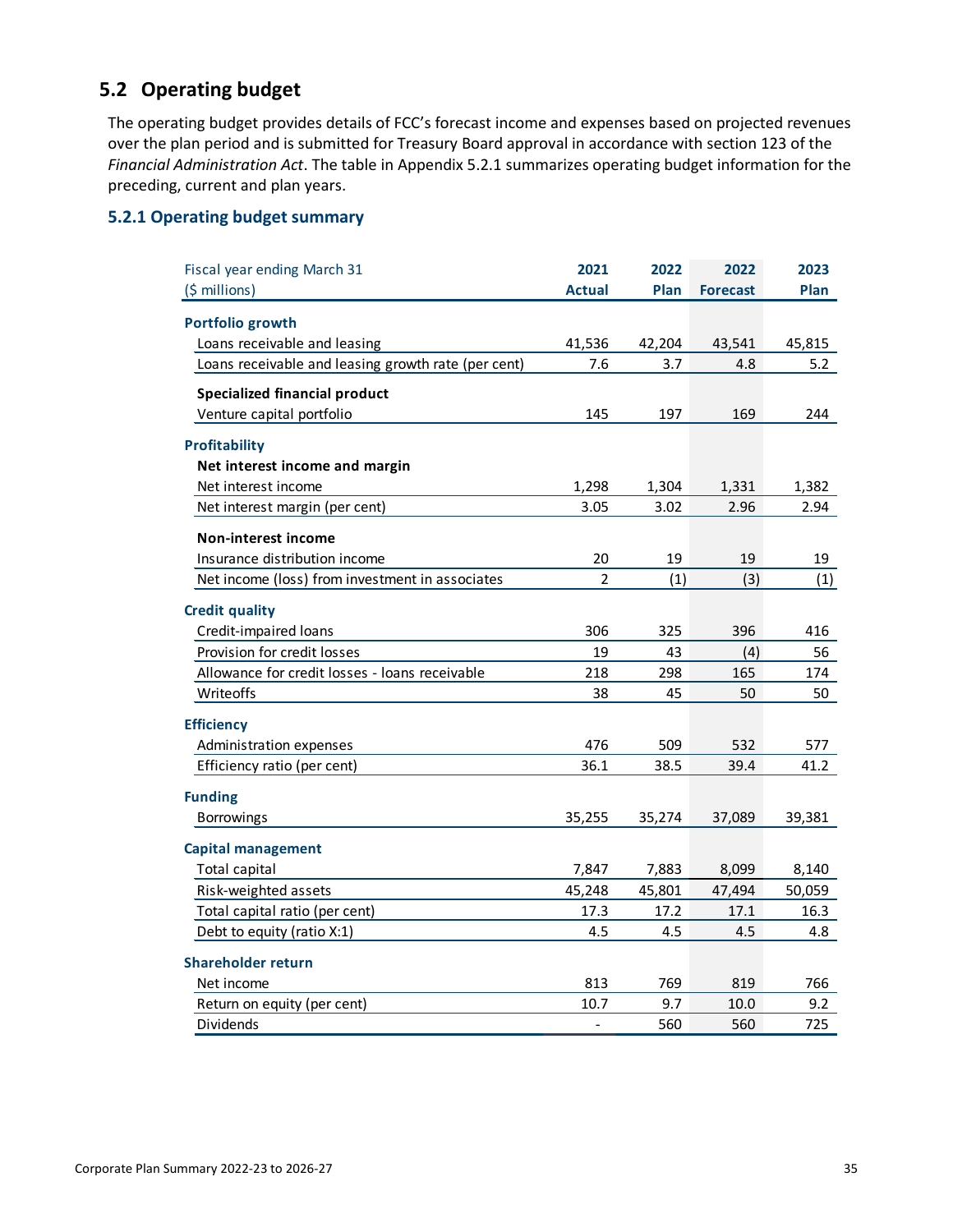## **5.2.2 Overview of operating budget projections**

FCC continues to work collaboratively with the Government of Canada to support the agriculture and agrifood industry through the evolution of the COVID-19 pandemic. While the emergence of new COVID-19 variants has created some uncertainty regarding the impact on the full reopening of the Canadian economy in future years, the economy is expected to grow over the plan period as global trade normalizes. The demand for commodities is expected to remain strong with an expected favourable interest rate environment to enable healthy profitability and growth over the plan period. Favourable cash receipts are also contributing to a healthy lending portfolio despite the projected decrease in market share and market disruptions due to extreme weather impacts across western Canada.

### **Portfolio growth**

**Loans receivable and leasing** is forecast to be \$1.3 billion or 3.2% higher in 2021-22 compared to the 2021-22 plan with strong growth in primary production and agribusiness and agri-food sectors. Higher than projected growth in 2020-21, partially due to strong demand for credit and COVID-19 related support programs, coupled with the more optimistic outlook of the agriculture and agri-food industry, including the continued appreciation of farmland values, supports strong demand for farm debt. The portfolio is projected to grow by \$2.3 billion or 5.2% in the 2022-23 plan relative to the 2021-22 forecast. The increase in loans receivable and leasing reflects projected continued growth in farm debt outstanding and represents lending through financing in the primary production, agribusiness and agri-food, and Alliances business lines.

Primary producers (primary production financing and Alliances) continue to represent the majority of loans receivable at 85.4% in the 2021-22 forecast and 85.2% in the 2022-23 plan. In the 2022-23 plan, the loans receivable and leasing portfolio is comprised of \$39.0 billion in primary production and Alliances, \$6.7 billion in agribusiness and agri-food and \$149 million in leasing.

**Specialized financial product: Venture capital portfolio** provides alternative financing through subordinated debt, venture capital and private equity fund investments. FCC plays an important role in filling financing gaps for Canadian producers. Investment objectives are focused on supporting the agriculture sector across the entire life cycle from seed/early-stage to growth/late-stage, helping to strengthen agriculture innovation and develop strong Canadian agriculture and agri-food companies. FCC will expand investment in venture capital and private equity funds and continue to provide financial support through program funding to organizations that provide accelerator services to startup and early-stage businesses.

The fund investments are projected to increase \$75 million from 2021-22 to 2022-23. This reflects the plan assumptions with respect to new investments, sales and repayment, and changes in the fair value of existing investments.

## **Profitability**

**Net interest income** is required to cover administration expenses and the risk of credit losses as well as to yield a sufficient profit to meet the corporation's capital requirements and provide a return to FCC's shareholder. The 2021-22 net interest income forecast is \$27 million higher than the 2021-22 plan primarily due to both increased portfolio volumes and fee income, offset by a lower net interest margin resulting from the low interest rate environment. Net interest income is expected to increase \$51 million from the 2021-22 forecast to the 2022-23 plan. This is due to a 5.2% growth in loans receivable and leasing, offset by a decrease in the net interest margin from 2.96% to 2.94%.

**Net interest margin on average earning assets** is net interest income expressed as a percentage of average interest-earning assets.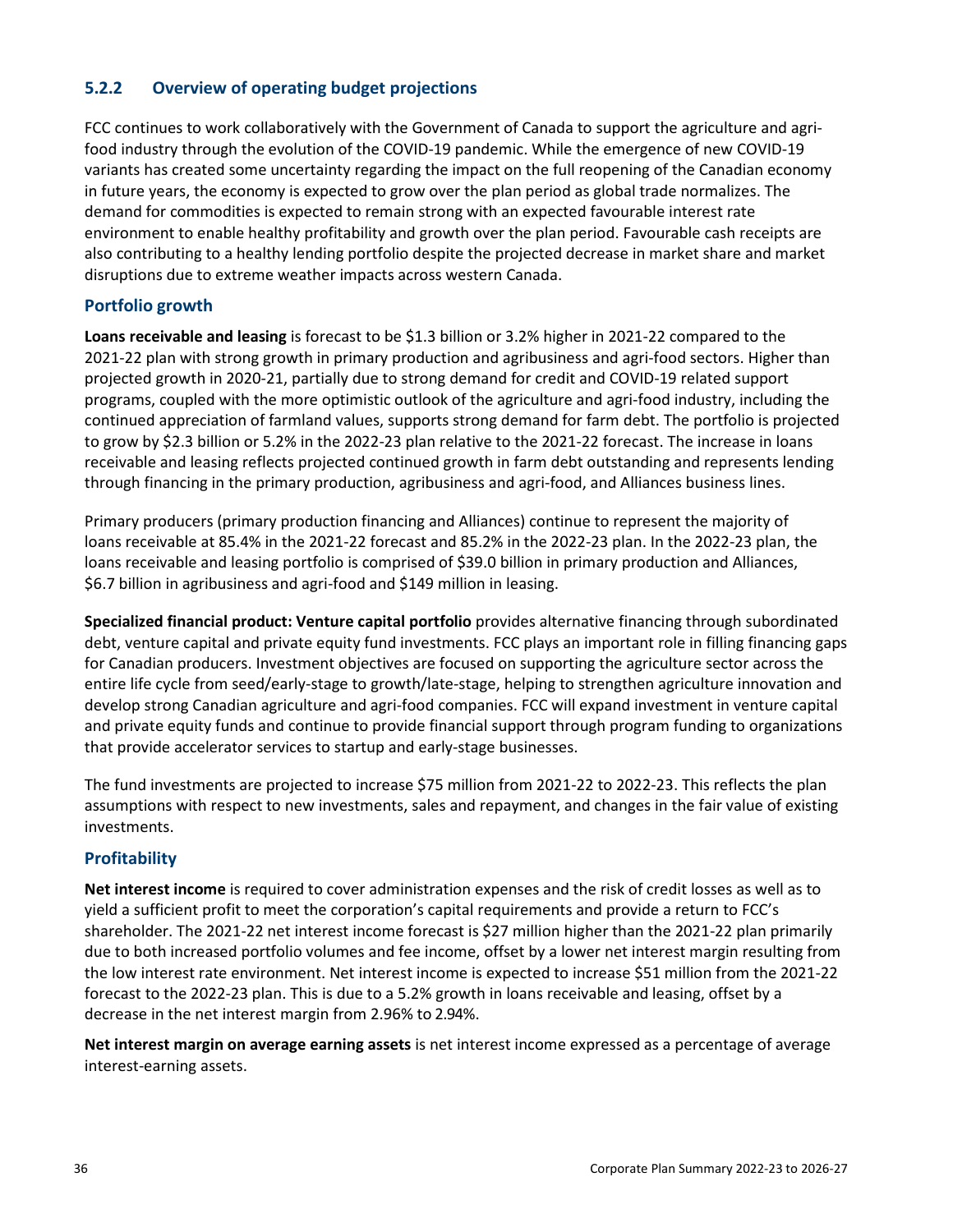The net interest margin is forecast to decrease to 2.96% from the 2021-22 plan primarily due to compression on lending margins driven by strong competition and the lower interest rate environment, resulting in lower returns on earning assets relative to the savings on interest-bearing liabilities. The net interest margin is projected to decrease a further 0.02% from the 2021-22 forecast to the 2022-23 plan primarily due to increased funding costs on short term debt.

**Non-interest income** is generated mainly through FCC insurance and venture capital equity investments identified as investments in associates. Other non-interest income items are net foreign exchange gains and loss and other income and expenses inclusive of the AgExpert farm management software offerings. The non-interest income forecast of \$17 million is comparable to the 2021-22 plan and remains flat in 2022-23.

### **Credit quality**

FCC continually monitors its portfolio and the agriculture and agri-food industry to proactively identify and develop solutions to help customers through difficult times. FCC has developed customized programs and product options that provide flexibility and support customers in times of challenge and opportunity.

FCC employs sound business practices for analyzing credit quality and monitoring loans that are past due and impaired. From this analysis, FCC can better assess the appropriate level of allowance for credit losses and determine whether its risks are within the tolerances stated in the Board-approved risk management policies.

**Credit-impaired loans** are forecast to be \$396 million, an increase of \$71 million from the 2021-22 plan partially due to the extended stay of loans in the default period from a change to FCC's default definition and exit criteria. Credit-impaired loans are projected to increase \$20 million in 2022-23 primarily due to portfolio growth.

**Allowance for credit losses - loans receivable** is forecast to decrease to \$165 million from the 2021-22 plan of \$298 million. The significant decrease is primarily due to improved economic forecasts as economies around the world recover from the COVID-19 pandemic. The resiliency of the agriculture and agri-food industry during the pandemic reduced the magnitude of credit defaults related to COVID-19, reducing the allowance for credit loss requirements. As the portfolio grows, the allowance is expected to increase to \$174 million in 2022-23 while the allowance as a percentage of loans receivable remains flat at 0.38% with anticipated strong farm cash receipts.

**Writeoffs** are forecast to be \$5 million greater than planned in 2021-22. As noted in section 3.0, FCC has implemented several customer support programs to manage the impacts of COVID-19 and ongoing adverse weather situations. Writeoffs remain flat in 2022-23 at \$50 million or 0.11% of loans receivable.

**Provision for credit losses** is forecast to be \$47 million lower than the 2021-22 plan because of an improvement in credit quality with COVID-19 program deferrals ending and those customers resuming regular payments, reducing the allowance for credit loss requirements. In 2022-23, the required provision is projected to be \$56 million, an increase from the 2021-22 forecast despite stable credit quality, reflective of higher portfolio size.

## **Efficiency**

A key element of continued financial viability is cost management and operational efficiency balanced against the requirements of a growing business. The corporation will continue its track record of efficiency and strong financial performance, focusing on delivering services in an efficient manner and optimizing how it operates. A portion of FCC's administration expenses fund initiatives that will enhance the customer and employee experience and support the growth in the agriculture and agri-food industry as outlined in section 4.1.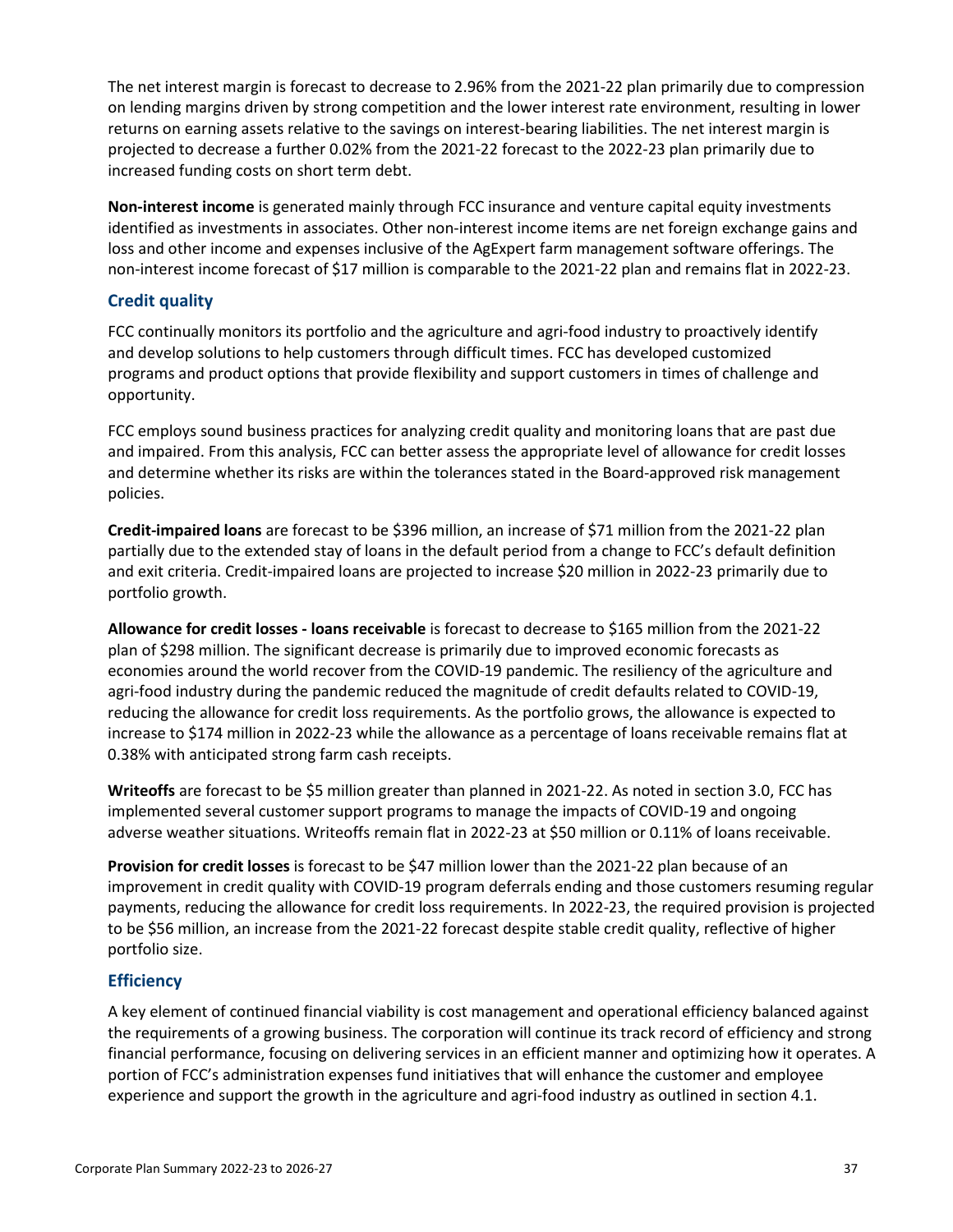**Administration expenses** are forecast to be \$532 million, which is higher than the 2021-22 plan primarily due to FCC's continued shift toward software as a service, increased costs for technology solutions, increased salaries, and increased current service costs for the defined benefit pension plan. A shift to subscription-based software as a service from the traditional capital-based perpetual software ownership has resulted in a decrease in software-related capital expenditures and an increase in professional fees and software expenses with some offset from lower depreciation.

In 2022-23, administration expenses are projected to be \$45 million higher than the 2021-22 forecast primarily due to employee growth, FCC's continued shift toward software as a service, and travel continuing to reopen from COVID-19 restrictions.

New positions will be added over the plan period to support portfolio growth and business operations and deliver on strategic initiatives as FCC continues to serve customers and the industry. In 2022-23, there are 150 new positions planned.

**Efficiency ratio** is forecast to be 39.4%, which is 0.9% greater than the 2021-22 plan primarily due to increased administration expenses from a quicker than planned transition to software as a service, employee growth, and slower growth in net interest income partially resulting from lower net interest margin. In 2022-23, the efficiency ratio increases to 41.2% driven by the continued increase in administration expenses to maintain portfolio growth and business needs, outpacing the growth in income partially due to the low interest rate environment.

### **Capital management**

FCC's capital management objective is to maintain a safe and sound capital position to support FCC's strategic plan as well as to withstand economic downturns and periods of extended loss.

With the resiliency in the agriculture industry throughout the pandemic, FCC was able to maintain a strong capital position and achieved continued financial strength. Consequently, the \$500 million capital contribution FCC received in 2020 from the Government of Canada as part of the COVID-19 industry support response is planned to be repaid in two equal payments of \$250 million in 2022-23 and 2023-24.

**Total capital ratio** is forecast to be lower by 0.1% at 17.1% than in the 2021-22 plan primarily due to an increase in risk weighed assets (RWArelated to the high portfolio growth compared to plan. The total capital ratio decreases to 16.3% in 2022-23 primarily due to increased RWA and repayment of \$250 million of contributed capital.

**Debt-to-equity** ratio is forecast to be 4.5 to 1, which remains unchanged from the 2021-22 plan and continues to remain lower than the 10-year historical average of 5.3 to 1. In recent years, FCC's capital holdings have increased in relation to debt largely due to maturing capital management practices in addition to the recently higher capital levels related to COVID-19. In 2022-23, the debt-to-equity ratio is projected to increase to 4.8 to 1 due to higher debt requirements to fund portfolio growth, relative to the growth of retained earnings and decrease in contributed capital. The ratio is projected to remain well below the maximum 12 to 1 debt-to-equity ratio set under the *Farm Credit Canada Act*.

#### **Shareholder return**

**Net income** is forecast to be \$50 million higher than the 2021-22 plan. The forecast increase is driven by a reduction in provision for credit losses, increased net interest income from a larger portfolio and fee income, offset by lower margins and higher administration expenses. In 2022-23, net income is projected to decrease to \$766 million primarily driven by a higher provision for credit losses and administration expenses, offset by higher net interest income from a growing portfolio.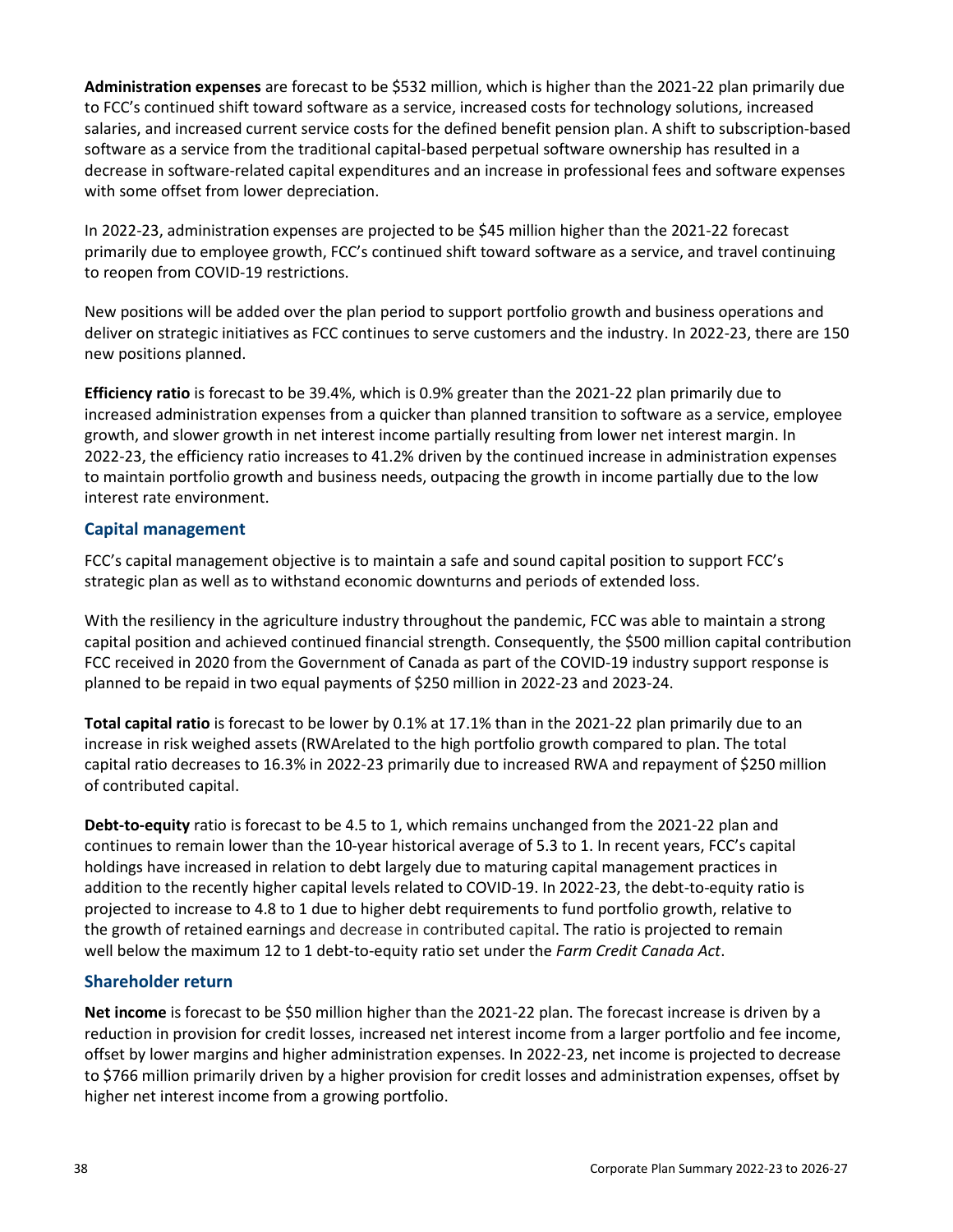**Return on equity** is forecast at 10%, or 0.3% higher than the 2021-22 plan primarily driven by higher net income. The forecast ratio is lower than the 10-year historical average of 14.1%. The historical average is high due to recoveries of allowance for credit losses and higher levels of leverage. By adjusting historical returns for FCC's current leverage ratio and longer-run provision history, FCC's 10-year historical average return on equity is 10.5%, which is more comparable to the forecast ratio. In 2022-23, return on equity is projected to decrease to 9.2% as the growth in equity outpaces the growth in annual net income.

**Dividends** are paid to the Government of Canada at the discretion of the Board of Directors. The corporation's Capital Management policy relates the dividend payment to excess capital consistent with the Capital and Dividend Policy Framework for Financial Crown Corporations and as determined through the year-end capital adequacy assessment. To ensure FCC maintained the financial strength to support customers throughout the initial phases of the COVID-19 pandemic, dividend payments were withheld for the previous fiscal year. FCC has since maintained a strong capital position throughout the course of the pandemic and is forecasting a dividend payment of \$560 million in 2021-22 consisting of the excess capital generated during the past two fiscal years.

## **5.2.3 Key assumptions and sensitivity analysis**

FCC employs a financial model to determine the five-year plan targets based on inputs received from various divisions at FCC. The model has been tested and proven to generate consistently accurate projections based on the data inputs. The input assumptions for this financial plan are consistent with historical experience and are approved by management and the Board of Directors.

In addition to the financial plan projections provided in this document, the corporation runs sensitivity and scenario analyses. These analyses assist in financial planning, risk management and resource allocation by testing financial strength across a range of financial plan assumptions and ensuring FCC is making prudent financial and risk management decisions over the long term.

Key assumptions used in the model are based on the forecast economic data outlined in section 3.0, and changes in one of the economic factors may significantly impact FCC's financial health in the future. FCC closely follows macroeconomic trending and considers it in the financial projections for the plan period. Although a change in one economic factor can impact various aspects of the financial statements, loans receivable and leasing growth is closely correlated to growth in farmland values and farm debt outstanding. Interest rates can impact the net interest margin and may shift lending behaviour between fixed and variable-rate lending, which also impacts the margin. The collectability of loans can be impacted by interest rates and changes in farm cash receipts.

|                        | Change in net income |                            |  |
|------------------------|----------------------|----------------------------|--|
| <b>Major drivers</b>   |                      | 2023                       |  |
| $(5 millions)$         | Change               | Plan                       |  |
|                        |                      |                            |  |
| Loans receivable       | $+/- 1%$             | $+/- 6$                    |  |
|                        |                      |                            |  |
| Net interest margin    | $+/- 2$ bps*         | $+/-9$                     |  |
|                        |                      |                            |  |
| Interest rate curves   | $+100$ bps*          | $+10$                      |  |
|                        |                      |                            |  |
| Allowance              | $+/- 0.05%$          | $+/- (23)$                 |  |
| *basis points          |                      |                            |  |
|                        |                      | Change in efficiency ratio |  |
|                        |                      |                            |  |
| Administration expense | $+/-$ \$5 million    | $+/- 0.36%$                |  |

The table below shows the impact of changes to key variables on projected net income and efficiency ratio for 2022-23.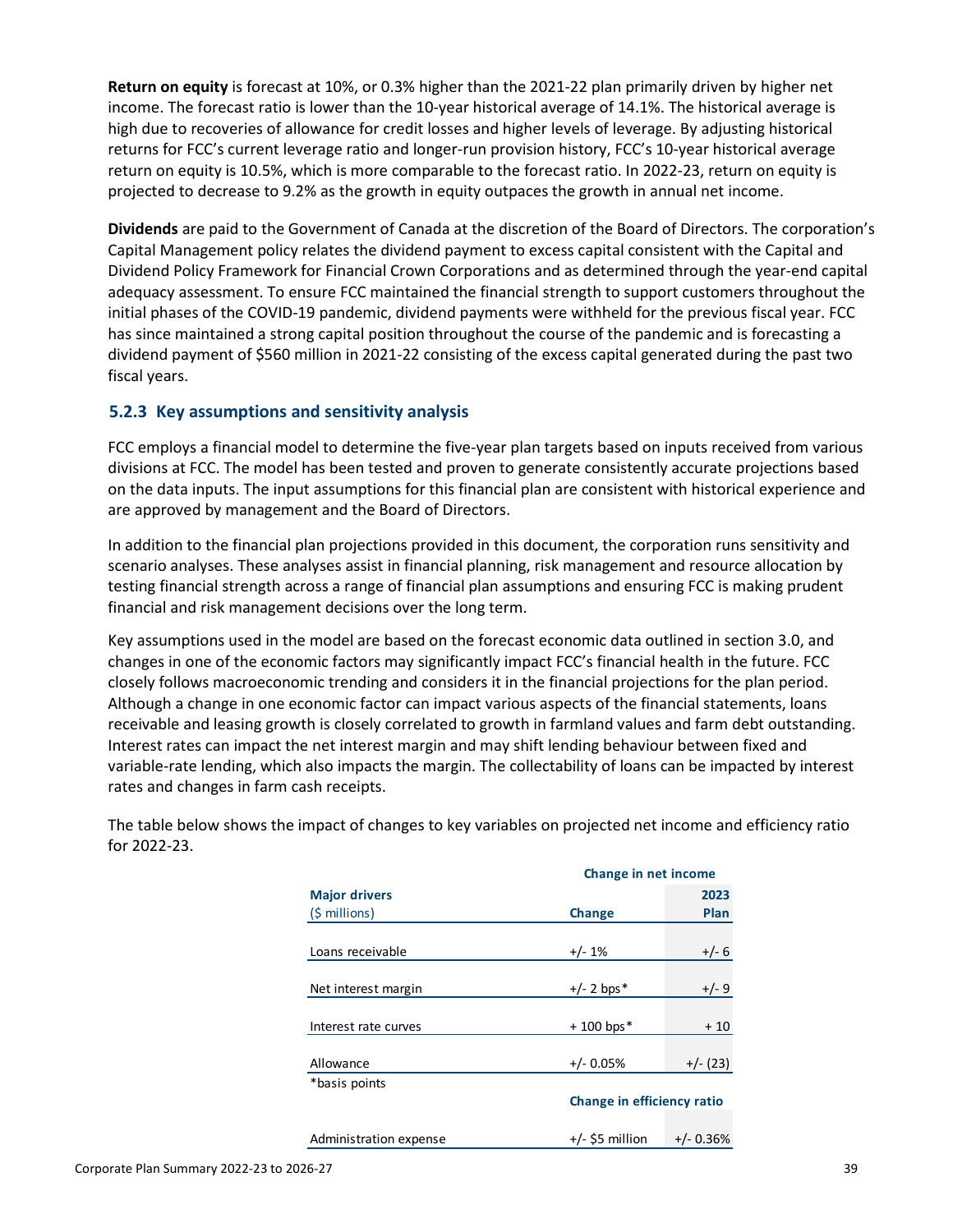## **5.3 Capital budget**

The 2021-22 capital budget is submitted for Treasury Board approval in accordance with section 124 of the *Financial Administration Act*.

Capital expenditures are forecast to be \$26 million, significantly lower than the 2021-22 plan primarily due to FCC's continued shift toward software as a service, which is typically ineligible for capitalization.

| <b>Table 11: Capital budget</b> |               |             |                 |      |
|---------------------------------|---------------|-------------|-----------------|------|
| Fiscal year ending March 31     | 2021          | 2022        | 2022            | 2023 |
| $(\frac{1}{2} millions)$        | <b>Actual</b> | <b>Plan</b> | <b>Forecast</b> | Plan |
| Leasehold improvements          | 3             | 9           |                 | 9    |
| Furniture and equipment         | 2             | 3           | 3               |      |
| Computer hardware               | 3             | 3           | 5               | 4    |
| Right-of-use assets             | 12            | 7           | 6               |      |
| <b>Property &amp; equipment</b> | 20            | 22          | 21              | 22   |
| Intangible assets               | 3             | 20          |                 | 5    |
| <b>Total capital budget</b>     | 23            | 42          | 26              | 77   |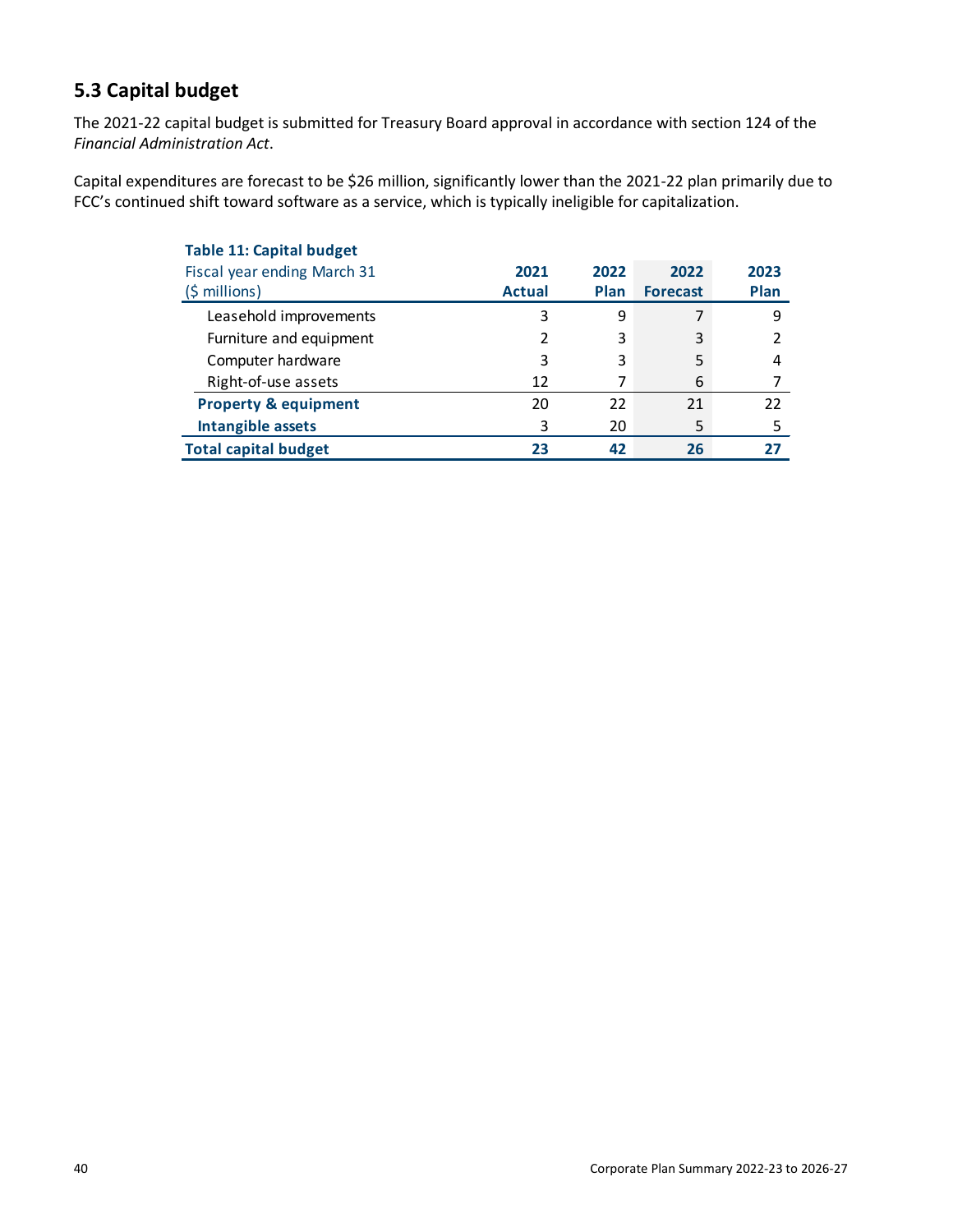# Appendix 6 – Borrowing plan summary

To meet the forecasting funding requirements, FCC requests authority to borrow from the Minister of Finance to borrow from the Crown Borrowing Program and capital markets as follows:

- i. Total short-term financing from the Crown Borrowing Program not exceeding a maximum outstanding of \$9.5 billion, which includes:
	- A maximum outstanding of \$75 million through an operating line of credit
	- A maximum outstanding of US\$1.15 billion short-term U.S. dollar financing from domestic money markets
- ii. Long-term financing through the Crown Borrowing Program not exceeding \$17.0 billion of newissuances

Borrowings are used in the normal course of business to fund operations and provide liquidity. Interest rates and market conditions can drive changes in customer preferences or interest-rate risk exposures on the balance sheet. FCC requires borrowing authorities that provide flexibility and latitude to effectively finance FCC's balance sheet and manage risks and business requirements.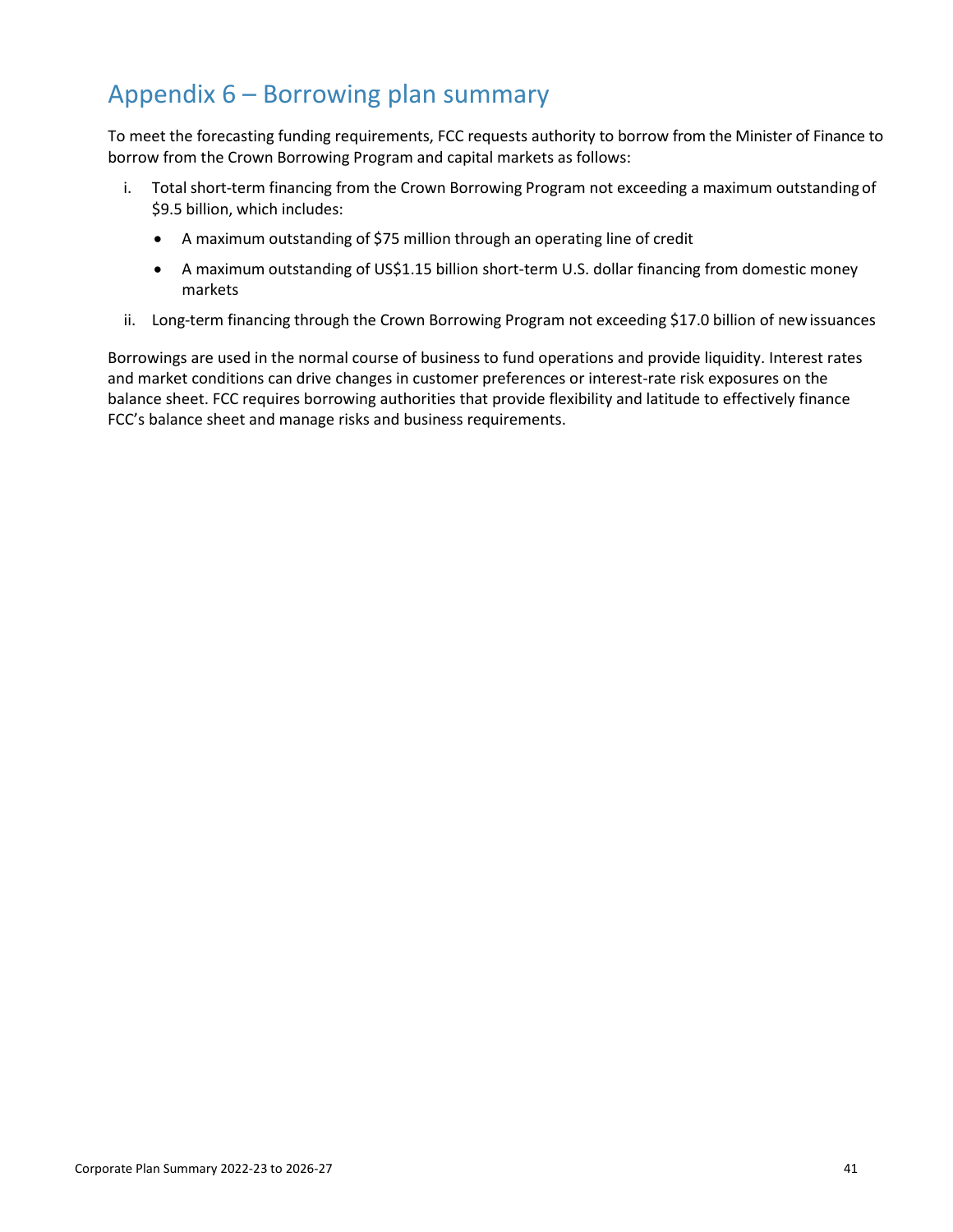# Appendix 7 – Risk and risk responses

## **Governance**

The Board of Directors oversees FCC's Enterprise Risk Management (ERM) framework and policy to ensure risk management is integrated with strategic, financial and operating plans. FCC's Chief Risk Officer leads an independent risk division and supports the Board with its oversight accountabilities.

Each category of risk is governed by a Board-approved policy that details how risks are to be identified, assessed, managed, monitored and reported in accordance with FCC's risk appetite framework, the *Farm Credit Canada Act* and, where applicable, the *Finance Minister's Financial Risk Management Guidelines for Crown Corporations (August 2009)*.

| <b>FCC Board of Directors</b>                                                        |                                 |                                         |                       |  |
|--------------------------------------------------------------------------------------|---------------------------------|-----------------------------------------|-----------------------|--|
| <b>COMMITTEES</b><br><b>Risk</b><br>Human Resources<br>Audit<br>Corporate Governance |                                 |                                         |                       |  |
|                                                                                      |                                 |                                         |                       |  |
|                                                                                      | Chief Executive Officer and EMT | Chief Risk Officer<br>and ERM Committee | <b>Internal Audit</b> |  |

## **Summary of key risks**

| Title/description of the risk                                                                                                     | Impact and response:                                                                                                                                                                                                                                                                                                                                                |
|-----------------------------------------------------------------------------------------------------------------------------------|---------------------------------------------------------------------------------------------------------------------------------------------------------------------------------------------------------------------------------------------------------------------------------------------------------------------------------------------------------------------|
| Strategic risk refers to the external environment and<br>FCC's ability to develop and implement effective<br>business strategies. | Impact: Unforeseen change in the external<br>environment impacts the strategic need or purpose of<br><b>FCC</b>                                                                                                                                                                                                                                                     |
| <b>Category: Strategic</b><br><b>Probability: High</b><br>Inherent risk level: High                                               | Response: Potential strategic risks are identified and<br>analyzed through a variety of activities, including<br>external scanning and consultation with internal<br>subject matter experts.                                                                                                                                                                        |
| <b>Residual risk level: Medium</b>                                                                                                | The Board discusses the top strategic and emerging<br>risks during its involvement in the strategic planning<br>cycle. EMT members are accountable for developing<br>risk mitigation plans, monitoring key risk indicators,<br>reporting progress on mitigation strategies and<br>reporting to the Board on a quarterly basis through<br>enterprise risk reporting. |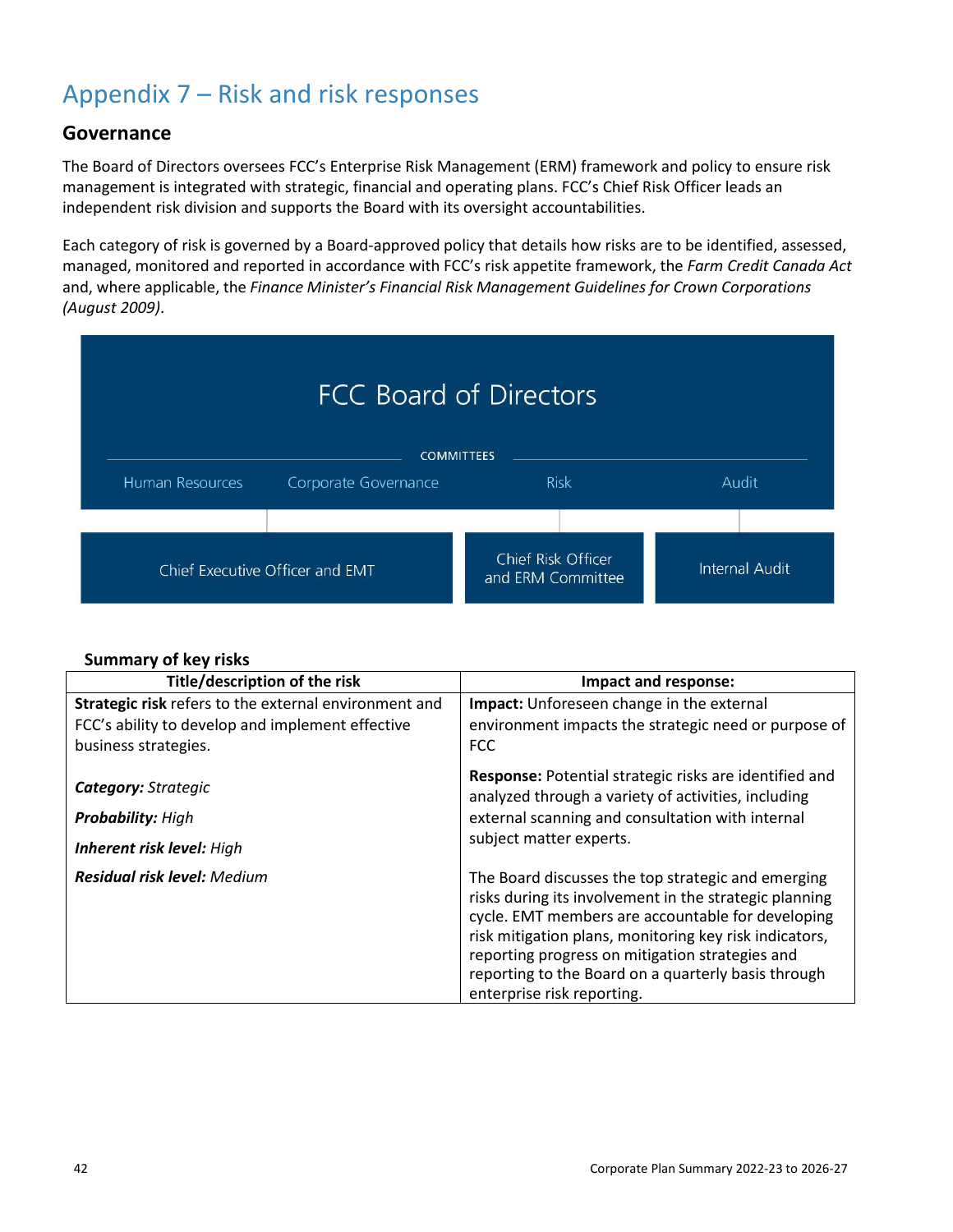| Credit risk is the potential for financial loss due to                                                                  | Impact: Direct financial loss                                                                                                                                                                                                                                                           |
|-------------------------------------------------------------------------------------------------------------------------|-----------------------------------------------------------------------------------------------------------------------------------------------------------------------------------------------------------------------------------------------------------------------------------------|
| the failure of a borrower or other counterparty to<br>repay a loan or meet financial obligations to the<br>corporation. | Response: Aligned with FCC's mandate to provide<br>financial products, credit risk is the most significant<br>risk faced by FCC.                                                                                                                                                        |
| <b>Category: Financial</b>                                                                                              | Through application of sound credit adjudication                                                                                                                                                                                                                                        |
| <b>Probability: Medium</b>                                                                                              | practices and diversification across Canada and                                                                                                                                                                                                                                         |
|                                                                                                                         | within the agriculture and agri-food sectors, the<br>residual credit risk levels are reduced.                                                                                                                                                                                           |
| Inherent risk level: High                                                                                               | FCC lending and credit risk employees assess and                                                                                                                                                                                                                                        |
| <b>Residual risk level: Medium</b>                                                                                      | manage risk on individual loans by adhering to<br>defined policy. The Risk Management division<br>aggregates credit risk, considering credit risk<br>management best practices for financial institutions<br>as well as using sophisticated statistical methods.                        |
|                                                                                                                         | The entire credit portfolio is assessed monthly, and<br>reports pertaining to the portfolio's health are<br>reviewed by the Enterprise Risk Management<br>Committee and Risk Committee of the Board on a<br>quarterly basis.                                                            |
|                                                                                                                         | Policy limits have been established for credit risk,<br>portfolio concentration risk, government and banking<br>liquidity investments and counterparty credit risk for<br>derivatives.                                                                                                  |
| Liquidity risk is the risk that FCC will have                                                                           | Impact: Inability to meet its payment obligations                                                                                                                                                                                                                                       |
| insufficient funds to meet its payment obligations.                                                                     | Response: The corporation minimizes liquidity risk                                                                                                                                                                                                                                      |
| <b>Category: Financial</b>                                                                                              | using a liquid investment portfolio, funding through<br>the Crown Borrowing Framework and access to an                                                                                                                                                                                  |
| Probability: Low                                                                                                        | operating line of credit.                                                                                                                                                                                                                                                               |
| <b>Inherent risk level: Low</b>                                                                                         | Policy limits have been established for market and                                                                                                                                                                                                                                      |
| <b>Residual risk level: Low</b>                                                                                         | funding liquidity.                                                                                                                                                                                                                                                                      |
|                                                                                                                         |                                                                                                                                                                                                                                                                                         |
| Market risk is a potential loss due to adverse changes                                                                  | Impact: Direct financial loss                                                                                                                                                                                                                                                           |
| in underlying market factors, such as interest rates                                                                    |                                                                                                                                                                                                                                                                                         |
| and foreign exchange rates.                                                                                             | Response: Market risk inherently exists in all                                                                                                                                                                                                                                          |
|                                                                                                                         | interest-bearing assets and liabilities, such as loans                                                                                                                                                                                                                                  |
| <b>Category: Financial</b>                                                                                              | and FCC's debt. Foreign currency risk exists from any<br>transactions based on the U.S. dollar. FCC employs                                                                                                                                                                             |
| <b>Probability: Low</b>                                                                                                 | sound financial management practices based on                                                                                                                                                                                                                                           |
| <b>Inherent risk level: Low</b>                                                                                         | industry practices and guidelines.                                                                                                                                                                                                                                                      |
| <b>Residual risk level: Low</b>                                                                                         | FCC identifies the sources of market risk, measures<br>these exposures, and uses financial management<br>processes and controls to assess, manage and<br>hedge these risks. Treasury monitors factors that<br>impact these risks to assess and manage these risks<br>within tolerances. |
|                                                                                                                         | Policy limits and management thresholds have been                                                                                                                                                                                                                                       |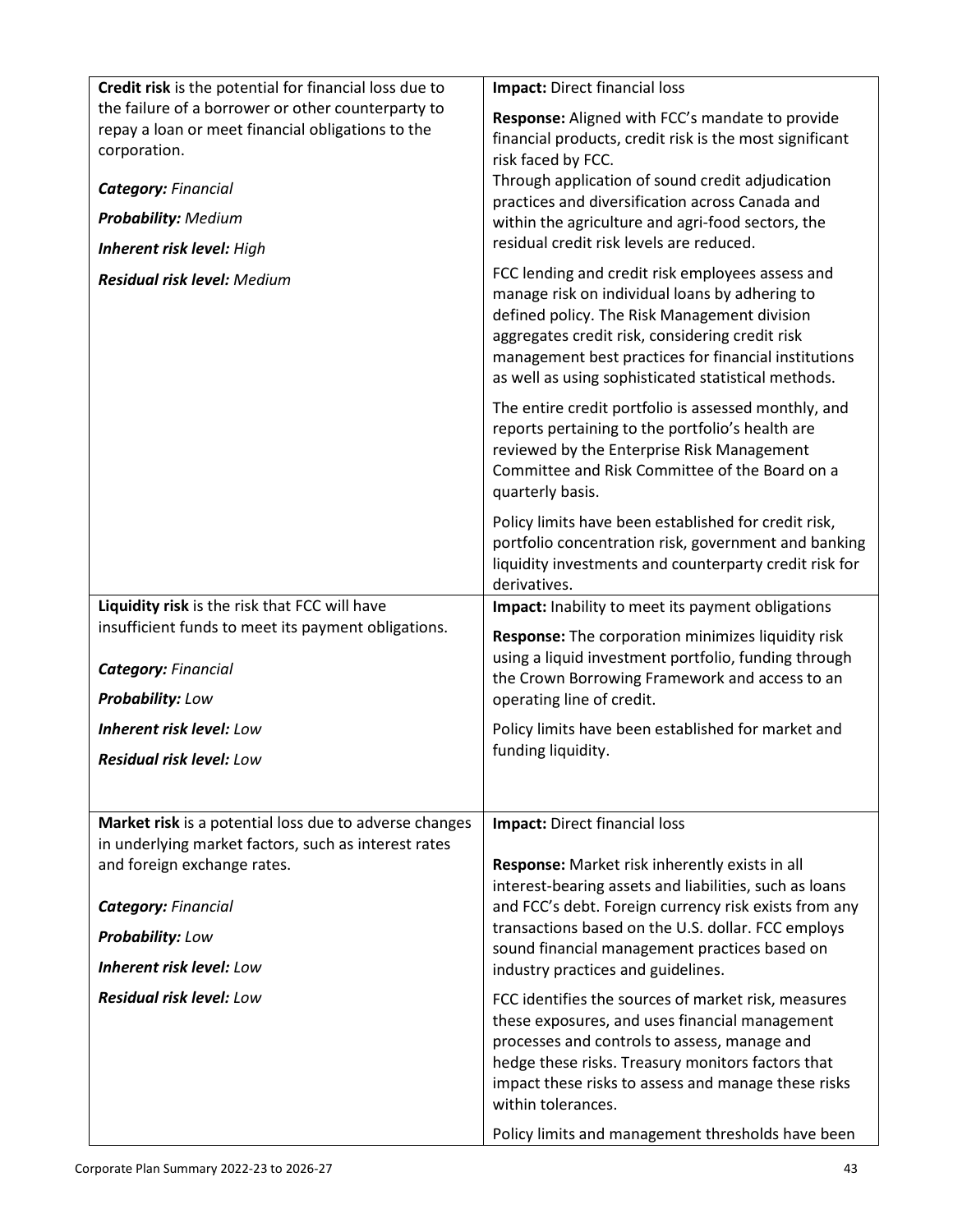|                                                                                                                                                                                                                              | established for net interest income variability and<br>the decline in market value of portfolio equity.<br>Other metrics are used operationally to ensure a<br>complete view.                                                                                                       |  |
|------------------------------------------------------------------------------------------------------------------------------------------------------------------------------------------------------------------------------|-------------------------------------------------------------------------------------------------------------------------------------------------------------------------------------------------------------------------------------------------------------------------------------|--|
| Operational risk relates to inadequate or failed                                                                                                                                                                             | Impact: Direct and/or indirect financial loss                                                                                                                                                                                                                                       |  |
| internal processes, people, systems or external<br>events, and the failure to comply with or adapt to<br>legislative or regulatory requirements or litigation.<br><b>Category: Operational</b><br><b>Probability: Medium</b> | Response: Operational risk inherently exists in all<br>processes of the corporation. Leaders are<br>responsible for ensuring appropriate policies and<br>processes are in place within their business units to<br>manage risks, and internal controls are operating<br>effectively. |  |
| <b>Inherent risk level: Medium</b>                                                                                                                                                                                           | Risk and control assessments identify and assess key                                                                                                                                                                                                                                |  |
| <b>Residual risk level: Low</b>                                                                                                                                                                                              | risks to ensure appropriate controls are in place and<br>gaps are closed. Key controls are monitored on a<br>regular basis to determine their effectiveness. FCC<br>has a formal program to measure and monitor<br>operational control effectiveness.                               |  |
|                                                                                                                                                                                                                              | In addition, FCC's audit program examines processes<br>and provides learning opportunities for continual<br>improvement through assurance activity.                                                                                                                                 |  |
|                                                                                                                                                                                                                              | Policy limits have been established for operational<br>risk management effectiveness.                                                                                                                                                                                               |  |
| Reputation risk is the risk that key stakeholders<br>and other members of the public may develop<br>negative perceptions about FCC.                                                                                          | Impact: Negative perceptions about FCC that could<br>adversely affect the corporation's reputation and its<br>ability to attract and retain customers, business<br>partners and employees                                                                                           |  |
| <b>Category: Reputation</b>                                                                                                                                                                                                  | Response: To avoid real or perceived reputation                                                                                                                                                                                                                                     |  |
| Probability: Low                                                                                                                                                                                                             | damage, FCC has a robust governance structure,                                                                                                                                                                                                                                      |  |
| Inherent risk level: Low                                                                                                                                                                                                     | including policies and procedures, to guide<br>employee conduct in interactions with colleagues,                                                                                                                                                                                    |  |
| <b>Residual risk level: Low</b>                                                                                                                                                                                              | customers, industry partners, suppliers, media and<br>the public.                                                                                                                                                                                                                   |  |
|                                                                                                                                                                                                                              | The customer on-boarding process requires<br>adherence to various customer identification<br>requirements, including the signing of a declaration<br>stating that they know of no reason why FCC may<br>have any concern with their business.                                       |  |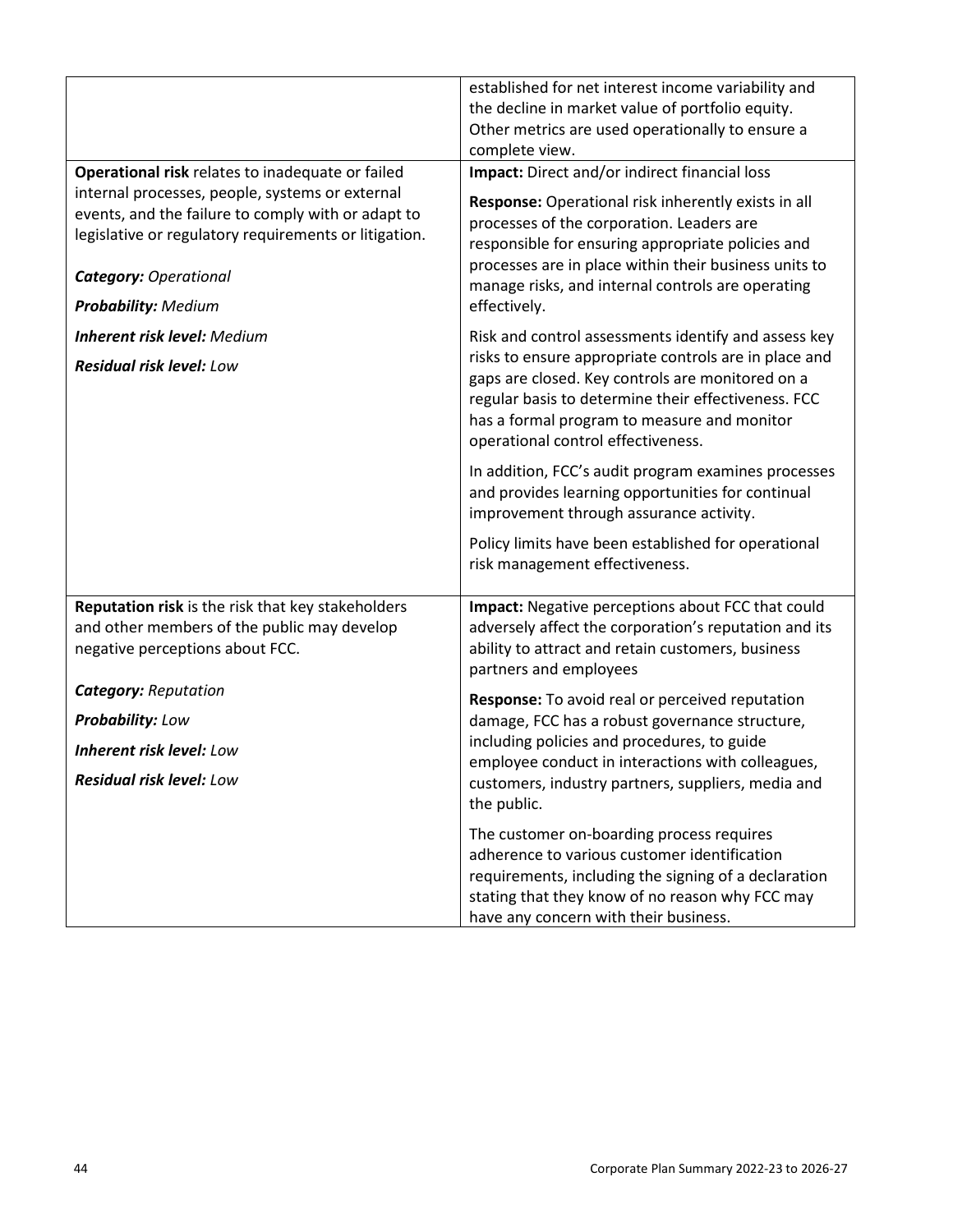## Appendix 8 – Compliance with legislative and policy requirements

As a federal Crown corporation, FCC is governed by, and must ensure it complies with several laws, regulations, ministerial directives, and relevant Treasury Board Secretariat policies. FCC's enabling and governing framework is comprised of the *Farm Credit Canada Act* (the act that establishes FCC and sets out its mandate and powers) and the *Financial Administration Act* (the act that provides, among other things, the statutory regime for the control of Crown corporations).

Compliance with legal and policy requirements emanating from other applicable statutes is also key to FCC's success in fulfilling its mandate and maintaining its reputation. FCC is enhancing its regulatory compliance management program to better align with industry standards. This corporate initiative is ongoing and will continue to mature the methodologies and processes to assess and confirm that proper controls are in place to mitigate the risk that FCC fails to comply with legislative requirements.

The following is a selection of laws that apply to FCC and ministerial directives issued under Section 89 of the *Financial Administration Act* along with a summary of FCC's actions, governance material and/or confirmation that support compliance.

#### *Access to Information Act*

FCC processes requests received under the *Access to Information Act* and provides information on how to make a request on its public website at About FCC > Governance >Transparency > Access to Information (ATI).

#### *Canadian Human Rights Act*

FCC's obligations under the *Canadian Human Rights Act* are embedded in the corporation and several applicable policies, including the Employment Equity and Diversity policy, Harassment and Violence in the Workplace policy, and Duty to Accommodate policy.

#### *Employment Equity Act*

FCC is committed to building a workforce that reflects the diversity of its customers and the

Canadian workforce and has developed a threeyear diversity and inclusion strategy to ensure FCC is an inclusive workplace that can attract, hire and retain talent from diverse backgrounds. For more information, see Appendix 9.3 – Diversity and Inclusion.

#### *Official Languages Act*

FCC has created a three-year official languages plan to ensure FCC meets its commitments and obligations under the *Official Languages Act*. The plan is in its first year of execution. The plan will also comply with the *Official Languages (Communications with and Services to the Public) Regulations,* and the Treasury Board *Policy on Official languages* (including related directives). FCC has a designated employee (Manager) responsible for executing the strategy and ensuring FCC is promoting both official languages and considering official languages in decision-making processes. Revisions to policies and the official languages program are assessed to determine whether an impact analysis would be required.

#### *Pay Equity Act*

FCC is well positioned to move forward with the requirements of the *Pay Equity Act* that came into force in 2021. FCC uses a comprehensive job evaluation system and proactively analyzes roles on an ongoing basis, with approvals through a trained Job Evaluation Committee comprised of senior leaders in the corporation. These existing systems and practices will, among other initiatives, be used by FCC to create the pay equity plan and reporting that will be required by this new legislation.

#### *Privacy Act*

FCC has adopted Privacy by Design principles. The Privacy program was enhanced through updates to policy and procedural controls and the launch of change, learning and ongoing communication opportunities to increase employee awareness and vigilance in the identification and management of potential threats and risks to customer and employee personal information.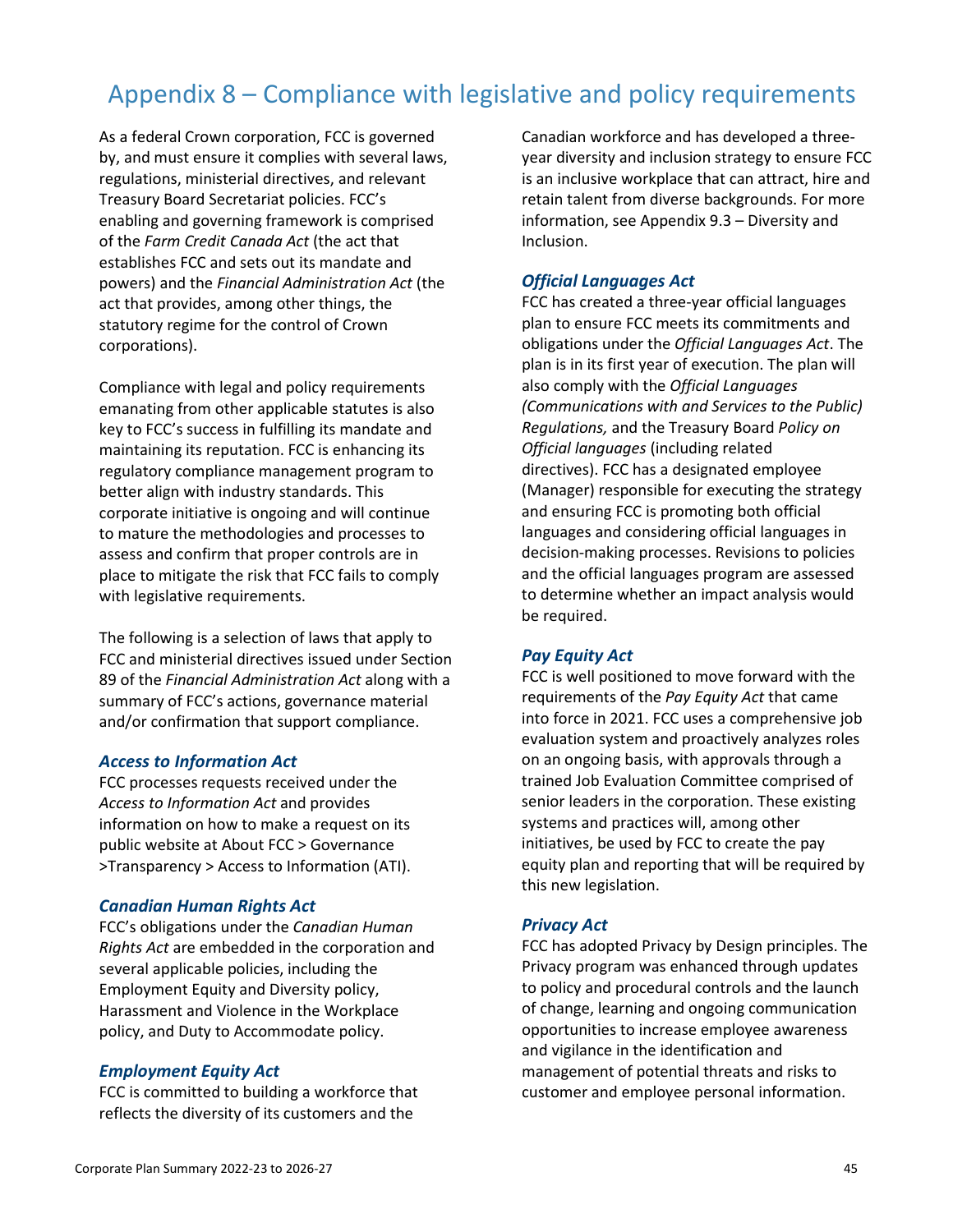## *Directive on Employee Pensions and Compensation*

FCC was issued a directive in 2017 (Order in Council P.C. 2017-0242 dated March 10, 2017, which repealed Order in Council P.C. 2014- 1377) supporting the broad objective of ensuring affordable and financially sustainable Crown corporation pension plans that are consistent with the terms of the Public Service Pension Plan of the federal government. FCC is in compliance with the directive.

## **Directive on Travel, Hospitality, Conference and Event Expenditures**

FCC was issued a directive in 2015 (Order in Council P.C. 2015-1104 dated July 7, 2015) to align its travel, hospitality, conference and event expenditure policies, guidelines and practices with Treasury Board policies, directives and related instruments on travel, hospitality, conference and event expenditures in a manner that is consistent with FCC's legal obligations. Treasury Board has since updated its instruments and FCC implemented the necessary changes to continue to ensure alignment.

FCC continues to ensure travel, hospitality, conference and event expenditures are managed with prudence and represent the most economic and efficient use of funds given the nature of the activity in relation to achievement of FCC's core

mandate. FCC has taken steps to be transparent and communicate with the public on its management of travel and hospitality expenditures. FCC's expense policies, along with reporting on total annual expenditures for travel, hospitality and conferences as well as reporting on travel and hospitality expenditures for EMT and the Board of Directors, are available on FCC's public website at About FCC > Governance >Transparency > Travel and hospitality expenses.

## **Trade agreements**

Corporate policy supports FCC's ongoing obligation to ensure compliance with applicable trade agreements. FCC's Procurement and Vendor Risk Management policy strengthens and reinforces the corporation's commitment to open, transparent and non-discriminatory procurement practices — key principles that underpin the spirit of the various trade agreements. In accordance with the policy, all procurement opportunities meeting the trade agreement thresholds and not benefiting from an exception are posted publicly to ensure equity of access to government procurement.

FCC will continue to report as requested by the Treasury Board on its obligations related to both the Canada Free Trade Agreement and the Comprehensive Economic and Trade Agreement and is committed to ensuring ongoing obligations are met.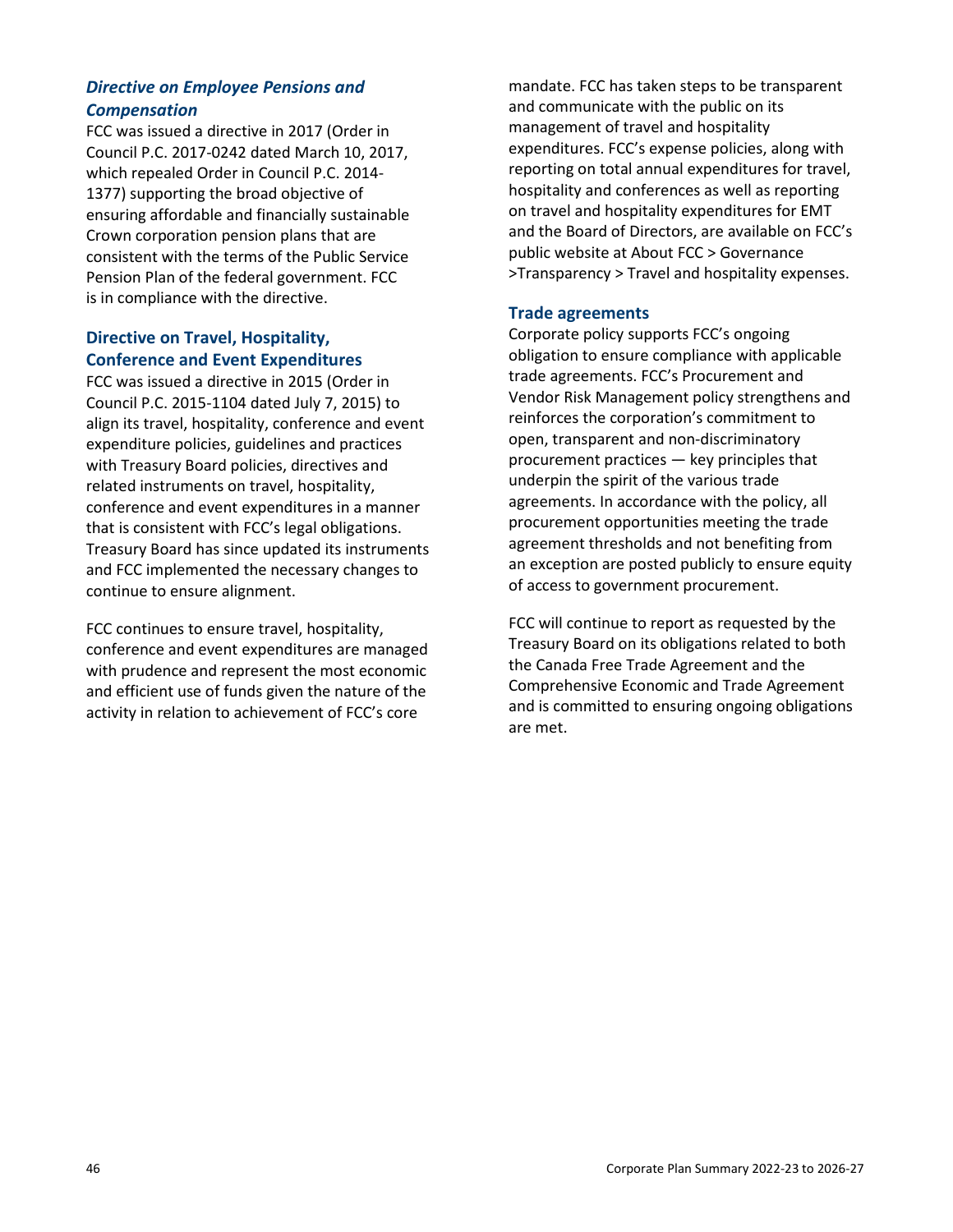## Appendix 9 – Government priorities and direction

FCC is committed to supporting the Government of Canada's government-wide priorities.

As a federal Crown corporation, FCC is committed to making a difference in the lives of Canadians by supporting a strong, vibrant and sustainable Canadian agriculture and agri-food sector, which in turn supports food safety, security and sustainability.

The agriculture and agri-food system contributes more than \$143 billion annually to the Canadian economy and is responsible for one in eight jobs in Canada. FCC plays a vital role by offering financing, knowledge and other specialized services to the primary producers, family farms and agribusiness and agri-food operators who are foundational to the success of Canada's agriculture and agri-food system.

From the onset of COVID-19, the government has made it a priority to support the needs of businesses and entrepreneurs in various sectors, including agriculture and food. The government made a commitment to the agriculture and agri-food industry to ensure Canadians have ongoing access to capital during this challenging time. On March 23, 2020, FCC received an enhancement to its capital base to enable an additional \$5 billion in timely, proactive lending capacity to support the industry.

By achieving its mandate through the provision of specialized products, services, knowledge and support to Canadian producers and agribusiness and agri-food operators, FCC serves as a trusted partner, enabling job creation and opportunity in rural communities across the country to serve as drivers of the Canadian economy.

FCC also contributes to government-wide priorities in the following ways:

## **9.1 Transparent and open government**

FCC is accountable and transparent to its customers, shareholder and stakeholders. The corporation adheres to legislative requirements around transparency and practices proactive disclosure of information on an ongoing basis.

Detailed information is available on FCC's public website under About FCC > Governance > Transparency.

Since April 2020, FCC has been providing regular updates on its COVID-19 Support Program uptake to the Privy Council Office (PCO), and since May 2020, regular updates to the Parliamentary Budget Officer. Updates to the PCO and PBO occurred weekly until January 2021 and have been provided monthly since February 2021. Communication has included weekly updates on volume usage of the programs as well as information on which sectors and geographic regions have been using each type of support. Along with program updates, the updates to the PCO have included information on economic outlooks and watch items for various sectors across the country that could be further impacted by COVID-19.

#### **Access to information**

As a federal Crown corporation, FCC is subject to the *Access to Information Act*, which creates an enforceable right of access to records under the control of a government institution in accordance with the principle that government information should be available to the public. The *Access to Information Act* serves the important public interest of enabling public debate on the conduct of government institutions, strengthening the accountability of government to its citizens.

FCC is in compliance with the recent amendments to this legislation requiring more frequent disclosure of travel and hospitality expenditures for members of EMT and the Board of Directors.

## **Privacy**

Privacy is of vital importance to Canadians and controlling the collection, use, retention and disclosure of personal information has become a pressing issue facing the financial services industry, including FCC.

FCC is subject to the *Privacy Act* (Canada), which is administered by the Office of the Privacy Commissioner of Canada. Under the *Privacy Act*, FCC must limit the collection, use and disclosure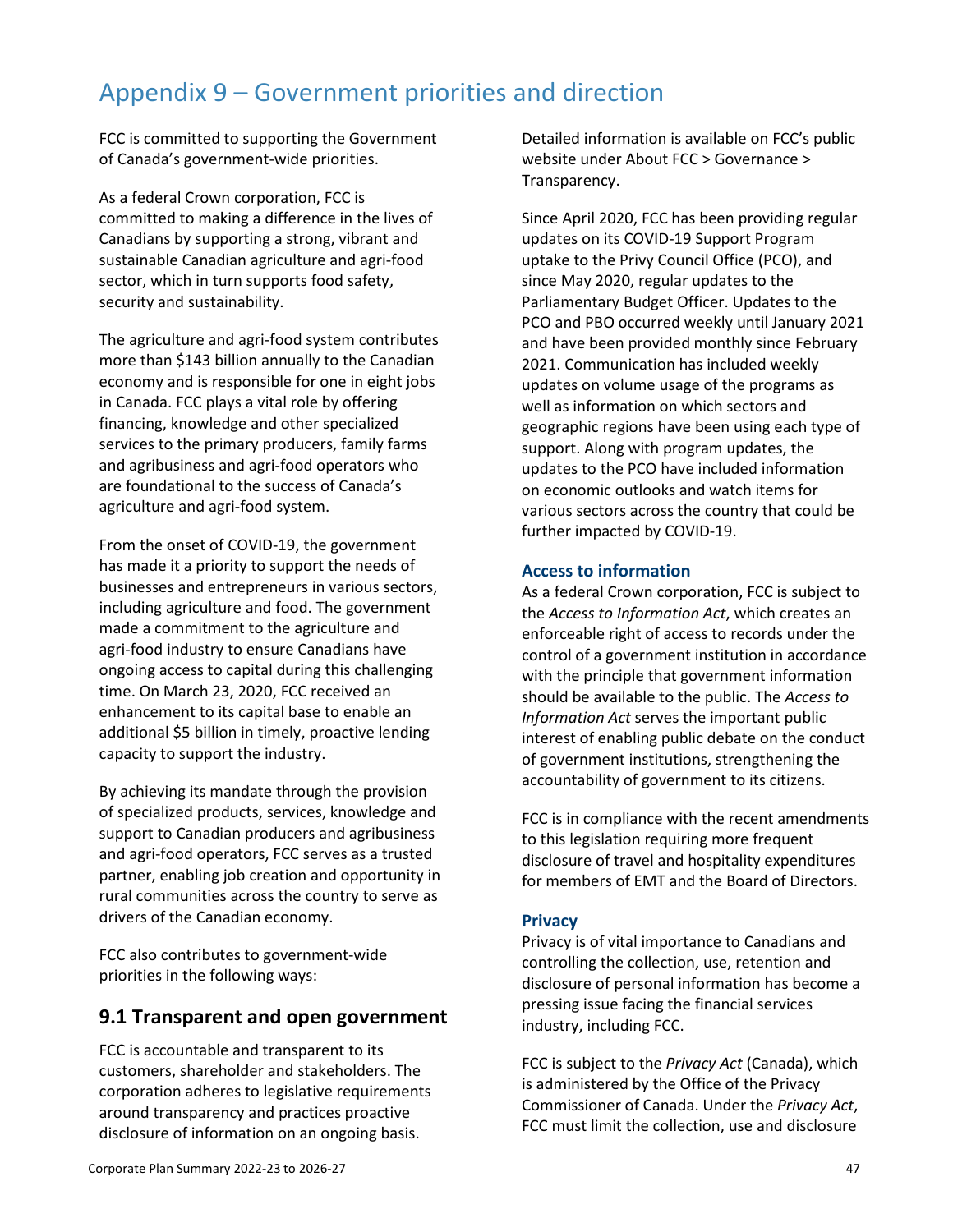of personal information, provide appropriate security to guard against a loss or misuse of data and provide individuals with a right of access to the personal information that FCC holds about them.

Concerns or complaints about FCC's privacy practices or its compliance with the *Privacy Act*  can be escalated to the federal government's Privacy Commissioner, whose role includes providing advice and information about protecting personal information and enforcing the Privacy Act.

## **Info Source**

All government institutions subject to the *Access to Information Act* and the *Privacy Act* publish an annual inventory of their information holdings as well as relevant details about personal information under their control. The Info Source inventory can assist the public in making an access to information or personal information request, or in exercising their privacy rights.

## **Code of Conduct**

Acting with integrity is a core value of FCC. FCC's Code of Conduct guides how employees operate and sets out the obligation to speak up in good faith and report possible violations of the code. FCC also provides the public with direct access to FCC's Complaints Officer and/or FCC's Integrity Officer. Access to the Complaints Officer is provided through a toll-free number and access to the Integrity Officer is provided through FCC Confidence Line (a confidential reporting service managed by a third party), if a member of the public would like to discuss a possible situation.

## **Access to the industry**

FCC holds a public meeting annually with customers and stakeholders to share financial and operational results as well as information on the future of the corporation. This meeting is open to the public and free for all who attend. In 2020 and 2021, due to COVID-19 concerns, the Board Chair, President and CEO and Chief Financial Officer recorded a series of videos to share this information. The videos were posted on FCC's website. Industry representatives and

FCC is building a strong social network in Canadian agriculture. Through social media platforms such as Facebook, Twitter, Instagram, LinkedIn and YouTube, FCC is sharing knowledge and content with thousands of producers and agribusiness and agri-food operators to enhance their operations.

## **9.2 Gender-based analysis plus(GBA+)**

FCC supports and strengthens the entire Canadian agriculture, agribusiness and agri-food industry. The corporate plan takes into account GBA+ considerations for the entire sector, including women in agriculture, young people in agriculture, Indigenous agriculture operators, mental health and diversity. The following information is based on consultation with FCC's agriculture economists on disaggregated information from the 2016 Census on Agriculture, along with consultation with AAFC and a review of other third-party data. Sources are provided throughout as required.

**Women:** The number of women in the Canadian workforce continues to grow, which helps drive economic growth and a strong middle class. More women are farming and the roles of women on the farm continue to evolve. In the latest Census of Agriculture data from 2016, women accounted for 28.7% of all farm operators — nearly 78,000 of 272,000 farmers. Women were most prevalent among farm operators between the ages of 35 and 54, representing nearly one-third of the group. With the number of female-only operators increasing from 5.6% to 7.2% in the same period, $^{14}$ the federal government identified the need for more support for women entrepreneurs and introduced a women entrepreneurship strategy in 2018 to help women entrepreneurs grow their businesses with access to financing, talent, networks and expertise. To advance this priority, FCC strengthened its understanding of the needs of women in agriculture and agri-food and identified opportunities to support and advance these entrepreneurs. FCC conducted research and performed an environmental scan, participated in industry stakeholder collaboration, product and program design workshops, and validation

members of the public were invited to submit questions in advance.

<span id="page-49-0"></span><sup>14</sup> *Source: 2016 Census of Agriculture*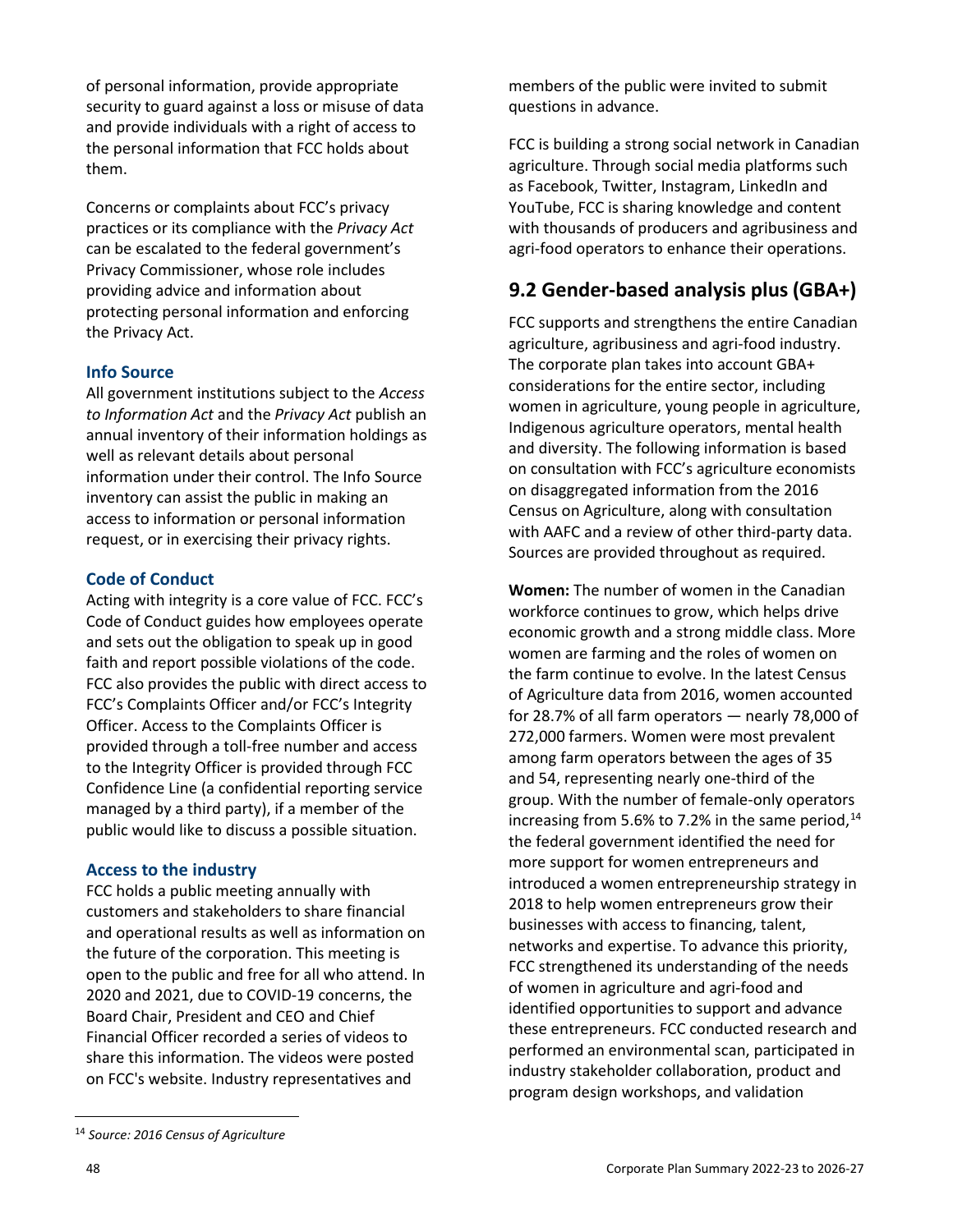through qualitative and quantitative methods. The corporation reviewed various research studies, including the Canadian Agriculture Human Resource Council's *Supporting the Advancement of Women in Agriculture* and BDC's *Accessibility Review Report*.

Research indicated women face a range of barriers, including balancing on-farm and business commitments with family responsibilities, overcoming outdated stereotypes with respect to the roles of women, lack of access to training, lack of role models and mentoring opportunities, and lack of confidence to pursue leadership and business opportunities. Key insights included the following:

- Women have a need for increased access to capital to start or grow their businesses.
- Women want support to build leadership effectiveness, negotiation skills, networking and coaching skills. They are seeking business skills, financial knowledge and literacy to grow their skills and businesses.
- There are many tools, resources and valueadded content available across Canada, however feedback from women shows they are unaware of where to access the information to support their skill development and knowledge needs.

FCC will pursue actions to address GBA+ considerations for women:

- Through the FCC Women Entrepreneur Program launched in 2019-20, FCC has committed \$500 million over three years in support of the FCC Women Entrepreneur Loan to provide women with increased access to capital. Under this program, FCC waives up to \$1,000 in loan processing fees and encourages borrowers to reinvest those savings into personal and professional development that best suits their individual needs and the needs of their growing businesses. A parental leave benefit option allows borrowers to defer payments on their loan principal for up to 12 months.
- FCC will continue to provide access to advisory services and value-added knowledge content and expand learning events on topics of interest to women. FCC considers women's participation and representation in its

learning events and online materials. This includes efforts to ensure women and individuals from diverse backgrounds are featured as experts in FCC publications and online materials, and that women are featured as speakers and emcees at knowledge events. This will not only build confidence and business acumen but will highlight women in leadership positions who can inspire other women in agriculture and agri-food.

- FCC will offer the FCC Business Essentials course to women in agriculture groups to provide hands-on learning about business elements that are critical to managing a successful farming operation. This provides an opportunity for women to engage with a variety of stakeholders and better understand the diverse range of issues they face. It also provides women with access to potential mentors and role models to create skill development and leadership opportunities and work through challenges, such as balancing on-farm commitments with family responsibilities. FCC is increasing the number of women participants in FCC Vision. To date, women participation on the panel has increased from 20% in 2017 to 35% in 2021. This increase will be a key element to ensure women's opinions, perspectives and insights are embedded into decision-making at FCC when designing customer-inspired solutions.
- FCC will offer AgExpert software training and workshops to build awareness of FCC Management Software with women before tax season as they are increasingly using the software to support their farm management practices.
- FCC's women in agriculture and agri-food strategy includes a focus on increasing employee awareness of the needs of women and identifying opportunities to support the customer experience.

FCC will monitor progress related to the GBA+ considerations:

• FCC will monitor the representation of women featured as experts through FCC knowledge offerings, including speakers at FCC events. In 2020-21, FCC worked with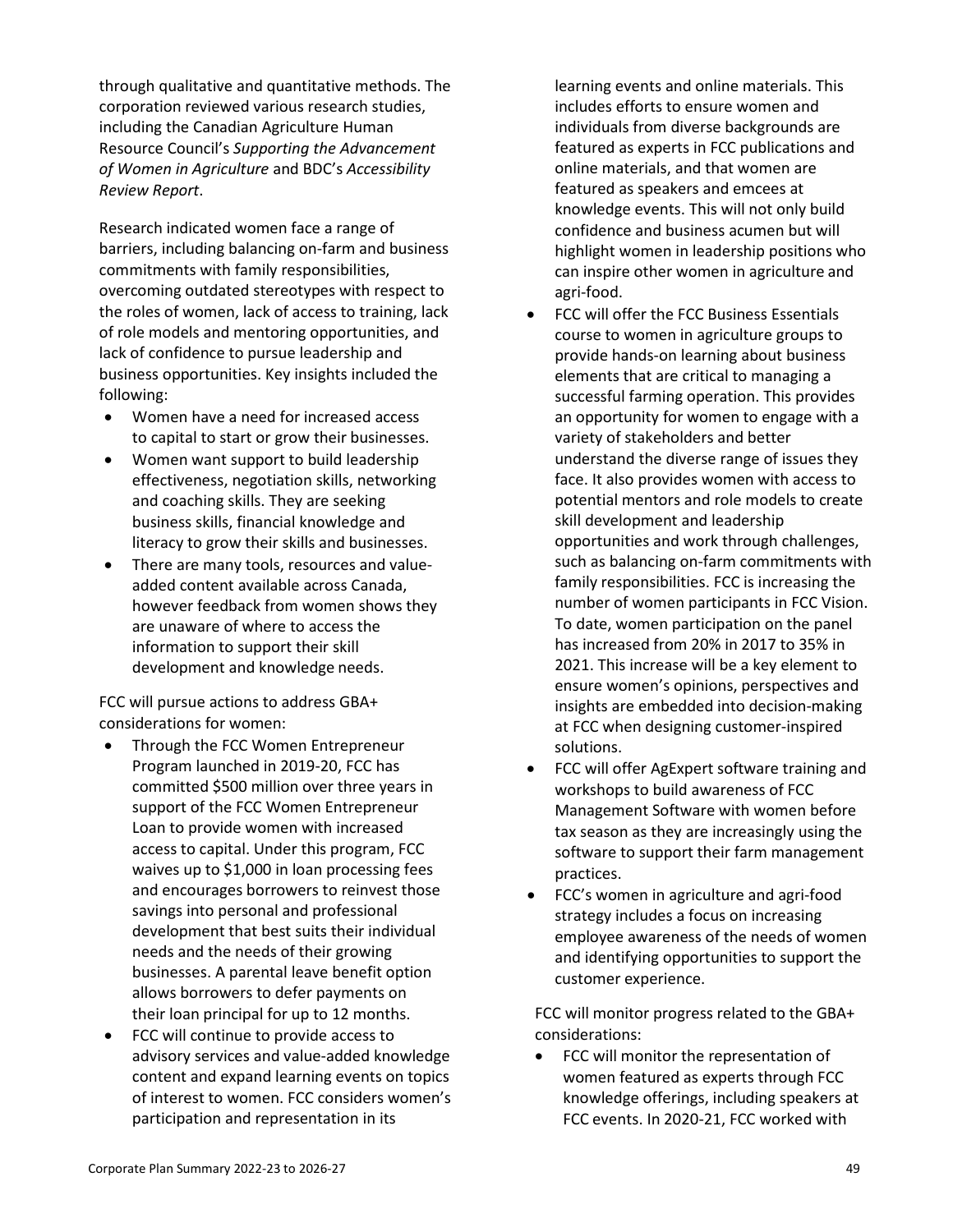provincial women in agriculture groups and women in business organizations across Canada to identify partnerships and programming opportunities, sponsoring 15 initiatives and events.

- FCC will continue to develop programming options for the topics women in agriculture are interested in and increase its offering to reach more women.
- FCC will build on and pursue strategic partnerships and sponsorships to support women in agriculture and provide them with access to strengthen skills such as coaching, networking, mentoring and confidencebuilding. Specific program goals and targets will be developed in collaboration with partner organizations and monitored accordingly.
- FCC will monitor the uptake of the FCC Women Entrepreneur Loan. Since launching the program in 2019, FCC has approved 1,893 Women Entrepreneur Loans totalling over \$1.1 billion, more than double the original commitment.

**Young farmers:** According to the Canadian Federation of Agriculture, primary farm operators are estimated to have more than \$50 billion in assets that will need to be transferred to the next generation over the next decade. The 2016 Census of Agriculture reports the average age of Canadian farmers is 54 and most male and female farm operators are between 35 and 64. The number of farm operators who are 65 and older continues to increase as the baby boomer generation ages. The number of new operators under 35 in Canada is also on the rise. Young people are coming back to the family farm. However, the price of farmland, start-up costs, and access to capital/credit can be significant barriers for both generational and non-generational future operators. Young farmers have also identified challenges with navigating family dynamics and intergenerational farm transfers. Through an FCC Vision survey, FCC has learned that young farmers under 25 are looking for tools and knowledge to increase their financial literacy. Lack of knowledge and the discomfort of taking on debt are barriers of entry for young farmers to get the financial capital they need to be successful.

FCC will pursue actions to address GBA+ considerations for young farmers:

- FCC created the FCC Transition Loan, Young Farmer Loan and Young Entrepreneur Loan to assist new farmers entering the industry and enable intergenerational asset transfers.
- FCC created the FCC Starter Loan to support young and beginning farmers aged 18 to 25. The loan focuses on financial literacy and provides targeted assistance to young borrowers to teach basic financial concepts and increase understanding around the requirements for obtaining financing and starting a business. This product helps young and beginning farmers acquire the capital they need to enter the industry. For example, customers are using this product to purchase livestock and equipment.
- FCC also introduced Transition Specialists (now called Business Advisors) to provide consultation services for FCC customers. One of the objectives of the Advisor role is to facilitate conversations regarding intergenerational transfers of farming operations and assets.
- FCC also supports and invests in young farmers through its support of programs with Agriculture in the Classroom and 4-H Canada. Young farmers are encouraged to participate in a variety of live events, including workshops and Ignite: FCC Young Farmer Summit. Online multimedia on fcc.ca complements face-to-face programs with topics such as managing farm finances, human resources and succession planning.
- FCC will continue to provide knowledge and resources through publications, videos, events and web articles to help its customers run a successful business, from farm manager to CEO. FCC wants its customers to be more than good managers — it wants them to feel empowered to lead their businesses from the CEO's chair. FCC's knowledge offering will primarily focus on these key areas — money and finance, strategy and planning, agriculture economics, transition, managing people and personal growth.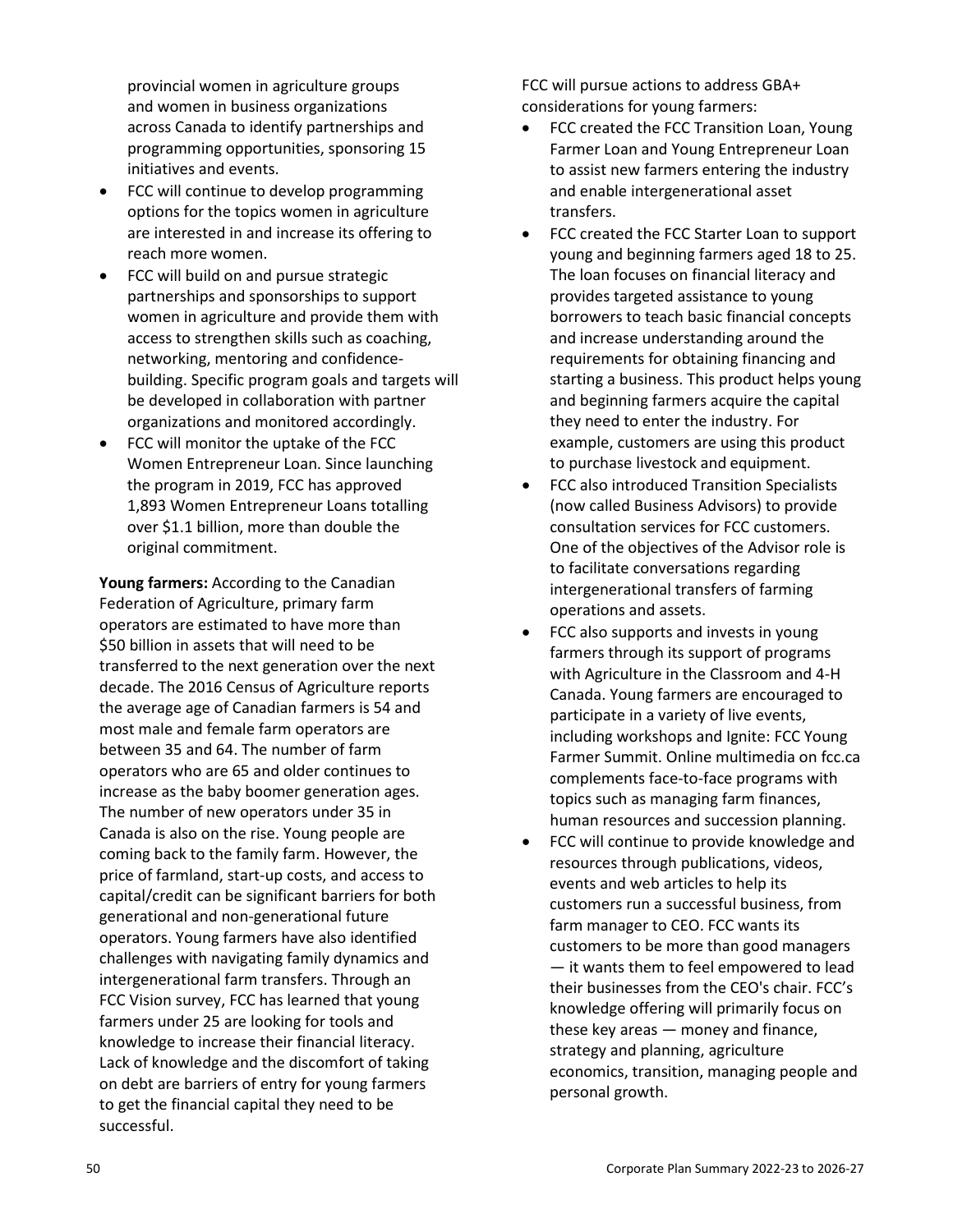FCC will monitor progress related to the GBA+ considerations:

- In 2021-22, FCC has a young borrower lending goal of \$3.2 billion for agriculture production and a young entrepreneur lending goal of \$100 million for agribusiness and agri-food. To the end of fiscal 2020-21, FCC has loaned \$4.6 billion to young farmers through various loan products.
- FCC is also monitoring the number of borrowers under 40, with a goal to reach at least 21,000 borrowers for 2022-23. For 2020-21, FCC reached 20,453 current lending customers under the age of 40.
- In partnership with young farmer associations and industry partners, FCC will host Ignite: FCC Young Farmer Summit — a series of virtual events across Canada to attract and engage the next generation of farmers. Each event is designed to inspire possibilities, increase knowledge and create connections between producers.

**Mental health:** There is increasing awareness and focus on the importance of mental health issues among producers and agribusiness and agri-food operators, especially given the ongoing COVID-19 pandemic. In May 2020, Farm Management Canada conducted a study entitled *Healthy Minds Healthy Farms: Exploring a connection between Mental Health and Farm Business Management*. The study sought to improve understanding of the relationship between farm business management practices and farmer mental health. Through its research, Farm Management Canada found that 62% of Canadian farmers are categorized with midstress scores and 14% with high stress. In addition, three out of four Canadian farmers indicate being moderately to highly stressed about unpredictable interference, workload pressure, lack of time and financial pressure. Equally important to note are that women are more likely to report high stress and younger farmers show signs of higher stress and are generally less effective at coping with stress. Lastly, growing operations are more likely to be stressed about finances compared to mature operations. The study shows that there are many examples of effective models for farmer

mental health support in Canada. In addition, farmers are more likely to participate in support programs offered by providers familiar with agriculture and that cater to the unique needs of farmers. The research notes that a lack of access to mental health support in rural Canada remains a critical gap in supporting public health. The report concludes with four themes that capture how Farm Management Canada and the agriculture industry at large can better support the mental health of farmers in Canada:

- 1. Continue raising awareness around stresses and the impact of mental health for farmers.
- 2. Support mental health literacy for farmers and those supporting farmers.
- 3. Deliver business management advice, tools and training that focus on risk management and preparedness as a means of facing uncertainty.
- 4. Advocate for and expand farmer-specific mental health support services.

FCC will pursue actions to address GBA+ considerations for farmers with mental health issues:

- FCC is pursuing strategic partnerships to help advance mental health issues and support Canadians involved in farming and rural Canada.
- Initiatives undertaken ensure agriculture communities and rural Canadians receive information to increase awareness on the promotion (removing stigma), prevention (how to build resilience), intervention (where to go for help) and postvention (after-crisis support) stages of a mental health crisis such as suicide. FCC is committed to helping lift the stigma around mental health, promoting awareness and dialogue, and enabling people throughout the industry to seek support if they need it. FCC plays an essential role in helping farmers and agri-food workers manage unprecedented pressures brought on by the COVID-19 pandemic.

FCC will monitor progress related to the GBA+ considerations:

• In 2020-21, FCC hosted several mental health virtual events and shared articles through its social media accounts. Funds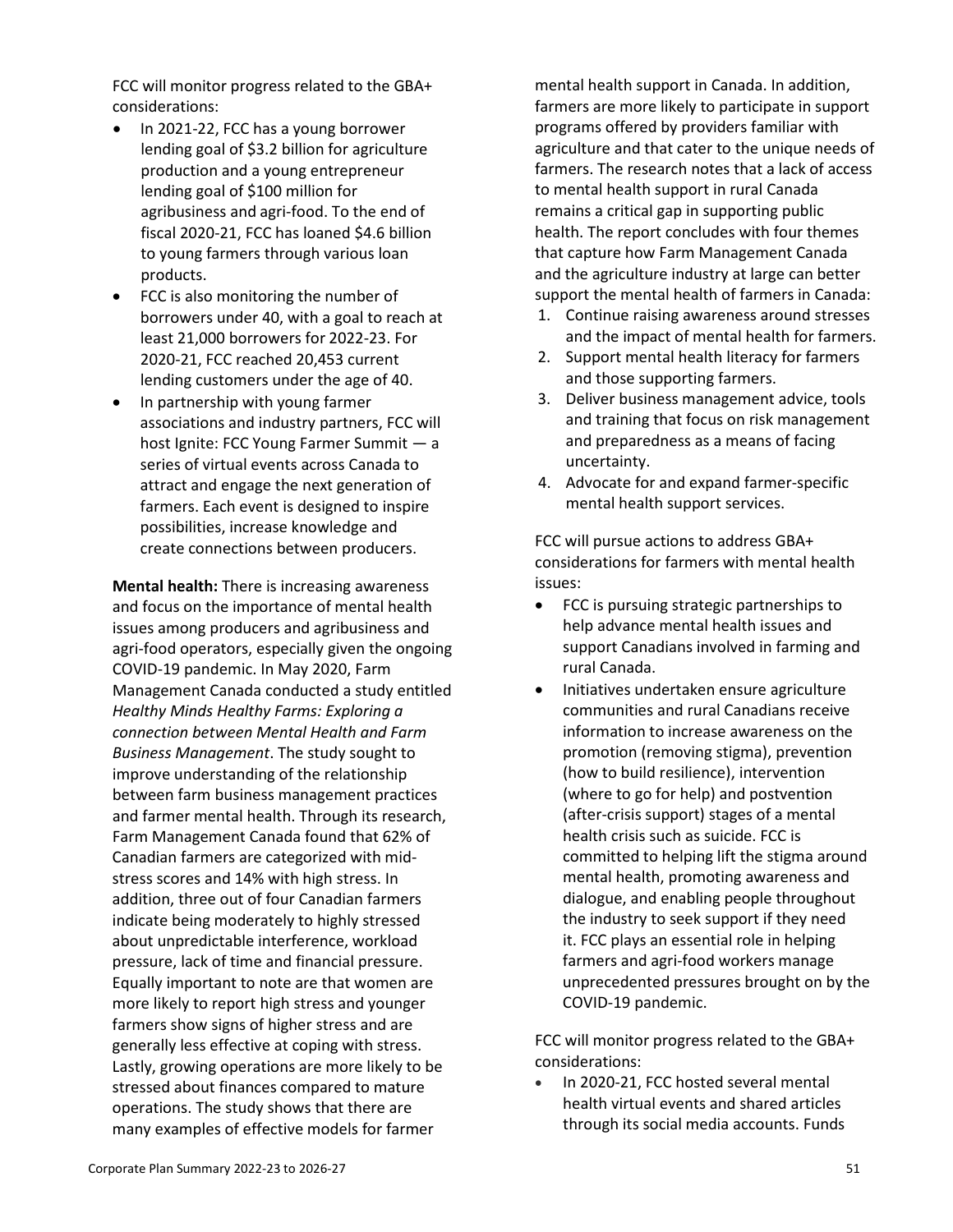were donated to the Do More Agriculture Foundation's Community Fund for Mental Health Education in Agriculture to offer mental health first aid workshops to communities across Canada and to Au cœur des familles agricoles to help the organization hire social workers trained in responding to mental health issues faced by producers in all Quebec regions. On FCC's external website, a Wellness page provides customers and the industry with mental health resources such as FCC's Rooted in Strength publication, personal wellness experiences from the agriculture and agri-food industry and an assessment tool. This year, FCC offered a 90-minute virtual event in English and French to its customers and industry partners that focused on inspiration and tools to build personal resilience.

- 4-H Canada continues to talk about mental health with its 25,000 members through its Healthy Living Initiative. The mental health component of this training is sponsored by FCC.
- FCC partners with Ag Health and Safety Alliance (Canada) to incorporate mental health content into the Gear Up for Safety course offered to Canadian agriculture college and university students.

**Indigenous agricultural operators:** FCC has taken significant steps forward on how it can lend to Indigenous agriculture and food, developing an Indigenous relations strategy to ensure products and services are adapted and accessible to Indigenous agricultural operators. The *Farm Credit Canada Act* defines farming as having to include some level of husbandry activity. However, in the 2018 Supplemental Mandate letter, FCC's Minister asked that FCC support under-represented groups in Canadian agriculture, including Indigenous agricultural entrepreneurs and producers. Adding traditional harvesting from natural sources as eligible business activities allows Indigenous agriculture projects to build businesses beyond contemporary agriculture to include traditional agriculture methods, foods and medicines.

Coupled with the changes to FCC's eligibility criteria, credit directives, risk appetite and employee training, FCC is growing its support for this group and FCC's mandate. In a report to the Standing Committee on Agriculture and Agri-Food entitled *Support for Indigenous Peoples in the Agriculture and Agri-Food Industry,* a total of 15,765 people in Canada's agricultural population identified as Indigenous in 2016, making up 2.7% of that population. This figure included 5,160 Indigenous agricultural operators, or 1.9% of the 270,720 agricultural operators in Canada. Indigenous farm operators live across the country but are especially numerous in western Canada. However, individuals who identify as Indigenous are under-represented in the Canadian agriculture sector and bring in significantly lower revenues than non-Indigenous farm operators.<sup>[15](#page-53-0)</sup> Throughout this process, FCC has identified challenges and barriers to entry and is taking a variety of steps internally and externally to effectively support Indigenous agricultural operators:

- **Access to capital**  First Nations bands or individuals living on reserve frequently have trouble accessing the capital needed to start or expand an agriculture business. One of the primary reasons is Section 89 (1) of the *Indian Act* that governs First Nation land and does not allow real and personal property of an Indian or a band situated on a reserve to be subject to charge, pledge, mortgage, attachment, levy, seizure, distress or execution in favour or at the instance of any person other than an Indian or a band.
- **Workforce knowledge** First Nations farms face unique challenges in the workforce. There are some First Nations and Indigenous communities that have entered agriculture, but have challenges finding on-reserve employees with agricultural knowledge or experience. First Nations people have not grown up in agriculture. As a result, many reserve residents lack experience in agriculture, despite living in rural areas.

<span id="page-53-0"></span><sup>15</sup> Nicolas Gauthier and Julia White, *Aboriginal peoples and agriculture in 2016: A portrait*, Statistics Canada, 17 January 2019.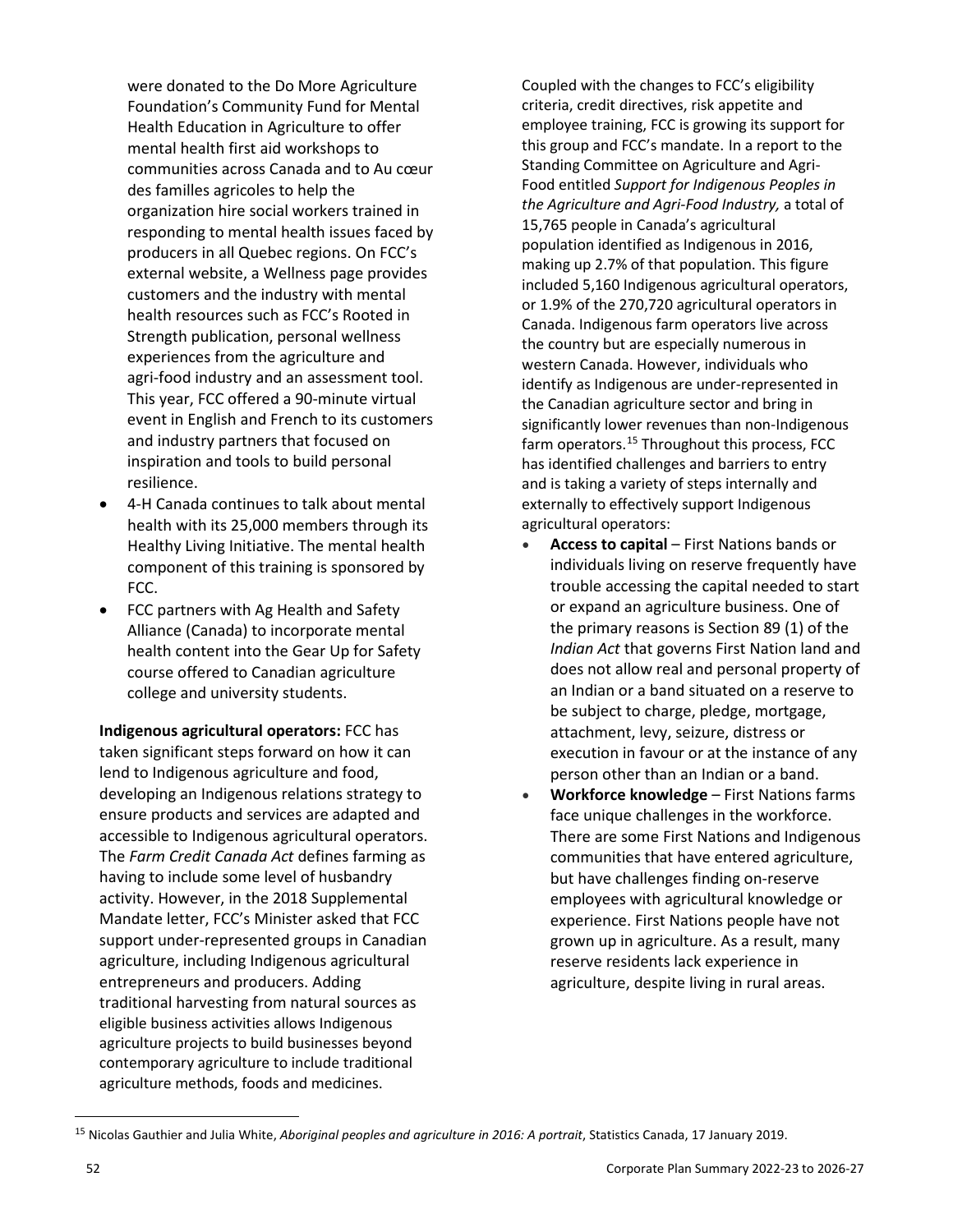- **Workforce labour**  In many non-Indigenous family farms, there is labour available from family members. This is advantageous because it gives access to employees on the property at all hours. It also connects employees with added ambition to the farm. In contrast, Indigenous farms often rely on employees who are paid hourly wages. This creates challenges during busy times like calving season, harvest and unforeseen events. This is a contributor to high turnover rates on some First Nations farms.
- **Indigenous lending**  Expand FCC's eligibility policy to allow lending for the business activities pertaining to traditional Indigenous harvesting from natural sources.

FCC is committed to supporting the agriculture sector in a way that allows it to be a leader in job creation and innovation. To do so, FCC will explore options to address the challenges and barriers to entry for Indigenous peoples.

FCC will pursue actions to address GBA+ considerations for Indigenous agricultural operators:

- FCC amended its eligibility criteria, credit directive and risk appetite for agribusiness and agri-food lending on-reserve. The lending strategy leveraged individual expertise at FCC and refined policies and practices to ensure the Indigenous customer and lending experience is professional, seamless and responsive as per FCC's lending standards.
- FCC created a team to support Indigenous communities and entrepreneurs entering the agriculture sector. Supplementary Indigenous awareness training was provided along with a lending guide to support the development of an internal Indigenous learning strategy. Learning measurement mapping is ongoing to further support FCC's customer-facing employees and customer experience.
- FCC developed strategies for Indigenous employment and community investments, including expanding an existing school nourishment program into 65 First Nations and community-based schools in 2020 with plans to reach 100 schools in 2021.
- FCC is developing a self-declaration process and methodology for tracking and reporting on lending into Indigenous communities.
- FCC is exploring and has established partnerships to harness and contribute to the growing opportunity in Indigenous agriculture with business acumen, network, research and training and related supports to mainstream industry, governments, academia, and non-profit sector partners to understand and address this gap in knowledge and capacity.
- Planned consultations with Indigenous communities will continue to deepen understanding on how Indigenous entrepreneurs will approach agriculture and food and how FCC can support these initiatives. Through the sponsorship and engagement undertaken by FCC and collaboration with industry partners, nonprofits and academia, several opportunities are available to build confidence and capacity with FCC's existing and future customers.
- FCC contributed to a thought leadership paper, *First Nations Prosperity in Canadian Agriculture and Food: Navigating the opportunities and challenges in one of Canada's biggest industries*, which was published in the Journal of Aboriginal Economic Development and presented by FCC at conferences throughout the year. The intent of the paper is to initiate discussions and inform Indigenous communities of opportunities and challenges in the agriculture sector.

As part of ongoing strategy development, FCC will consider metrics and targets to monitor the progress on GBA+ considerations. For more information about the FCC Indigenous strategy, refer to Appendix 9.4 – Indigenous opportunities.

**Diversity and inclusion at FCC:** As a federal Crown corporation, FCC is working to build a workforce that reflects the diversity of its customers and the Canadian workforce. Diversity of backgrounds, perspectives, abilities, experiences and strengths keeps FCC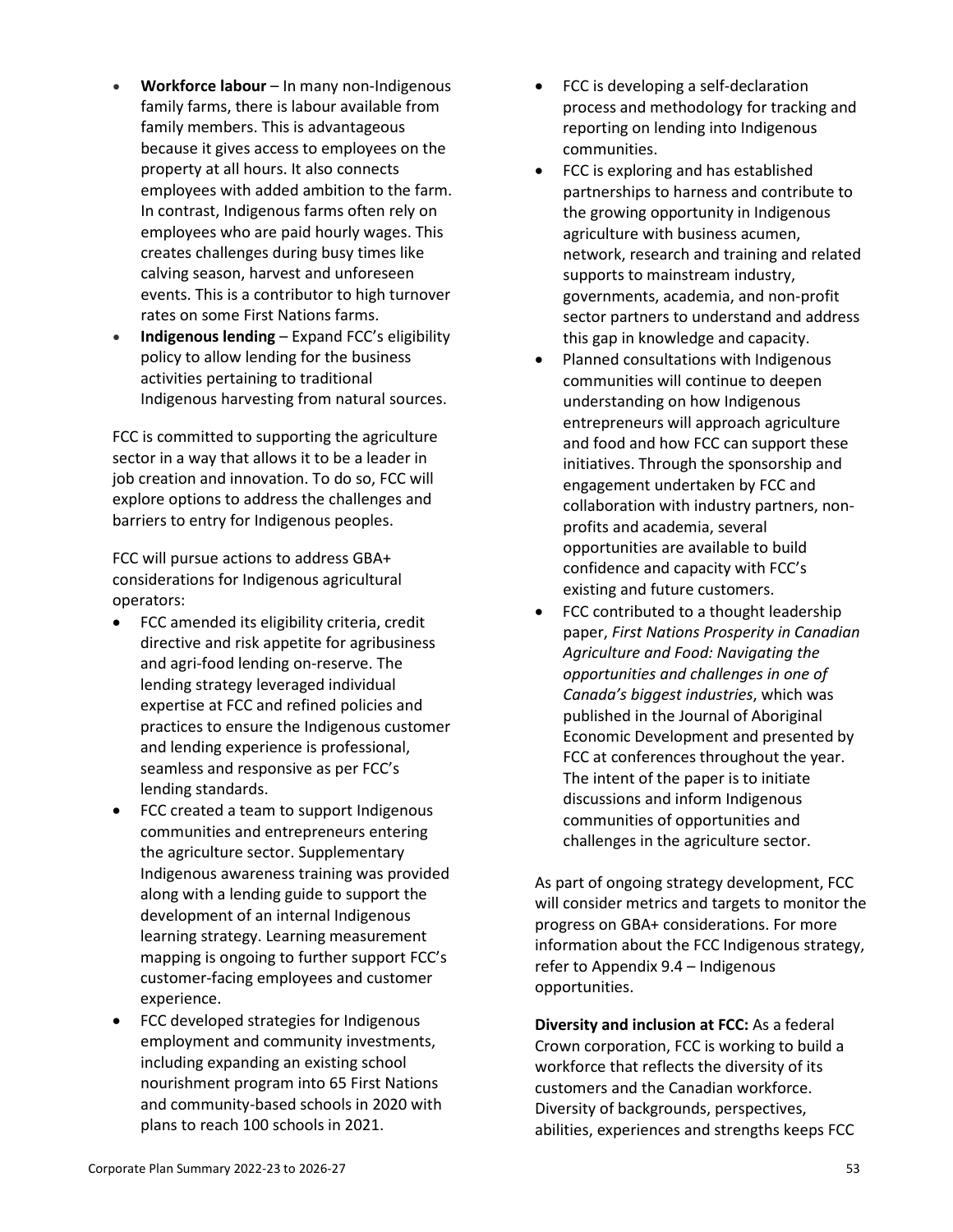innovative and well-positioned to deliver results for FCC and the industry it serves.

FCC's diversity, equity and inclusion strategy identifies plans and actions to ensure FCC can attract, retain, engage and advance diverse talent. FCC is undertaking work to ensure leaders understand their roles in helping build a diverse and representative workforce through their hiring decisions, and the imperative role they plan in modelling active inclusion for their teams as a means of making FCC more equitable and inclusive. FCC continues to make progress to promote and create a more inclusive and equitable workplace, including sharing knowledge with employees on important topics related to active inclusion, anti-racism, truth and reconciliation and more. For information on FCC's diversity representation across Canada,

refer to Appendix 9.3 – Diversity and Inclusion.

At FCC, diversity and inclusion start at the top. FCC's Board of Directors has eight women and four men. One director self-declares as a visible minority and another self-declares as Aboriginal, and the Board Chair is female. FCC remains committed to the advancement of employment equity groups in its leadership positions. With a focus on developing and advancing diverse talent, FCC will explore opportunities to expand employment equity group representation where it has gaps based on the qualified Canadian workforce.

In terms of FCC's broader diversity, the following table shows FCC's total representation in each of the four employment equity groups as well as for those leaders who manage people.

|                            | <b>Women</b><br>Total (percentage) | <b>Aboriginal</b><br>(Total; percentage) | <b>Persons with</b><br>disabilities<br>(Total; percentage) | Members of a<br>visible minority<br>(Total; percentage) |
|----------------------------|------------------------------------|------------------------------------------|------------------------------------------------------------|---------------------------------------------------------|
| <b>Total</b>               | 1,356; 61.8%                       | 72; 3.3%                                 | 54; 2.5%                                                   | 195; 8.9%                                               |
| In leadership<br>positions | 157; 49.2%                         | 5; 1.6%                                  | 10; 3.1%                                                   | 13; 4.1%                                                |

Note: This information is based on FCC's total workforce complement of 2,109 as at September 30, 2021. This includes all permanent and fixed-term employees (on terms of six months or longer), part-time and full-time, and those on leave. It does not include students.

FCC will pursue actions to address GBA+ considerations related to diversity and inclusion:

**Indigenous employees**: In response to the Canadian Human Rights Commission's Indigenous Employment in the Banking and Financial Sector Audit Report for FCC, the corporation undertook a comprehensive internal review and developed a three-year Indigenous employment equity plan. In 2022-23, FCC will continue to implement the tactics of this multi-year plan. FCC will use this plan to create an inclusive work environment that supports the attraction, employment, retention and advancement of Indigenous peoples at FCC. For more information, refer to Appendix 9.3 – Diversity and Inclusion.

**Accessibility and inclusion for all:** As a federal Crown corporation, FCC is aligned with the Government of Canada's plan to prevent, identify and remove barriers, improve

accessibility and promote inclusion for everyone in Canada. The intent of the *Accessible Canada*  Act (ACA) is "about creating communities, workplaces and services that enable everyone to participate fully in society without barriers." FCC is actively engaging with the Rick Hansen Foundation and developing a plan to move FCC's level of accessibility in new builds and major renovations beyond building code. To continue to progress in this area, and until the ACA standards are finalized, FCC will use a rating system developed by the Rick Hansen Foundation that uses trained professionals to evaluate the meaningful access of commercial, institutional and multi-unit residential buildings and sites. FCC has two in-house Rick Hansen Certified Professionals (RHCP) who can apply the accessibility design requirements to future projects and will continue to engage an RHCP architect to review floor plans and provide gap analysis to identify opportunities for accessible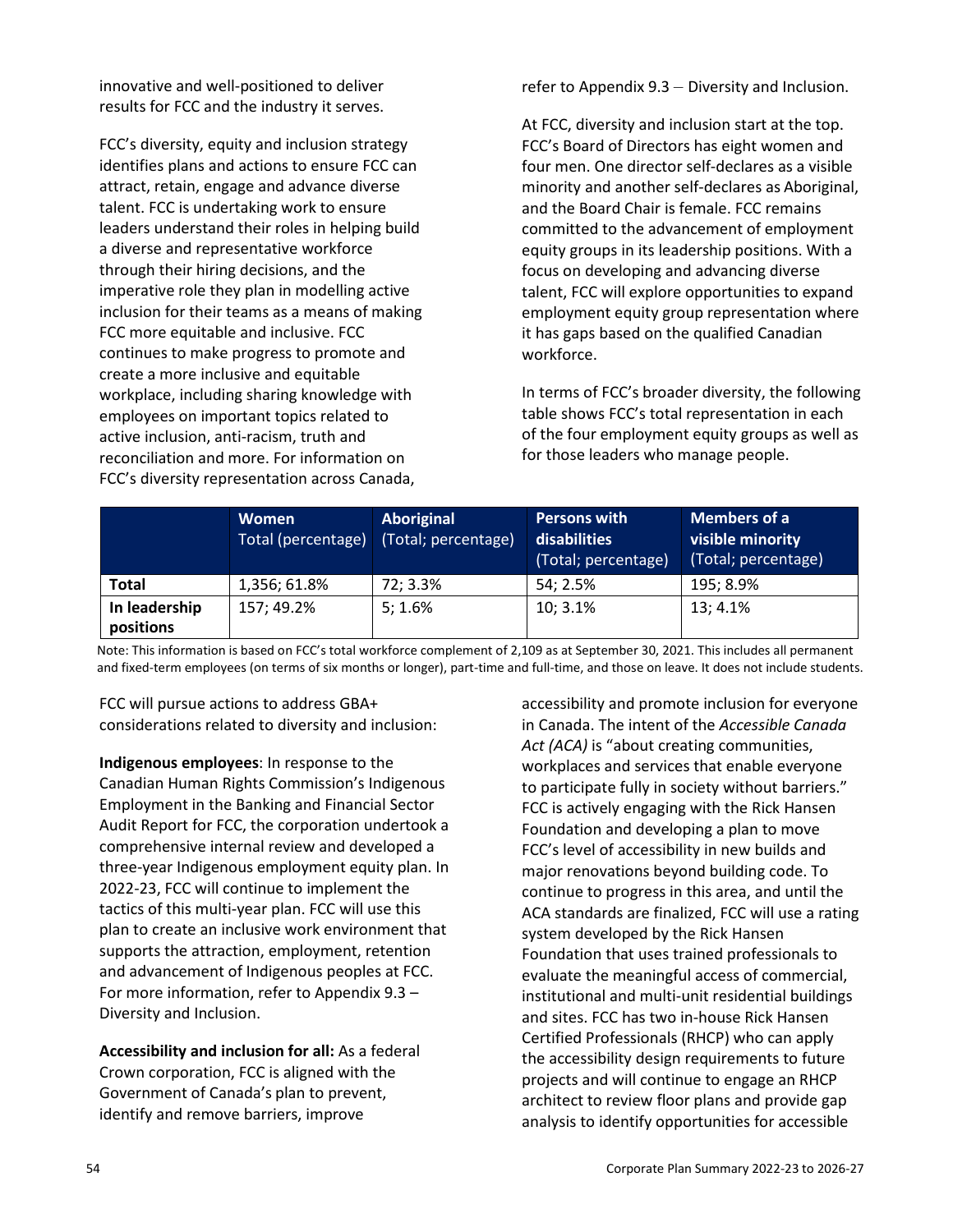design that can be incorporated into renovations and new builds. Results of the gap analysis indicated that FCC's current design included several inclusive design elements, and with some adjustment, would result in FCC workspaces designed in the spirit of inclusivity, enabling access without barriers. To date, these recommendations have been incorporated into renovations at FCC's corporate office and new office space in Montreal, Joliette and Quebec City. Going forward, FCC will consult with other groups representing people with disabilities to ensure their needs are considered when updating standards relating to office space.

**Employee mental wellness:** Overall, FCC strives for a representative workforce and one that has strong mental health. In 2021, through FCC's employee engagement survey, 76% of employees agreed with the statement, "The balance between my work and personal commitments is right for me." This is equal to Kincentric's Canadian Top Quartile benchmark and is four points lower than the question score in 2020. In the same survey, 65% of employees agreed with the statement, "My work-related stress is manageable." This is 10 points lower than Kincentric's Canadian Top Quartile benchmark and is 13 points lower than the question score in 2020. While these question scores have declined, FCC remains committed to implementing programs and supports for employees around mental wellness.

FCC also experiences low **absenteeism** rates. On average, in 2020-21, employees took 0.79 sick days. According to Statistics Canada, the average days lost per worker in a year for the public sector was 15.1 for 2020.

FCC will monitor progress related to the GBA+ considerations:

• FCC has an internal diversity measure to track the percentage of employees from the designated groups hired each year. FCC will also monitor other key data and metrics such as turnover rates, engagement scores

and targets associated with new and existing programs tailored to diverse groups to understand how the experience of employees who are members of underrepresented groups may be different than the all-employee experience so FCC can continue to make improvements and enhancements.

#### **Advancing diversity and GBA+ at FCC**

FCC will continue to explore new opportunities to fulfil its mandate while addressing the unique needs of diverse groups within the industry it serves. FCC believes its activities are consistent with the Government of Canada's commitment to securing greater social and economic inclusion for women, Indigenous peoples and people of diverse backgrounds and age.

Specifically, the plans are consistent with findings from the Standing Committee on Agriculture and Agri-Food's report on debt in the agriculture sector and its effects (June 2017) related to the importance of helping new entrants to the industry.

FCC operates in a manner that is consistent with all legislation, including the *Official Languages Act*, *Canadian Human Rights Act*  and *Employment Equity Act*.

## **9.3 Diversity and inclusion**

As a federal Crown corporation, FCC is committed to building a workforce that reflects the diversity of its customers and the Canadian workforce as a whole. To this end, FCC is taking action to ensure FCC offers an inclusive and equitable workplace that attracts, retains and empowers talent from diverse backgrounds.

FCC is progressing toward being a more representative workforce. Its current diversity representation across Canada is as follows: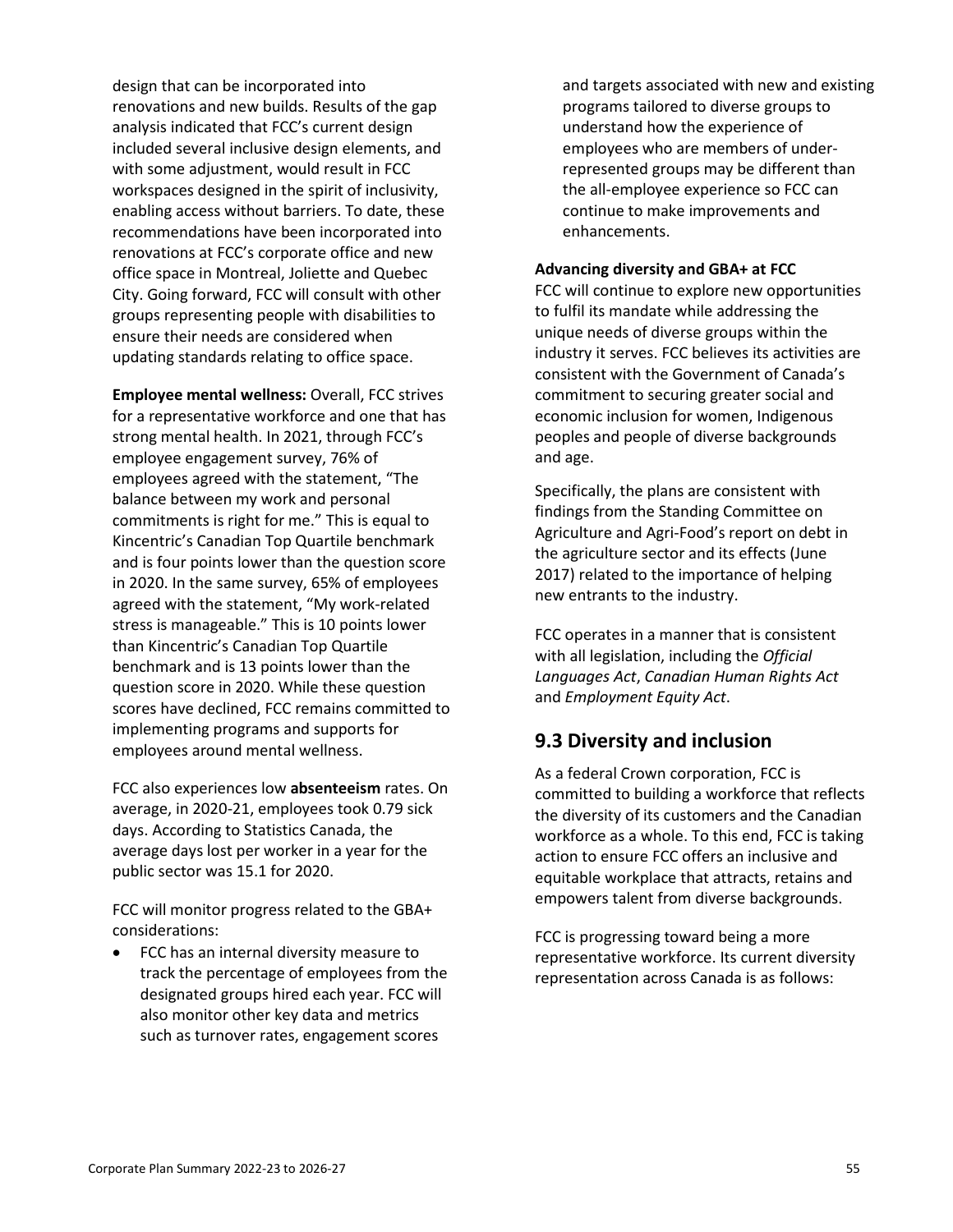| <b>Province and</b><br>total # of<br>employees | <b>Female</b><br>(number; percentage) | <b>Aboriginal</b><br>(number; percentage) | <b>Persons with</b><br>disabilities<br>(number; percentage) | <b>Member of a</b><br>visible<br>minority<br>(number; percentage) |
|------------------------------------------------|---------------------------------------|-------------------------------------------|-------------------------------------------------------------|-------------------------------------------------------------------|
| <b>British Columbia</b><br>(75)                | 47; 62.7%                             | 4; 5.3%                                   | 1; 1.3%                                                     | 22; 29.3%                                                         |
| Alberta (231)                                  | 152; 65.8%                            | 9; 3.9%                                   | 5; 2.2%                                                     | 12; 5.2%                                                          |
| <b>Saskatchewan</b><br>(1, 187)                | 723; 60.9%                            | 45; 3.8%                                  | 38; 3.2%                                                    | 126; 10.6%                                                        |
| Manitoba (94)                                  | 60; 63.8%                             | 3; 3.2%                                   | 0; 0.0%                                                     | 3; 3.2%                                                           |
| Ontario (317)                                  | 188; 59.3%                            | 4; 1.3%                                   | 6; 1.9%                                                     | 23; 7.3%                                                          |
| <b>Quebec (163)</b>                            | 103; 63.2%                            | 2; 1.2%                                   | 1;0.6%                                                      | 6; 3.7%                                                           |
| <b>New Brunswick</b><br>(99)                   | 66; 66.7%                             | 5; 5.1%                                   | 3; 3.0%                                                     | 3; 3.0%                                                           |
| Nova Scotia (18)                               | 10; 55.6%                             | 0; 0.0%                                   | 0; 0.0%                                                     | 0; 0.0%                                                           |
| <b>Prince Edward</b><br>Island $(8)$           | 6; 75.0%                              | 0; 0.0%                                   | 0; 0.0%                                                     | 0; 0.0%                                                           |
| <b>Newfoundland and</b><br>Labrador $(2)$      | 1;50.0%                               | 0; 0.0%                                   | 0; 0.0%                                                     | 0; 0.0%                                                           |

Note: This information is based on FCC's total workforce complement of 2,194 as at September 30, 2021. This includes all permanent and fixed-term employees (on terms of six months or longer), part-time and full-time, and those on leave. It does not include students.

In 2022-23, FCC will continue to implement its multi-year diversity, equity and inclusion strategy. The strategy looks at how FCC can enhance its ability to attract, hire, retain, develop and advance employees who are members of under-represented groups. The strategy also advances how FCC has conversations related to diversity, equity and inclusion topics and opportunities.

FCC will continue to implement tactics to improve Indigenous representation and engagement. The Indigenous employment equity plan, which is embedded in FCC's diversity, equity and inclusion strategy, includes five main categories with various tactics under each category: workforce supply, Indigenous recruitment, retention and advancement, partnerships, Indigenous workplace inclusion and accountability. In response to the Truth and Reconciliation Commission of Canada's Call to Action #57, FCC launched an Indigenous awareness e-learning, which all employees completed as of March 31, 2021. This e-learning is included in FCC's onboarding program for new employees. FCC has expanded this to include consultants and key external partners and will

continue this expansion where possible. FCC will also continue to formalize its ongoing approach to Indigenous engagement learning – building from the strong foundation of the all-employee learning with more formal and informal learning opportunities in the form of online learning, events and information related to national and regional holidays and special days, and bringing in Indigenous speakers and knowledge keepers, elders and more, to advance conversations, commitments and actions related to truth and reconciliation. FCC will work in partnership with Indigenous employees and organizations to ensure the work undertaken as part of the plan is meaningful and creates sustainable impact.

FCC is committed to advancing the diversity of its workforce and ensuring FCC is a workplace that is inclusive and free from overt and covert racism and discrimination, creating a psychologically safe workplace for all. Global events have heightened awareness of the need for individuals and organizations to continually advance their understanding of what it means to be inclusive, and more recently, the importance of being anti-racist.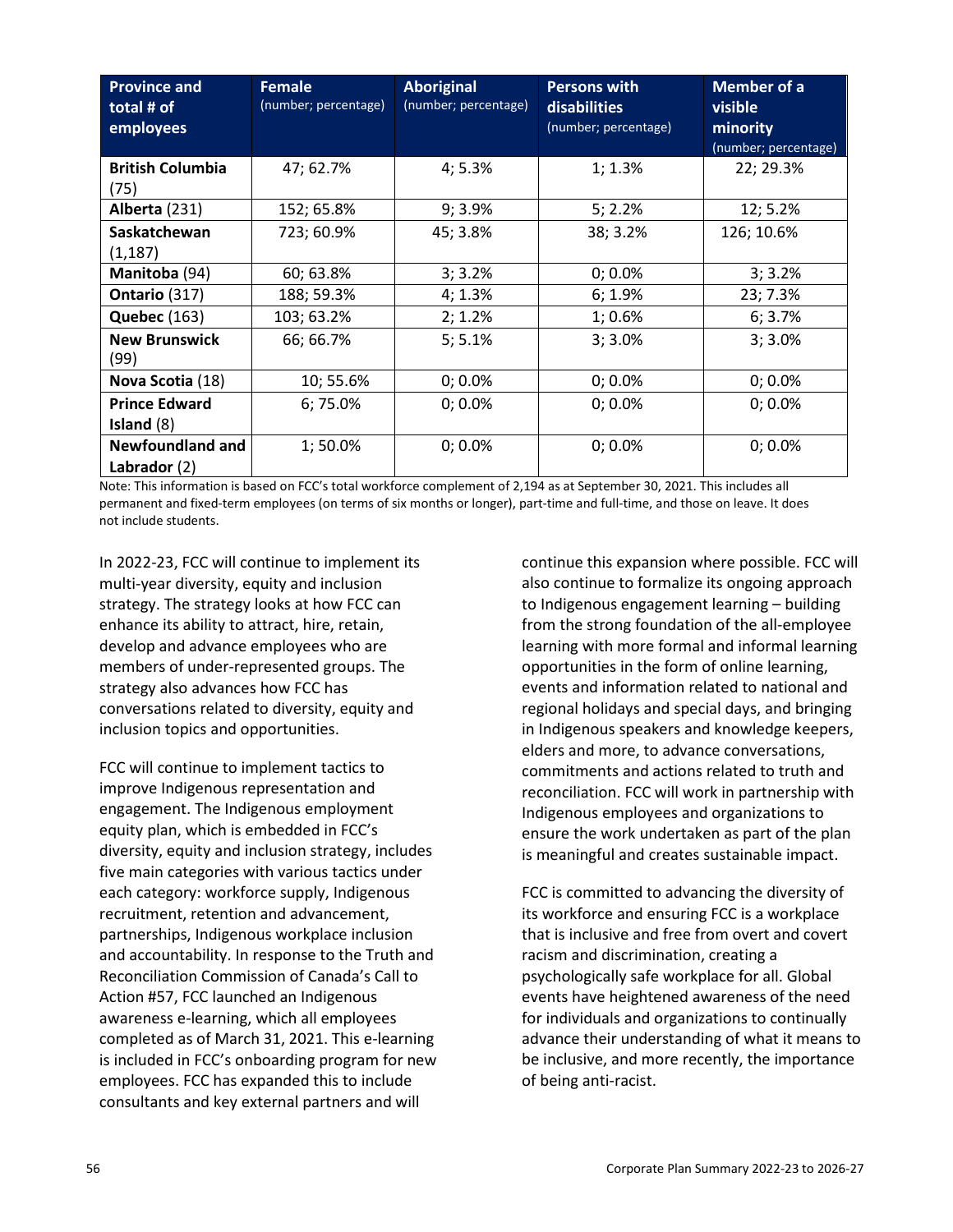## **9.4 - Indigenous opportunities**

As Canada's only financial institution focused solely on the needs and opportunities of the agriculture and agri-food industry, FCC is uniquely positioned to provide specialized products and services to Indigenous customers to grow their capacity and businesses, take advantage of new market opportunities, and innovate to become efficient and sustainable operations. To do so, FCC is fulfilling its mandate to support this under-represented group by adding traditional harvesting from natural sources as eligible business activities for Indigenous agriculture. In addition, updates to credit directives, lending eligibility criteria and risk appetite have all been completed to make progress on FCC's mandate.

FCC's Indigenous strategy is designed to help enable economic development with Indigenous communities through education and partnerships focused on enhancing Indigenous involvement in agriculture. The strategy's objectives are to: 

- establish FCC as a lender of choice for Indigenous people and help enable economic development in Indigenous communities
- establish FCC as a knowledge leader and network catalyst to help build capacity in Indigenous communities
- establish FCC as an employer of choice for Indigenous job seekers and ensure FCC is a welcoming and inclusive workplace that attracts and retains diverse candidates

FCC will leverage its relationships to build effective collaboration and co-ordinate inclusive opportunities with Indigenous agriculture proponents in networking and business development, access to capital, capacity development and research.

## **Capital, community investment and strategic partnerships**

One of the key elements of the strategy is to lend capital to support Indigenous agriculture. FCC will incorporate key strategic partnerships and existing customer experience and

relationship management practices to ensure the Indigenous customer and lending experience is professional, seamless and responsive as per FCC's lending standards. FCC has a group of specialized lenders across the country who are set up to support the unique nature of Indigenous lending and their businesses.

FCC has invested \$15 million with the National Aboriginal Capital Corporations Association's Indigenous Growth Fund supporting Aboriginal financial institutions across Canada. These types of continued investments allow FCC to build partnerships and collaboration with individual financial institutions that do the bulk of the lending in Indigenous agriculture.

Community investment is an equally important endeavour to ensure Indigenous communities across Canada are thriving. FCC will look for opportunities to further invest in Indigenous communities. One such example was in 2020, when FCC doubled its Canada-wide school feeding program investment to \$200,000 going to 200 schools, with half of this funding going directly to Indigenous and communitybased schools. The program was delivered to 65 Indigenous/community schools in the previous fiscal year. Going forward, FCC will continue with this commitment level to support Indigenous communities in Canada with a goal to reach 100 schools.

#### **Capacity**

Apart from the 2016 report to the Standing Committee on Agriculture and Agri-Food referenced in Appendix 9.2, data is nearly nonexistent as it relates to Indigenous agriculture. Therefore, FCC is working with Indigenous communities, economic development corporations and individual proponents to further its knowledge and ability to refine its tactics. FCC will work collaboratively with stakeholders to build and share this data to the benefit of all.

FCC will build a platform to share targeted information supporting capacity development with Indigenous agriculture sector proponents, including partnering with non-profits to provide focused training.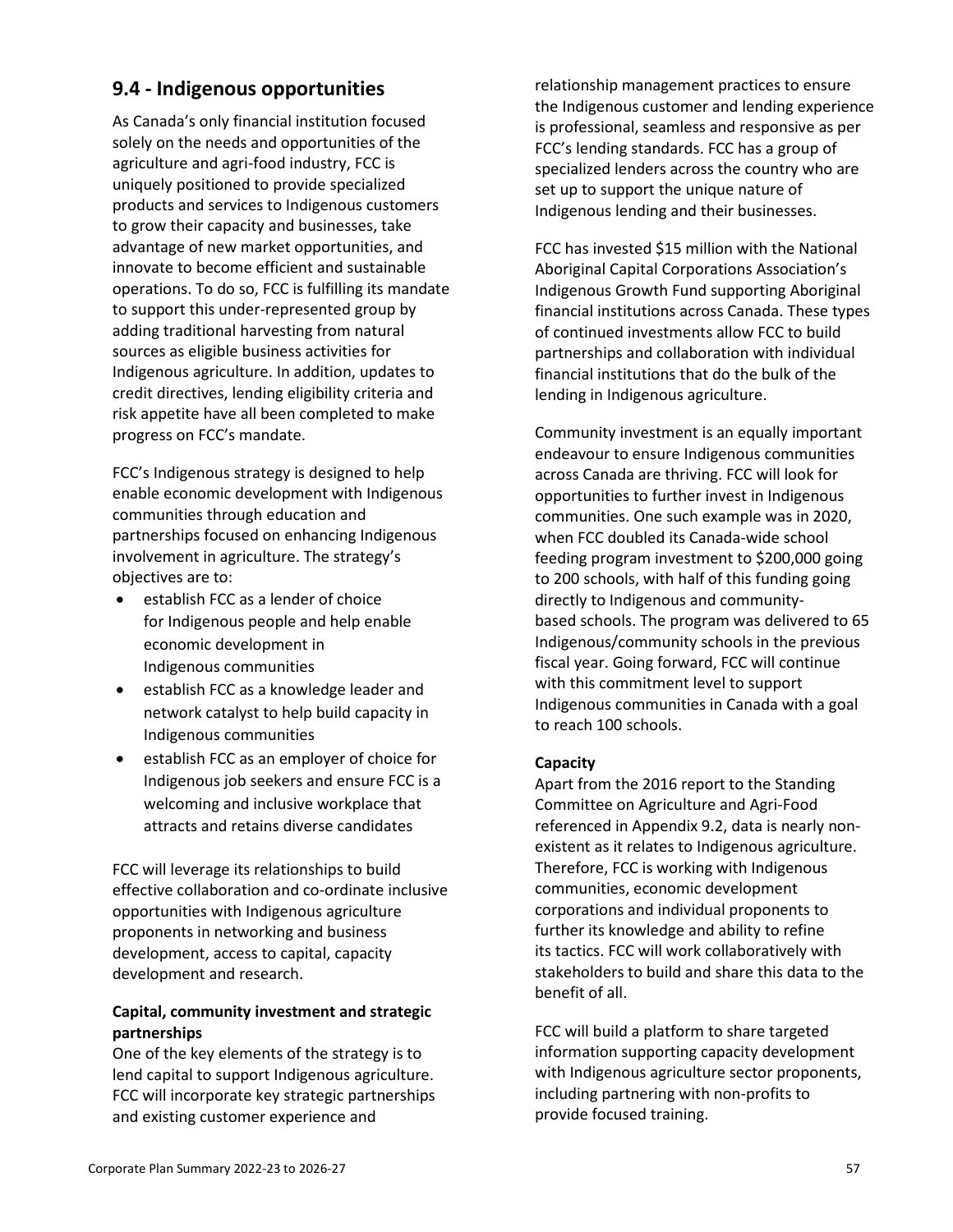#### **Truth and reconciliation efforts**

FCC is a founding signatory of the Saskatchewan Chamber of Commerce's Indigenous Engagement Charter. This reflects FCC's commitment to reconciliation. Part of reconciliation is truth-telling and FCC continues to explore where it may be vulnerable to unconscious bias. FCC has undertaken and completed corporate-wide Indigenous awareness training. Further, FCC is piloting to share this training with key stakeholders to assist in their reconciliation journeys. Over the past year, FCC's reconciliation story was shared with leaders at a Leadership Effectiveness Workshop and at an all-employee meeting by the CEO in the spring to build awareness and share FCC's story.

## **9.5 Sustainable development and greening government operations**

#### **Sustainable development**

At FCC, corporate social responsibility (CSR) is integral to business decisions and corporate practices and is an essential part of FCC's commitment to advancing the business of agriculture and agri-food, specifically environment, social and governance (ESG) performance. The COVID-19 pandemic has shone a light on the long-term positive impacts FCC can have on the environment and society through its decisions.

In 2021-22, FCC began to look at its CSR strategy from an ESG lens to ensure its metrics and activities support a vibrant and resilient industry for years to come. The evolution from CSR to ESG is a growing expectation among many companies. While CSR aims to identify values and make a business accountable with metrics that are often qualitative in nature, ESG is the quantifiable measurement of a company's sustainability and societal impact, using criterialed metrics that matter to shareholders. Although FCC does not have shareholders (as it is owned by the Government of Canada), its commitment to ESG reflects its commitments to Canadian society as a whole.

Over the coming year, FCC will focus on enhancing the ESG framework introduced in 2021-22, to ensure effective oversight is provided to the direction and measurement of FCC's sustainability and societal impact, and that it is integrated into management processes, operations and strategy. Within the framework, the governance structure provides oversight on ESG topics, including the implementation of recommendations from the Task Force on Climate-Related Financial Disclosures and alignment to the federal government's Greening of Government strategy and Budget 2021.

FCC wants to ensure it is well positioned to support customers to remain resilient to any impacts related to climate change. To determine the corporation's climate-related risks and opportunities, FCC will assess the physical and transition risks related to climate change. These risks go beyond FCC's physical operations and extend to its customers. FCC's implementation focuses on ensuring the corporation is appropriately researching and implementing strategies, risk assessments and disclosures. In 2022-23, FCC will continue development of metrics and models to measure the impact of long-term climate risk on farmland values and credit risk. As risks are better understood, strategies will be developed to manage risks for customers and FCC.

FCC understands that agriculture plays an important role in addressing air quality, land usage and water protection challenges now and in the future and believes it is imperative that customers have the information they need to make educated decisions. FCC promotes environmental stewardship for its customers by offering flexible options on many term loan products that assist with weather and marketrelated risks that can impact producers' shortterm financial positions. FCC also provides customers with access to knowledge and tools, including a software program called AgExpert Field, which enables producers to track and manage data related to crop inputs. The more readily available information producers have on agricultural factors, the better they can make decisions on climate change mitigation and adaptation strategies, financial management and environmental stewardship. FCC will continue to explore opportunities to support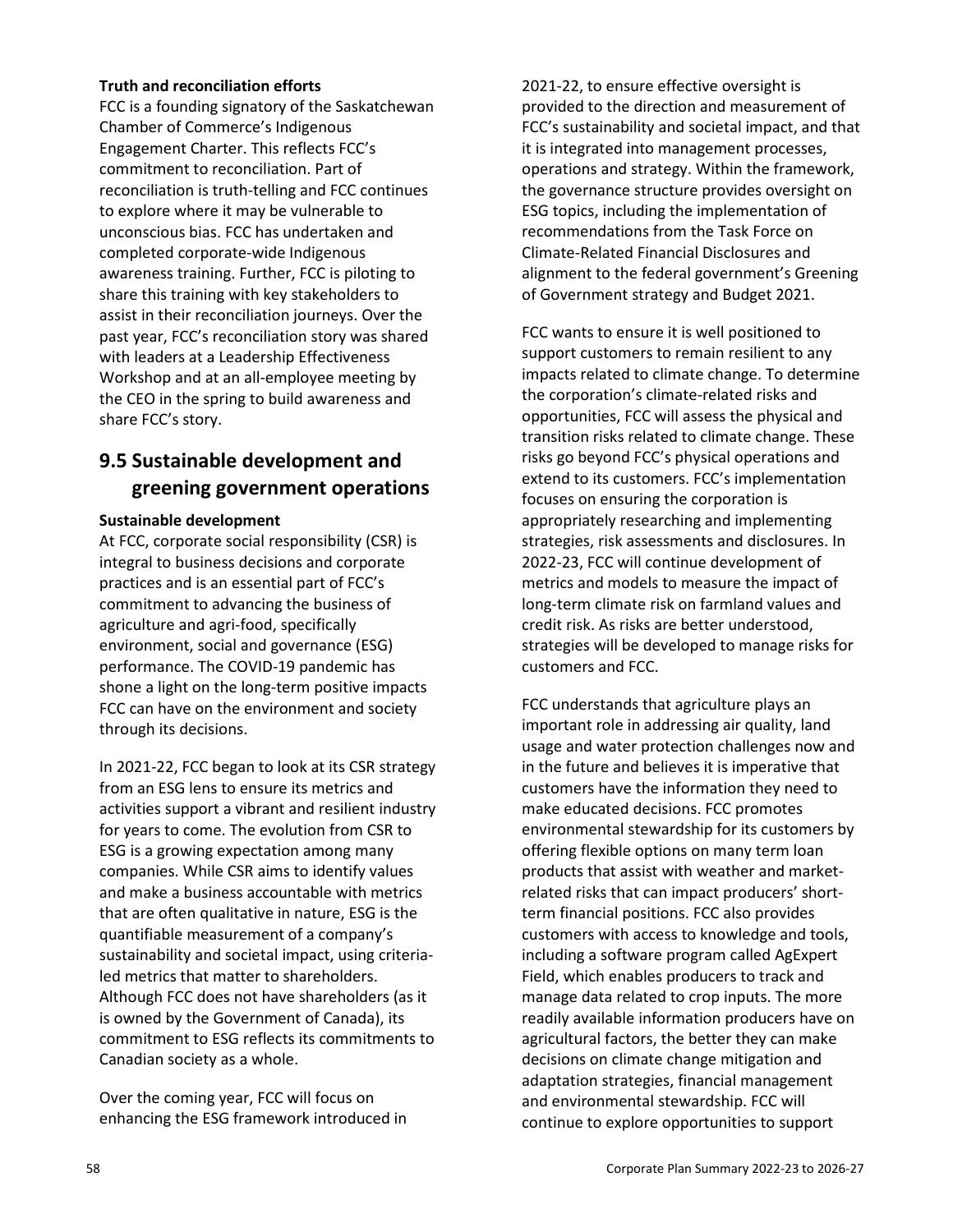customers, including the need for additional products and program enhancements, data management, knowledge and insights.

FCC maintains a strong capital base to ensure it has the financial strength to sustain its business and stand by customers should there be an unexpected production shock that affects a broad contingent of customers. If required, future capital adequacy targets can be augmented in response to this research.

#### **Greening government operations**

FCC supports the federal government in its efforts to reduce greenhouse gas (GHG) emissions through the Greening Government strategy. FCC has aligned its emission reduction targets with those put forward in the strategy and will continue to reduce its GHG emissions by 40% by 2025 based on 2012 emissions levels. This equates to a continuous reduction of 307 tonnes of carbon dioxide equivalent  $(CO<sub>2</sub>e)$ every year. To determine the corporation's footprint, FCC gathers data on scope 1 emission sources (natural gas, fuel oil usage), scope 2 emission sources (electricity usage) and scope 3 emission sources (kilometres driven by its employees, kilometres flown by its employees and the amount of paper used at FCC). A thirdparty provider uses the GHG Protocol as the basis for analyzing this data to determine FCC's yearly GHG footprint.

In 2020-21, FCC's footprint decreased by 2,189 tonnes of CO<sub>2</sub>e over the previous year due primarily to a decrease in travel and operational changes because of COVID-19, so the purchase of renewable energy certificates was not required. Total scope 1 and 2 emissions decreased to 5,126 tonnes in 2020-21 from 5.494 tonnes of  $CO<sub>2</sub>e$  in 2019-20. Scope 3 emissions decreased to 278 tonnes in 2020-21 from 2,038 tonnes of  $CO<sub>2</sub>e$  in 2019-20.

The COVID-19 pandemic has required employees to work differently and take advantage of FCC's technological capacities. FCC continues to explore how a flexible work environment of both remote and in-office work might positively affect the corporation's GHG footprint. Although FCC does not expect to maintain such a steep and rapid decrease in

GHG emissions levels after COVID-19 restrictions are lifted, the corporation expects there will be an evolution in customer preferences and travel and paper use patterns. FCC will also continue to make efficiency improvements in its building operations. While FCC does not own any office buildings, partnerships with property owners to implement environmentally friendly and energyefficient changes remains a focus. Considerations of the efficiency of the structure and equipment will continue to be a factor when determining office space lease renewals and acquisitions.

Being a trusted knowledge partner and champion of sustainable practices will help ensure FCC and the broader industry are set up for long-term success while keeping pace with rapidly evolving expectations and changes in the operating environment.

## **9.6 COVID-19 impacts**

The COVID-19 pandemic is an unprecedented event that has created global impacts affecting the Canadian economy as well as the agriculture industry.

COVID-19 has had multiple influences in food supply chains that continue to disrupt the industry. Recovery in global trade and the slow re-opening of the economy are creating opportunities for Canadian manufacturers. Conversely, microchip shortages, higher shipping costs and availability of labour continue to stress supply chains. However, the overall outlook for Canadian agriculture and food remains positive because of the growing demand for Canadian products.

From the onset of COVID-19, the government has made it a priority to support the needs of businesses and entrepreneurs in various sectors, including agriculture and food. The government made a commitment to the agriculture and agri-food industry to ensure Canadians have ongoing access to capital during this challenging time.

FCC responded by developing a comprehensive COVID-19 Support Program to ensure producers, agribusiness and food producers can remain